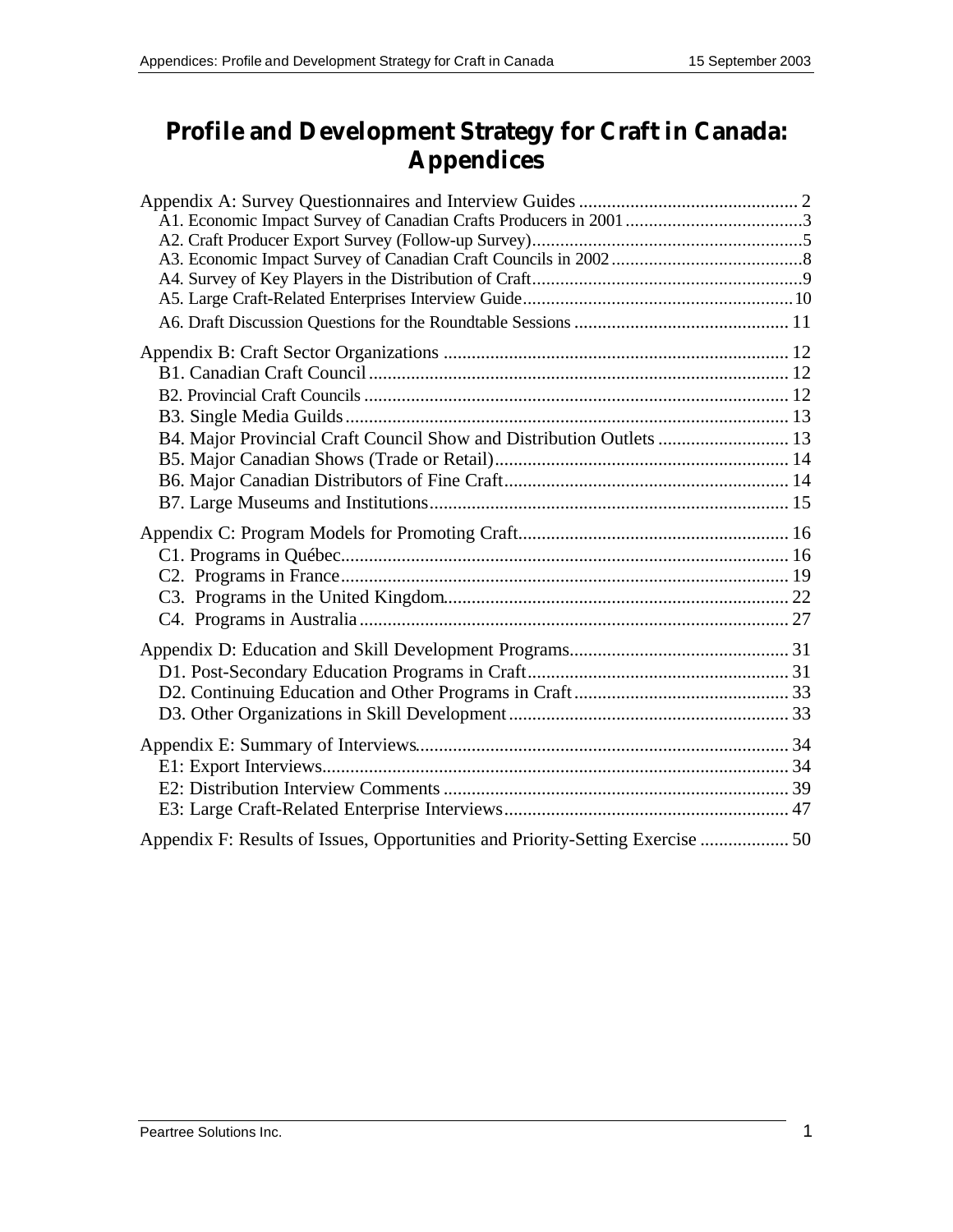# **Appendix A: Survey Questionnaires and Interview Guides**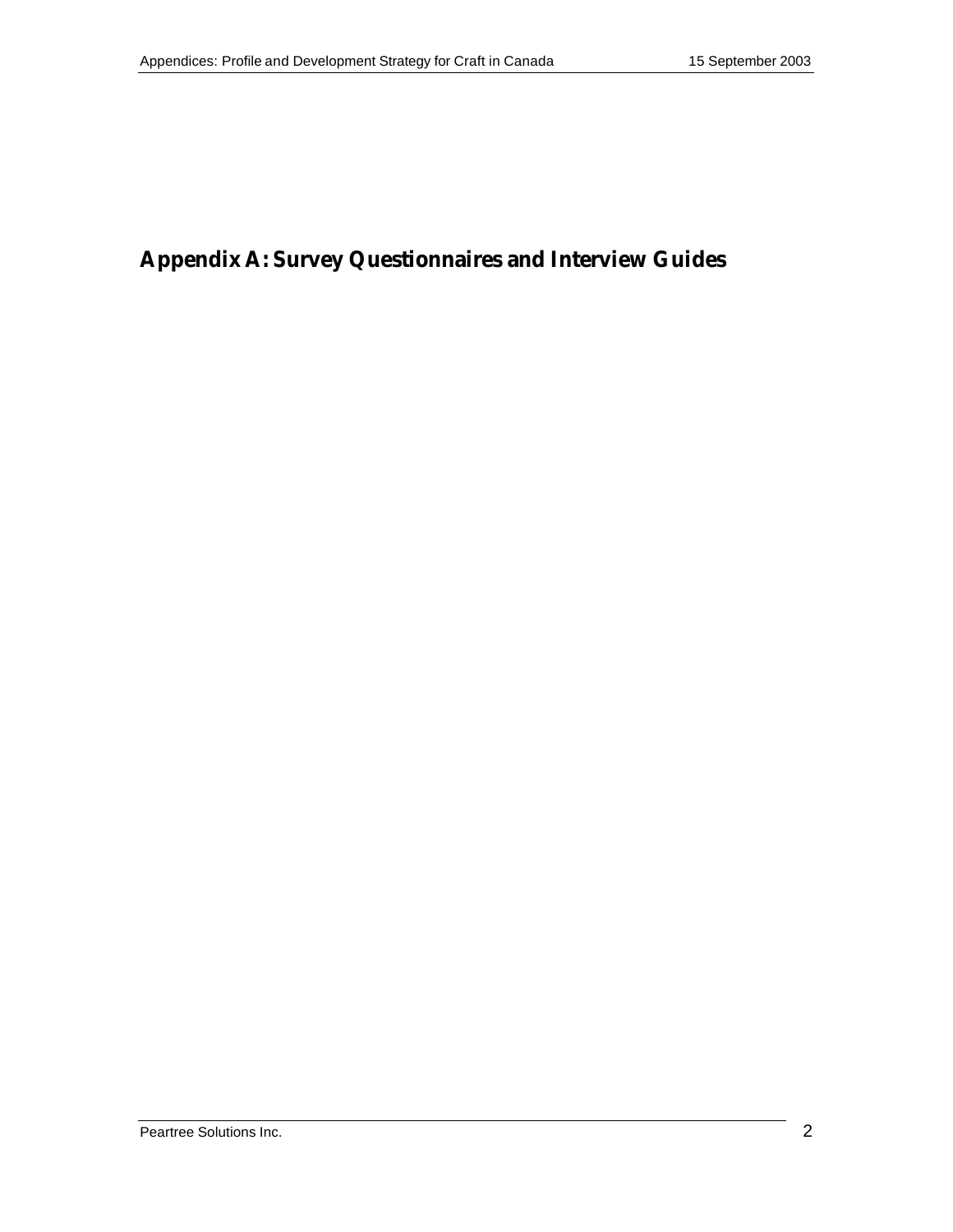## **A1. Economic Impact Survey of Canadian Crafts Producers in 2001**

*A Canadian Crafts Federation/Fédération canadienne des Métiers d'art (CCF/FCMA) Survey*

This survey is the first to seek a Canada-wide measure of craft activity and will assist in demonstrating that craftspersons make a significant economic as well as cultural contribution to Canadian society. This effort is part of a larger project to develop a profile of the Canadian crafts sector and a strategy to expand domestic and foreign markets for Canadian craft products. The results of this project are expected to put crafts on a more equal footing with other cultural industries in gaining program support from government ministries and agencies.

If you receive an extra copy of the survey, please help us by passing it on to another professional craftsperson. The survey is available in both official languages on the CCF/FCMA website at www.canadiancraftsfederation.ca . Thank you for your cooperation!

**Please complete survey within one week of receipt. All responses are confidential and only summary information that will not identify individuals will be published or released to the study sponsors. Please email peartree@rogers.com or fax (613) 233-6158 if you have questions regarding this survey.**

#### **Craft Activities**

1. You and your craft production (Please check only one):

- ? I work alone
- ? I work with a business partner
- ? I work as an employee for a craftsperson or studio
- ? I am an owner/partner of a studio with paid employees (please complete questions in box  $\rightarrow$
- 2. If you have paid employees:
	- How many individuals did you pay as employees during 2001 \_\_\_\_

How many employees worked full time  $(35+)$  hours) and full year in 2001 \_\_\_\_\_

What was your total payroll (including taxes) for all employees in 2001 \$

How many craftspersons did piece or contract work (not as employees) for you in 2001 \_\_\_\_\_

#### 3. Do you consider yourself a (please check only one):

- ? Full time Craft Professional ? Craft Student or aspiring professional ? Hobbyist
- ? Part time Craft Professional
- 4. Is your craft workplace or studio located in or on your residential property? ? Yes ? No
- 5. Are you a member of any craft organizations? ? Yes ? No If **Yes**, how many groups? Local Provincial Canadian International

#### **Your Background**

6. In what year were you born?  $19$  \_\_\_\_

#### 7. What is your preferred language?

? English ? French ? Other (specify)\_\_\_\_\_\_\_\_\_\_\_\_\_\_\_\_\_

#### 8. Please check any and all characteristics that apply to you:

? Female ? Male ? Visible Minority ? Aboriginal/First Nation ? Métis ? Born in Canada ? Foreign Born (specify country) \_\_\_\_\_\_\_\_\_\_\_\_\_\_\_\_\_

Please turn to page 2…..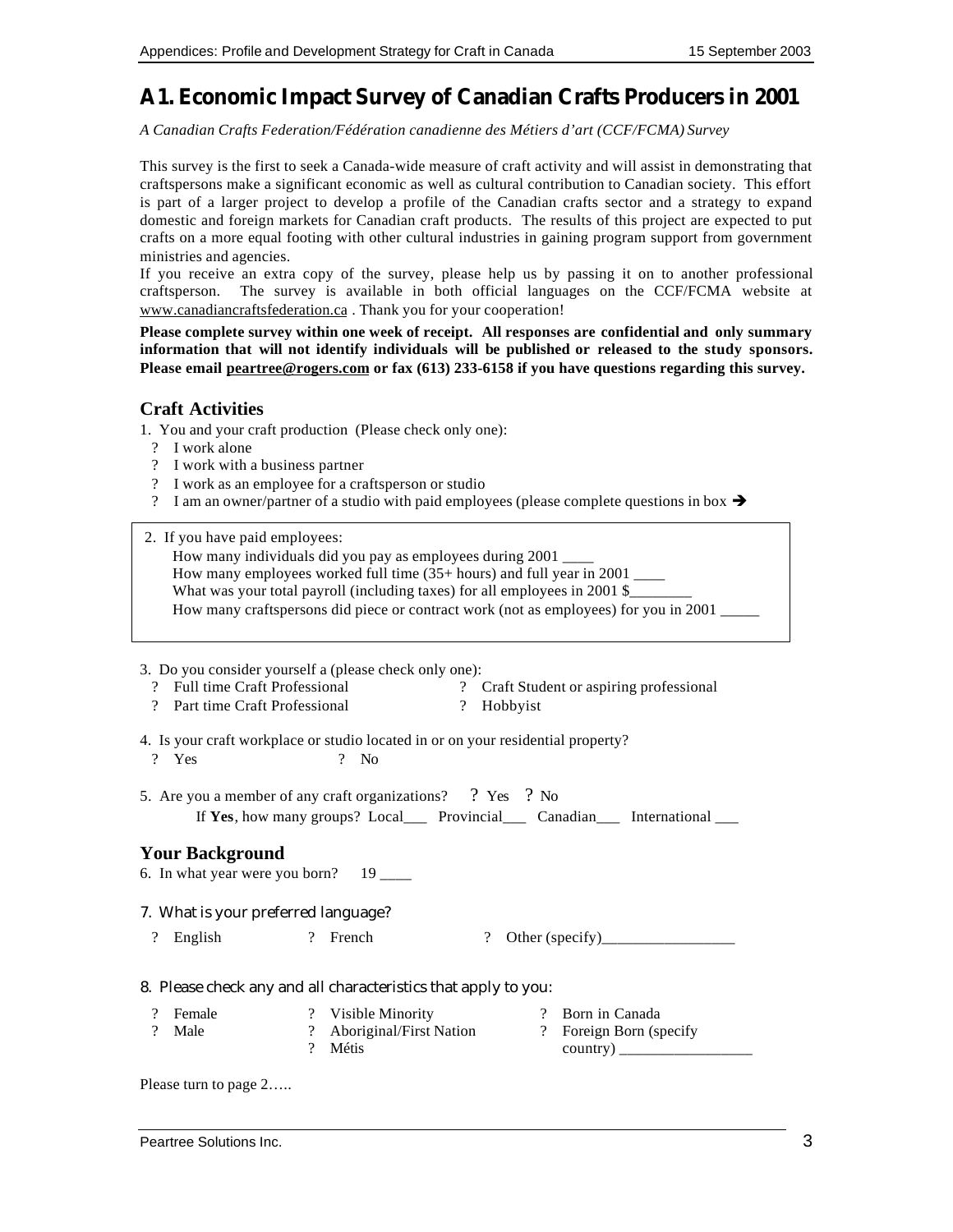| <b>Your Education and Training</b>                                                                                                                                                                                                                                  |                                                                                                                                  |                                 |
|---------------------------------------------------------------------------------------------------------------------------------------------------------------------------------------------------------------------------------------------------------------------|----------------------------------------------------------------------------------------------------------------------------------|---------------------------------|
| 9. Please check the highest level of education you have attained (check one only):<br>$\overline{?}$<br>$\overline{\mathcal{L}}$                                                                                                                                    | Primary School 2 Completed High School 2 College/CEGEP<br>Some High School ? Trade/Apprenticeship ? University                   |                                 |
| 10. Please check the types of craft training you have received (check all that apply):<br>$\overline{\mathcal{L}}$<br>Self-Taught<br>$\overline{\mathcal{L}}$                                                                                                       | ? High School                                                                                                                    | ? College/CEGEP                 |
| <b>Your Medium and Products</b>                                                                                                                                                                                                                                     |                                                                                                                                  |                                 |
| 11. Please indicate the Primary material used in your work (check only one).                                                                                                                                                                                        |                                                                                                                                  |                                 |
| Bone/Antler<br>$\overline{?}$                                                                                                                                                                                                                                       | ? Leather/Fur<br>$\mathcal{P}$<br>Stone                                                                                          |                                 |
| $\overline{\mathcal{L}}$<br>? Metal<br>Clay                                                                                                                                                                                                                         | ? Wood                                                                                                                           |                                 |
| $\overline{?}$<br>Fibre/Textiles                                                                                                                                                                                                                                    | ? Paper                                                                                                                          |                                 |
| $\overline{\mathcal{L}}$<br>Glass                                                                                                                                                                                                                                   | ? Plastics                                                                                                                       | ? Other (specify) $\frac{1}{2}$ |
| 12. Please indicate up to three main craft objects you make (describe as you prefer):                                                                                                                                                                               |                                                                                                                                  |                                 |
|                                                                                                                                                                                                                                                                     |                                                                                                                                  |                                 |
|                                                                                                                                                                                                                                                                     |                                                                                                                                  | $\mathbf{c}$ )                  |
|                                                                                                                                                                                                                                                                     |                                                                                                                                  |                                 |
| <b>Money Matters</b>                                                                                                                                                                                                                                                |                                                                                                                                  |                                 |
| 13. Your Family Income from all sources in 2001 (to nearest \$1,000):                                                                                                                                                                                               |                                                                                                                                  | \$.000.                         |
| 14. Your Craft Business Revenues in 2001 (or your share of a partnership business):                                                                                                                                                                                 |                                                                                                                                  |                                 |
| Source of Craft Revenue                                                                                                                                                                                                                                             |                                                                                                                                  | Revenue (nearest \$1,000)       |
| a. Wholesale                                                                                                                                                                                                                                                        |                                                                                                                                  | $\mathsf{\$}$<br>,000           |
| b. Internet or Web-based Site                                                                                                                                                                                                                                       |                                                                                                                                  | $\mathsf{\$}$<br>000            |
| c. Consignment with Galleries or Shops                                                                                                                                                                                                                              |                                                                                                                                  | $\mathsf{\$}$<br>.000           |
| d. Sales from own shop, studio or home                                                                                                                                                                                                                              |                                                                                                                                  | $\mathsf{\$}$<br>000            |
| $\mathsf{\$}$<br>e. Sales through retail shows or fairs<br>000                                                                                                                                                                                                      |                                                                                                                                  |                                 |
| f. Commission work or custom orders                                                                                                                                                                                                                                 |                                                                                                                                  | $\mathsf{\$}$<br>000            |
| g. Other Craft Income (awards, grants, teaching, workshops, etc.)                                                                                                                                                                                                   |                                                                                                                                  | $\mathcal{S}_{-}$<br>000        |
| h. Total Craft Revenue from All Sources (Add items a to g)                                                                                                                                                                                                          |                                                                                                                                  | $\mathbb{S}$<br>.000            |
| 15. Your Craft Business Expenses in 2001 (materials, business expenses, payroll, etc.) \$_______,000.                                                                                                                                                               |                                                                                                                                  |                                 |
| 16. Please estimate the total number of hours you devoted to your craft business in 2001                                                                                                                                                                            |                                                                                                                                  |                                 |
| 17. Please estimate the percentage of your 2001 Revenue from the following areas:                                                                                                                                                                                   |                                                                                                                                  |                                 |
|                                                                                                                                                                                                                                                                     | % Your Home $\qquad \qquad \qquad -\text{% Other} \qquad \qquad \qquad \text{—\text{% Outside Canada}}$<br>Provinces/Territories |                                 |
| Province/Territory<br>18. In what year did you get your first revenue or make your first sale of your craft products?                                                                                                                                               |                                                                                                                                  |                                 |
|                                                                                                                                                                                                                                                                     |                                                                                                                                  |                                 |
| <b>Contact Information</b>                                                                                                                                                                                                                                          |                                                                                                                                  |                                 |
|                                                                                                                                                                                                                                                                     |                                                                                                                                  |                                 |
|                                                                                                                                                                                                                                                                     |                                                                                                                                  |                                 |
|                                                                                                                                                                                                                                                                     |                                                                                                                                  |                                 |
|                                                                                                                                                                                                                                                                     |                                                                                                                                  |                                 |
|                                                                                                                                                                                                                                                                     |                                                                                                                                  |                                 |
| You are done! A postage paid envelope for returning the survey is enclosed. If envelope is not available,<br>please mail to: Peartree Solutions, Suite 24, 99 Fifth Avenue, Ottawa, K1S 5K4<br>or fax survey (both pages) to Peartree Solutions at: (613) 233-6158. |                                                                                                                                  |                                 |
| Responses received after August 6, 2002 may not be included in the final results. Results will be posted in                                                                                                                                                         |                                                                                                                                  |                                 |
| October 2002 on the CCF/FCMA website: www.canadiancraftsfederation.ca. This survey is made possible                                                                                                                                                                 |                                                                                                                                  |                                 |
| with the assistance of the ten provincial craft councils, the Department of Foreign Affairs and International                                                                                                                                                       |                                                                                                                                  |                                 |
| Trade, Department of Canadian Heritage, and the Canada Council for the Arts.                                                                                                                                                                                        |                                                                                                                                  |                                 |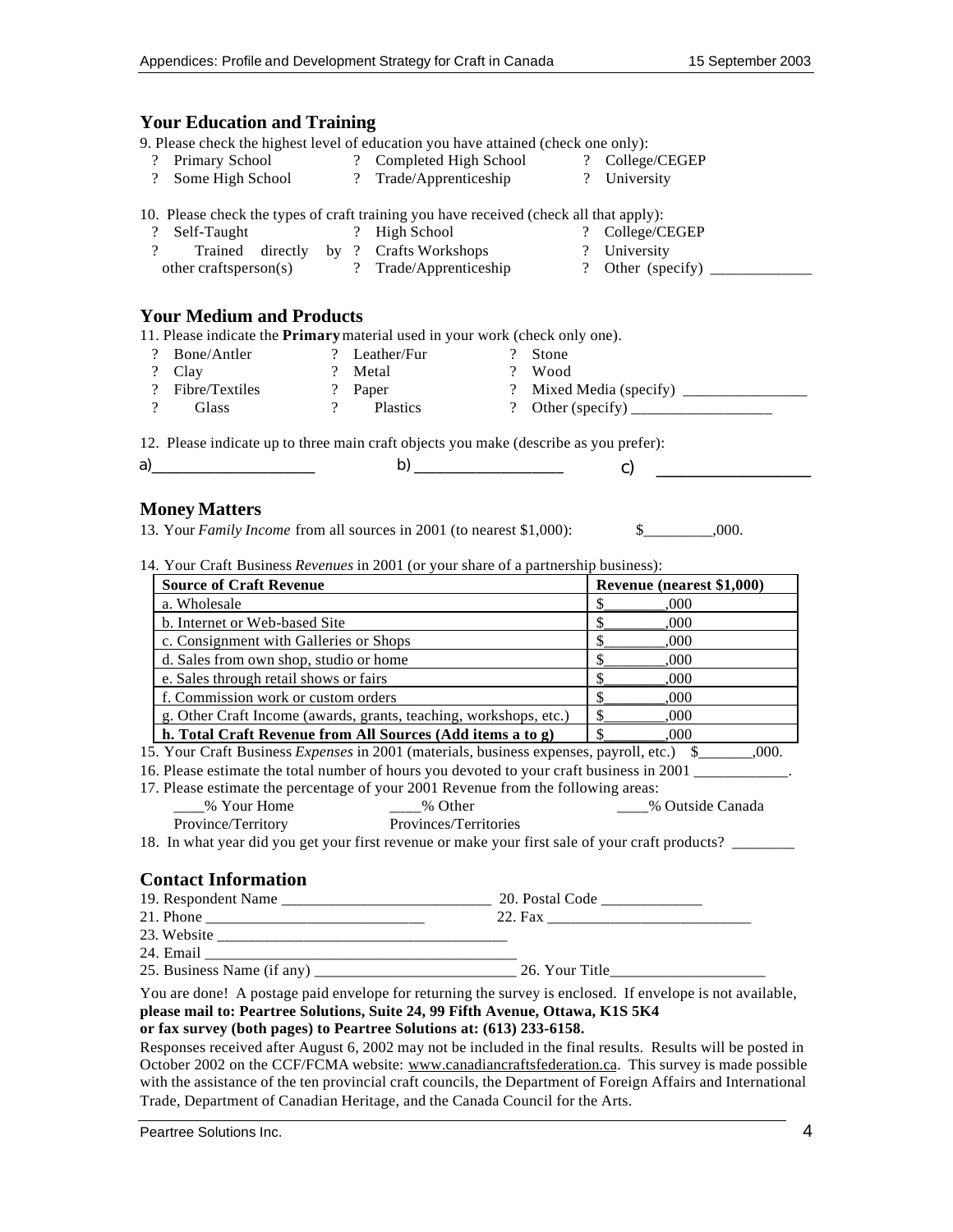# **A2. Craft Producer Export Survey (Follow-up Survey)**

By telephone: Hello, we are conducting a follow-up survey on behalf of the Canadian Crafts Federation/Federation canadienne des metiers d'art (CCF/FCMA). business was selected for this follow-up to the recent survey you completed because of the size and importance of your business in the crafts sector. Would you have about 15 minutes to answer some questions about the nature and size of your business and the export market potential of your craft?

Note: Data from initial survey is available to interviewer. Sample consists of survey respondents with either \$50k or more in revenue in 2001 or \$5k or more in exports.

#### **A. Contact Information (From Export Survey Sample Frame)**

Name **Name Phone** 

#### **B. Business Characteristics**

The following questions are related to the nature of your craft business and will be helpful in determining the characteristics of successful craft businesses.

- 1. Please check any of the following that apply to you or your business.
	- $\Box$  Have received a grant from a: federal provincial local granting organization (circle all those that apply)?
	- $\Box$  Have received an award or prize for craft? Source:\_\_\_\_\_\_\_\_\_\_\_\_\_\_\_\_\_\_\_\_\_\_\_\_\_
	- $\Box$  Work has been displayed in shows or galleries outside your province? Where?
	- $\Box$  Work is included in public collections (circle all those that apply): local provincial national international
	- $\Box$  Received a bank loan or line of credit to support your business?
	- $\Box$  Received support from business or entrepreneurship programs? Specify:

\_\_\_\_\_\_\_\_\_\_\_\_\_\_\_\_\_\_\_\_\_\_\_\_\_\_\_\_\_\_\_\_\_\_\_\_\_\_\_\_\_\_\_\_\_\_\_\_\_\_\_\_\_\_\_\_\_\_\_\_\_\_\_

#### **C. Training and Skill Development**

- 2. Have you taken any education or training programs to enhance your Craft activity in the last five years? Yes \_\_\_\_\_\_\_\_\_\_ No \_\_\_\_\_\_\_\_\_\_\_\_\_
- 3. If yes, please indicate which of the following areas you have developed:
	- $\Box$  Craft techniques and related areas  $\Box$  Sales and Marketing
- $\Box$  Export Legal Issues
- $\Box$  Accounting and Finance
- $\Box$  International Trade and Marketing  $\Box$  Intellectual Property/Copyright q Other \_\_\_\_\_\_\_\_\_\_\_\_\_\_\_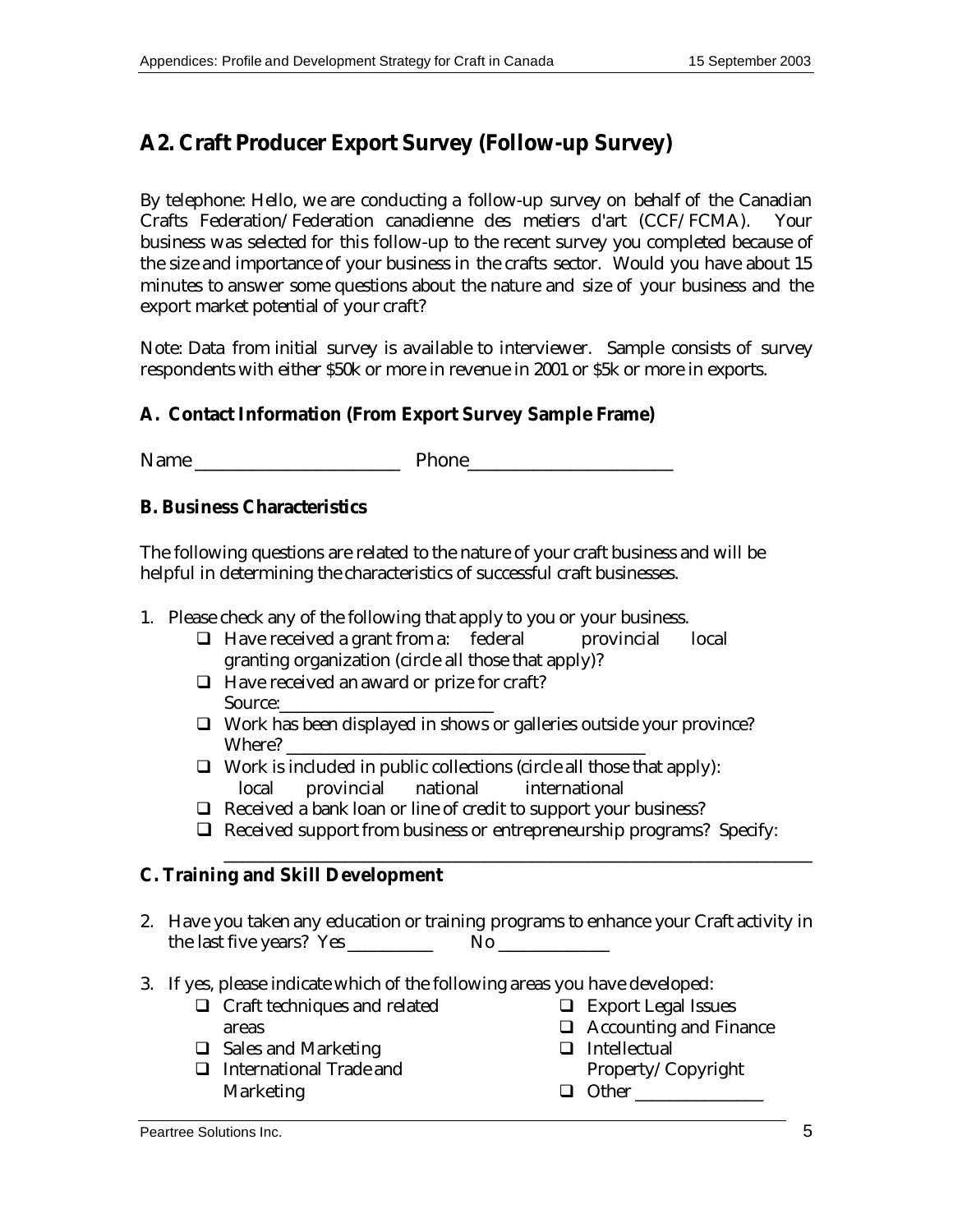## **D. Sales and Market Development Activity**

The following questions ask about the methods you use to promote your craft business:

4. On a scale of 1 to 5 please indicate whether you consider the following to be important methods of marketing your craft business. (1 is not important, 5 is very important) :

| Your own Studio/Retail Store                   |                                                        |  |  |
|------------------------------------------------|--------------------------------------------------------|--|--|
| <b>Own Internet Site</b>                       |                                                        |  |  |
| <b>Internet sites of Others</b>                |                                                        |  |  |
| Word of mouth                                  |                                                        |  |  |
|                                                |                                                        |  |  |
| Participation in Juried Exhibitions            |                                                        |  |  |
| Participation in Canadian Retail Shows         |                                                        |  |  |
| Participation in Canadian Wholesale Shows      |                                                        |  |  |
| Participation in Foreign Retail Shows          |                                                        |  |  |
| Participation in Foreign Wholesale Shows       |                                                        |  |  |
| <b>Distribution of Catalogs or Brochures</b>   |                                                        |  |  |
| Efforts of an Agent, Dealer or private gallery |                                                        |  |  |
|                                                |                                                        |  |  |
|                                                | Newspaper or Magazine Advertising<br>m) Other (specify |  |  |

## **E. Export Activity**

5. Have you sold your work in International Markets in 2001? Yes \_\_\_\_\_\_ No\_\_\_\_\_\_\_

\_\_\_\_\_\_\_\_\_\_\_\_\_\_\_\_\_\_\_\_\_\_\_\_\_\_\_\_\_\_\_\_\_\_\_\_\_\_\_\_\_\_\_\_\_\_\_\_\_\_\_\_\_\_\_\_\_

- 6. (If 5 is No) What efforts would you have to make for you to consider your craft business "export ready"? (Go to question 10).
- 7. (If 5 is Yes) please estimate the proportion of your total revenue in 2001 derived from sales in the following markets:

\_\_\_\_\_\_\_\_\_\_\_\_\_\_\_\_\_\_\_\_\_\_\_\_\_\_\_\_\_\_\_\_\_\_\_\_\_\_\_\_\_\_\_\_\_\_\_\_\_\_\_\_\_\_\_\_\_\_\_\_\_\_\_\_\_\_\_\_\_\_\_\_\_\_\_\_\_\_\_\_\_

- □ United States \_\_\_\_%
- □ United Kingdom \_\_\_\_%
- □ Continental Europe \_\_\_\_%
- □ Latin America \_\_\_\_\_%
- $\Box$  Africa  $\_\_\_\%$
- $\Box$  Asia %
- $\Box$  Australia %
- $\Box$  Other  $\_\_\%$  specify
- 8. Do you know the Harmonized System (HS) Codes that are applied to your products when your work is exported? If so, please provide: \_\_\_\_\_\_\_\_\_\_\_\_\_\_\_\_\_\_\_\_\_\_\_\_\_\_\_\_\_\_\_\_\_\_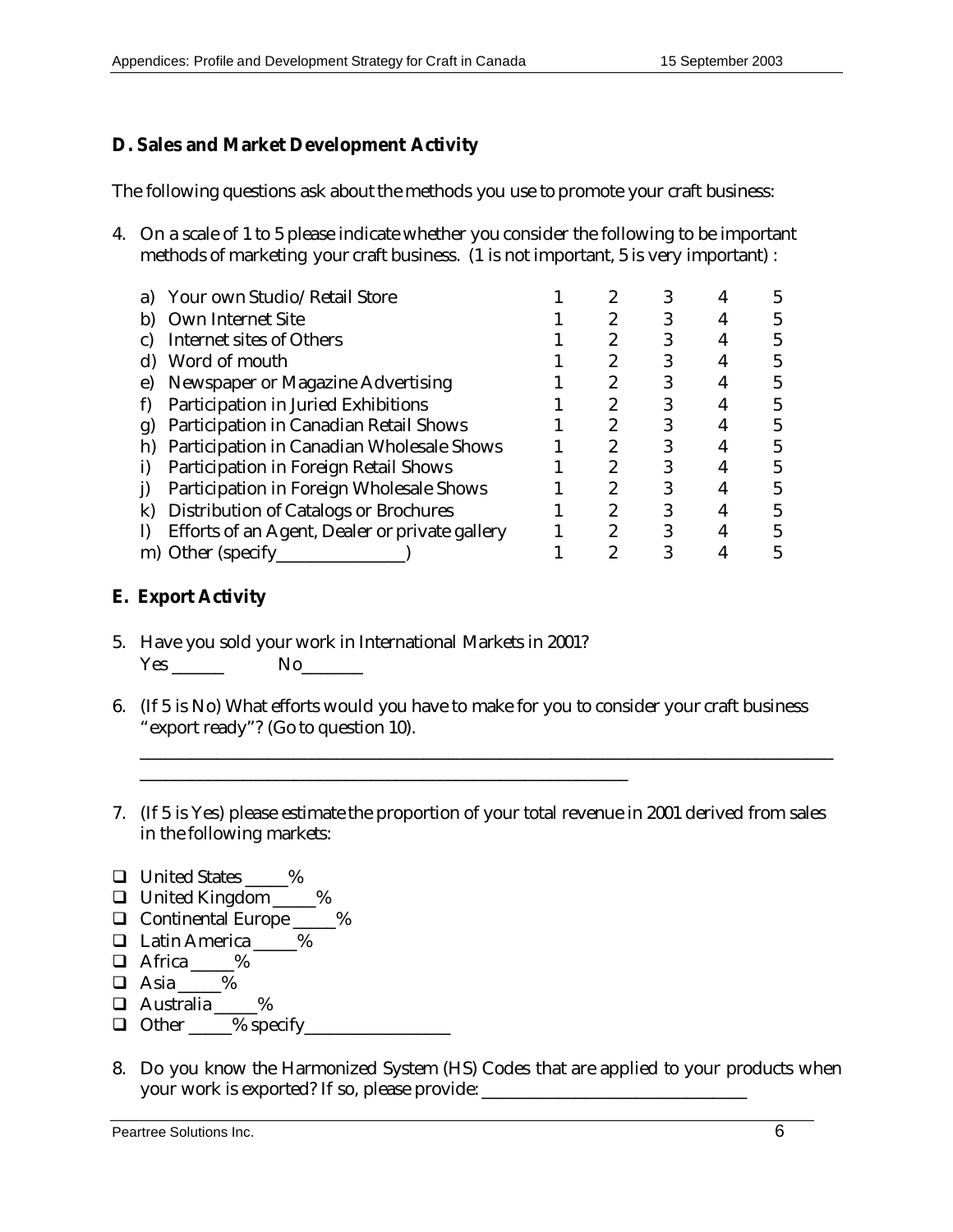9. If you have an export broker, could you provide the name and phone number? (We would contact them for information on customs issues in exporting crafts in general -- nothing specific to your business.)\_\_\_\_\_\_\_\_\_\_\_\_\_\_\_\_\_\_\_\_\_\_\_\_\_\_\_\_\_\_\_\_\_\_\_\_\_\_\_\_\_\_\_\_\_

\_\_\_\_\_\_\_\_\_\_\_\_\_\_\_\_\_\_\_\_\_\_\_\_\_\_\_\_\_\_\_\_\_\_\_\_\_\_\_\_\_\_\_\_\_\_\_\_\_\_\_\_\_\_\_\_\_\_\_\_\_\_\_\_\_\_\_\_\_\_\_\_\_\_\_\_\_\_\_\_\_ \_\_\_\_\_\_\_\_\_\_\_\_\_\_\_\_\_\_\_\_\_\_\_\_\_\_\_\_\_\_\_\_\_\_\_\_\_\_\_\_\_\_\_\_\_\_\_\_\_\_\_\_\_\_\_\_\_\_\_\_\_\_\_\_\_\_\_\_\_\_\_\_\_\_\_\_\_\_\_\_\_

\_\_\_\_\_\_\_\_\_\_\_\_\_\_\_\_\_\_\_\_\_\_\_\_\_\_\_\_\_\_\_\_\_\_\_\_\_\_\_\_\_\_\_\_\_\_\_\_\_\_\_\_\_\_\_\_\_\_\_\_\_\_\_\_\_\_\_\_\_\_\_\_\_\_\_\_\_\_\_\_\_

\_\_\_\_\_\_\_\_\_\_\_\_\_\_\_\_\_\_\_\_\_\_\_\_\_\_\_\_\_\_\_\_\_\_\_\_\_\_\_\_\_\_\_\_\_\_\_\_\_\_\_\_\_\_\_\_\_\_\_\_\_\_\_\_\_\_\_\_\_\_\_\_\_\_\_\_\_\_\_\_\_

#### **F. Future Development**

10. What do you consider your best opportunity to expand your business?

11. What do you consider the greatest barrier to expanding your business?

\_\_\_\_\_\_\_\_\_\_\_\_\_\_\_\_\_\_\_\_\_\_\_\_\_\_\_\_\_\_\_\_\_\_\_\_\_\_\_\_\_\_\_\_\_\_\_\_\_\_\_\_\_\_\_\_\_\_\_\_\_\_\_

12. What kind of program support or assistance would you consider to be most helpful in promoting your craft business?

\_\_\_\_\_\_\_\_\_\_\_\_\_\_\_\_\_\_\_\_\_\_\_\_\_\_\_\_\_\_\_\_\_\_\_\_\_\_\_\_\_\_\_\_\_\_\_\_\_\_\_\_\_\_\_\_\_\_\_\_\_\_\_\_\_\_\_\_\_

\_\_\_\_\_\_\_\_\_\_\_\_\_\_\_\_\_\_\_\_\_\_\_\_\_\_\_\_\_\_\_\_\_\_\_\_\_\_\_\_\_\_\_\_\_\_\_\_\_\_\_\_\_\_\_\_\_\_\_\_\_\_\_\_\_\_\_\_\_

a) In Canada:

b) In international markets:

Comments:\_\_\_\_\_\_\_\_\_\_\_\_\_\_\_\_\_\_\_\_\_\_\_\_\_\_\_\_\_\_\_\_\_\_\_\_\_\_\_\_\_\_\_\_\_\_\_\_\_\_\_\_\_\_\_\_\_\_\_\_\_\_\_\_\_\_\_\_\_\_\_\_\_\_

Thank you for your assistance. If you have any questions please contact Peartree Solutions (613) 795-4548, #24 Fifth Avenue Court, 99 Fifth Avenue, Ottawa, K1S 5K4.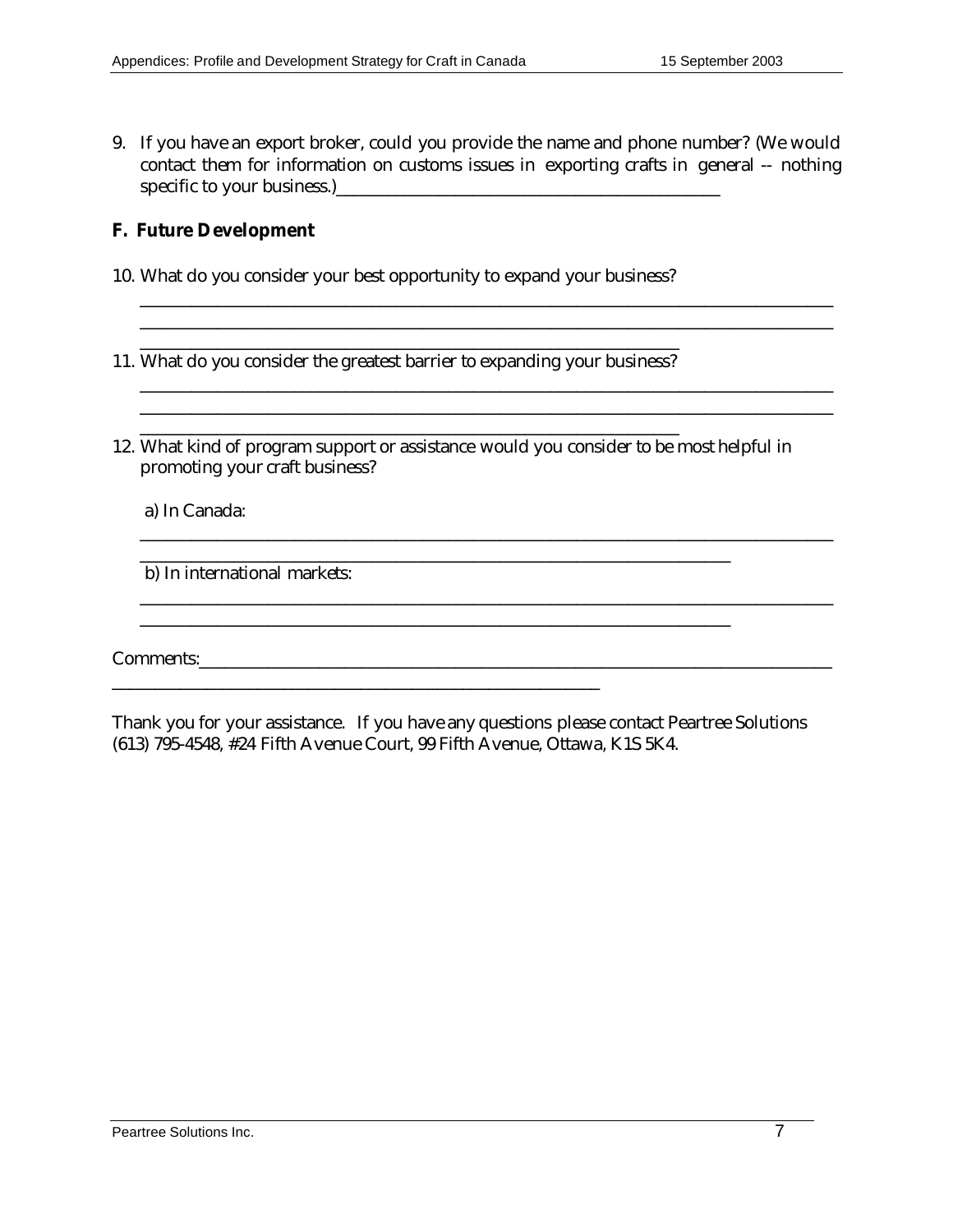# **A3. Economic Impact Survey of Canadian Craft Councils in 2002**

*A Canadian Crafts Federation/Fédération canadienne des Métiers d'art (CCF/FCMA) Survey*

This survey is intended to estimate the economic impact of Canada's ten provincial crafts councils in their most recent fiscal year. The intent is to measure their economic impact directly as cultural organizations as well as more indirectly as distribution intermediaries for craft products though galleries, shops, boutiques, and internet sites, and by organizing craft shows.

**Please complete survey within one week of receipt. Responses will be published by province unless you indicate the data is confidential. Please email peartree@rogers.com or call Bert Pereboom at (613) 233-6858 if you have questions regarding this survey.**

#### **Craft Council Employment and Payroll**

- 1. How many individuals did you have as employees during 2002 (in other words, how many T4 tax slips did y-+ou issue for  $2002$ ?
- 2. How many employees worked full time (35+ hours) and full year in 2002?
- 3. How many Full Time Equivalent positions do you have as of today?
- 4. What was your total payroll (including benefits and taxes) for any Council employees in 2002 \$\_\_\_\_\_\_\_\_\_,000 (nearest \$1,000).

#### **Craft Council Organizational Finances**

5. Please indicate Craft Council Revenues in 2002 (or the most recent fiscal year):

| <b>Source of Craft Organization Revenue</b>                    | <b>Revenue (nearest \$1,000)</b> |
|----------------------------------------------------------------|----------------------------------|
| a. Sales of Memberships and/or Dues                            | .000                             |
| b. Net Council Proceeds from Council-sponsored Shops,          | .000                             |
| Galleries, Boutiques, Internet (after all associated expenses) |                                  |
| c. Net Council Proceeds from Craft Shows or Fairs              | .000                             |
| d. Private Donations                                           | .000                             |
| e. Arts Council and Government Grants                          | 000.                             |
| f. Other Income (specify)                                      | .000                             |
| g. Total Council Revenue from All Sources                      |                                  |
| $(Add items a - f)$                                            | .000                             |

#### **Craft Council Role in Craft Distribution**

6. Please estimate the sales of craft products through the following activities in the last year:

| <b>Craft Organization Distribution Activity</b>                                        | <b>Revenue (nearest \$1,000)</b> |
|----------------------------------------------------------------------------------------|----------------------------------|
| a. Total Sales of Craft Shop, Galleries, Boutique or Internet Site                     | .000                             |
| b. Total paid to Craft Producers out of Sales in line 6 (a)                            | .000                             |
| c. Total Sales of Craft through Council Sponsored Craft Shows                          | .000                             |
| d. Total Sales of Craft through Council Participation in<br><b>International Shows</b> | .000.                            |
| d. Total Sales of Craft through Other Activities (specify)                             | .000                             |

#### **Contact Information**

7. Respondent Name 2014 2014 2022 2023 2024 2024 2022 2023 2024 2022 2023 2024 2022 2023 2024 2022 2023 2022 20 9. Email :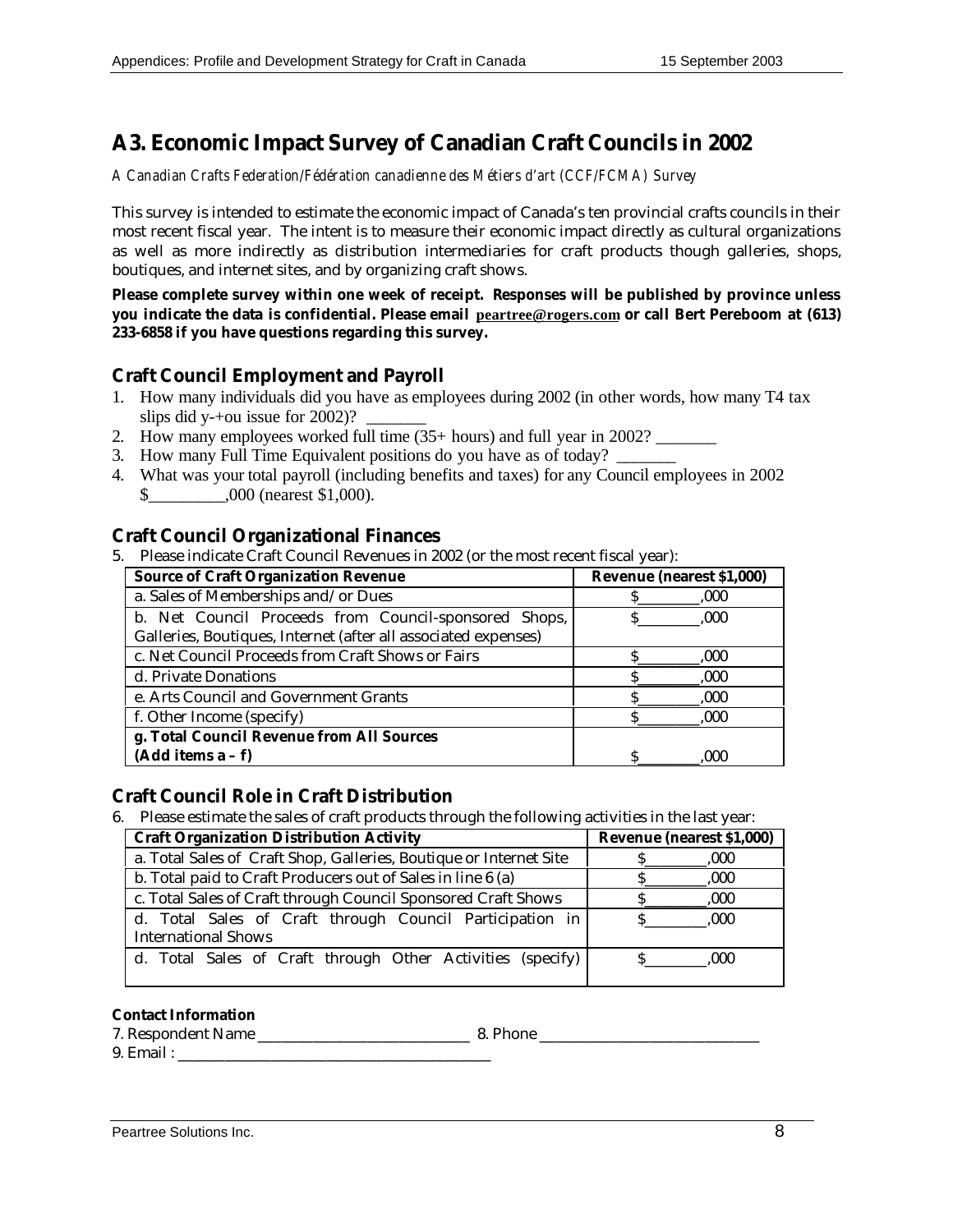**Please email Peartree@rogers.com or fax survey to Peartree Solutions at: (613) 233-6158. Feel free to attach any explanatory notes or include a copy of your most recent financial statements if that seems useful.**

# **A4. Survey of Key Players in the Distribution of Craft**

I'm calling from Peartree Solutions in Ottawa. We have been engaged by the Canadian Craft Federation to develop an economic profile and strategic plan for the Canadian craft community. We have surveyed craft producers to determine their economic contribution and we would like to include results from craft distribution channels as well. The results of this study will raise awareness of craft in Canada, and serve as the foundation for a crafts sector strategy to develop domestic and foreign markets for Canadian craft products. Would you be willing to provide us with some details about your business as well as discuss some of the issues and opportunities for developing markets for Canadian Crafts?

**All responses are confidential and only summary information that does not identify individuals will be provided to the study sponsors and in public reports. hank you for your cooperation.**

#### **I. Contact Information**

- 1. Respondent Name \_\_\_\_\_\_\_\_\_\_\_\_\_\_\_\_\_\_\_\_\_\_\_\_\_\_ 2. Postal Code \_\_\_\_\_\_\_\_\_\_\_\_\_
- 3. Phone \_\_\_\_\_\_\_\_\_\_\_\_\_\_\_\_\_\_\_\_ 4. Website \_\_\_\_\_\_\_\_\_\_\_\_\_\_\_\_\_\_\_\_\_\_\_\_\_\_\_\_\_\_\_\_\_\_
- 5. Email \_\_\_\_\_\_\_\_\_\_\_\_\_\_\_\_\_\_\_\_\_\_\_\_\_\_\_\_\_\_\_\_\_\_\_\_
- 6. Business Name
- 7. Your Title

#### **II. Craft Related Activity (Results from any recent 12 month period are fine)**

- 8. Total number employed in your craft-related activity at any time in 2001 \_\_\_\_
- 9. Of these, how many were full time/full year employees in 2001 \_\_\_\_\_
- 10. How many were part time or part year employees in 2001 \_\_\_\_\_
- 11. To the nearest \$10,000 could you tell me your total sales of Canadian-made craft products in 2001? \_\_\_\_\_\_\_\_\_\_\_\_
- 12. To the nearest \$10,000 could you estimate the total amount you paid to Canadian craft artisans in 2001 for their craft works? \_\_\_\_\_\_\_\_\_\_\_\_\_\_\_\_\_

#### **III. Issues and Strategies for Craft Development**

- 13. What do you consider to be the greatest barrier or obstacle to the growth of craft markets in Canada?
- 14. What initiatives would you consider to be most helpful in promoting the **craft enterprises** with which you are most familiar?

a) In developing domestic markets for craft b) In developing international markets for craft

15. What **marketing opportunities or strategies**, perhaps successfully employed in other cultural areas, industries, or countries, could be employed to expand the awareness of and demand for Canadian craft?

a) In developing the domestic market for craft? b) In developing international markets for craft?

16. What kinds of support would be useful in pursuit of these strategies?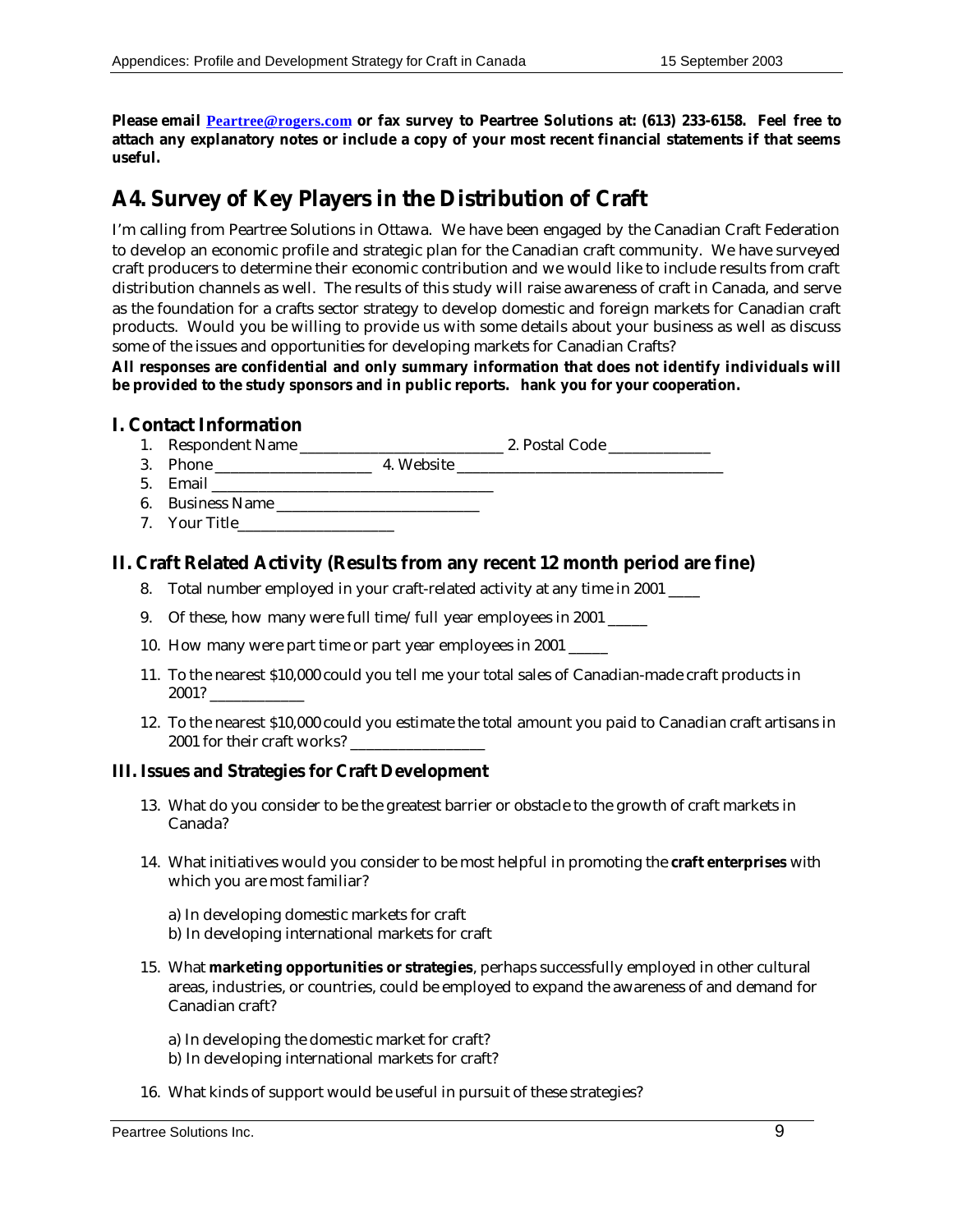For more information, see Canadian Crafts Federation web site : www.canadiancraftsfederation.ca

## **A5. Large Craft-Related Enterprises Interview Guide**

I'm calling from Peartree Solutions in Ottawa. We have been engaged by the Canadian Craft Federation to develop an economic profile and strategic plan for the Canadian craft community. We have surveyed small craft producers to determine their economic contribution and we would like to include results from some large craft-related businesses as well. The results of this study will raise awareness of craft in Canada, and serve as the foundation for a craft sector strategy to develop domestic and foreign markets for Canadian craft products. Would you be willing to provide us with some details about your business as well as discuss some of the issues and opportunities for developing markets for Canadian craft?

**All responses are confidential and only summary information that does not identify individuals will be provided to the study sponsors and in public reports. Thank you for your cooperation.**

#### **I. Contact Information**

- 2. Respondent Name \_\_\_\_\_\_\_\_\_\_\_\_\_\_\_\_\_\_\_\_\_\_\_\_\_\_ 2. Postal Code \_\_\_\_\_\_\_\_\_\_\_\_\_
- 4. Phone \_\_\_\_\_\_\_\_\_\_\_\_\_\_\_\_\_\_\_\_ 4. Website \_\_\_\_\_\_\_\_\_\_\_\_\_\_\_\_\_\_\_\_\_\_\_\_\_\_\_\_\_\_\_\_\_\_
- 17. Email **Execution** 18. Business Name \_\_\_\_\_\_\_\_\_\_\_\_\_\_\_\_\_\_\_\_\_\_\_\_\_\_ 7. Your Title\_\_\_\_\_\_\_\_\_\_\_\_\_\_\_\_\_\_\_\_

#### **II. Craft Related Activity (Responses can apply to latest 12 month period)**

- 8. Total number employed in your craft-related activity at any time in 2001 \_\_\_\_
- 9. Of these, how many were full time/full year employees in 2001 \_\_\_\_\_
- 10. How many were part time or part year employees in 2001 \_\_\_\_\_\_\_
- 11. To the nearest \$10,000 could you tell me your total sales of Canadian-made craft products in 2001? \_\_\_\_\_\_\_\_\_\_\_\_\_\_\_\_
- 12. To the nearest \$10,000 could you estimate the total sales generated from export activity of Canadian craft products in 2001?

#### **III. Issues and Strategies for Craft Development**

- 13. What do you consider to be the greatest barrier or obstacle to the growth of craft markets in Canada?
- 14. What initiatives would you consider to be most helpful in promoting **craft enterprises** with which you are most familiar?
	- a) In developing domestic markets for craft b) In developing international markets for craft
- 15. What **marketing opportunities or strategies**, perhaps successfully employed in other cultural areas, industries, or countries, could be employed to expand the awareness of and demand for Canadian craft?
	- a) In developing the domestic market for craft? b) In developing international markets for craft?
- 16. What kinds of support would be useful in pursuit of these strategies?

For more information, see Canadian Craft Federation web site: www.canadiancraftsfederation.ca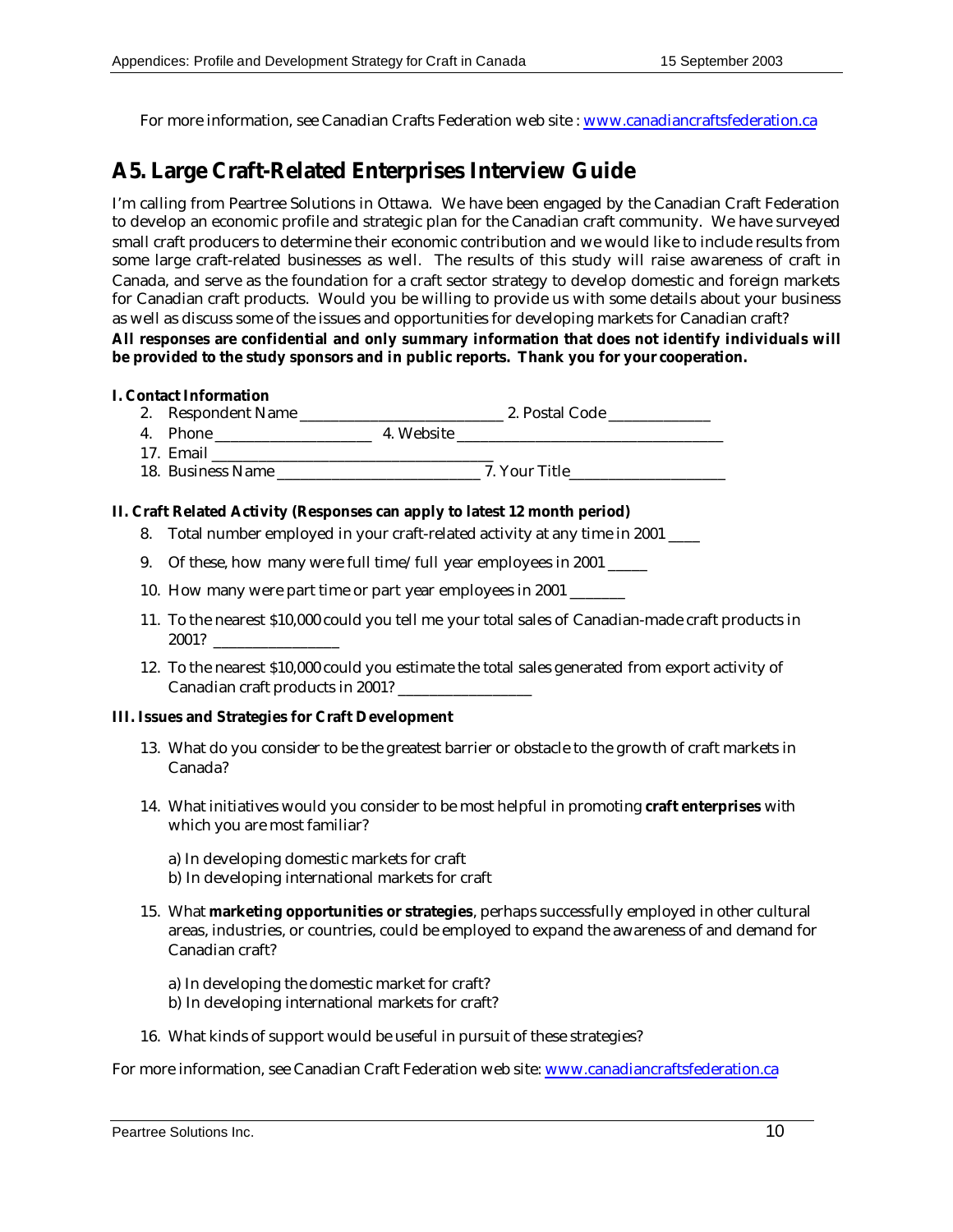# **A6. Draft Discussion Questions for the Roundtable Sessions**

- 1. Based on the Economic Profile presentation at the roundtable, is there anything that stands out for you as a new, unexpected, or significant characteristic in the craft sector?
- 2. What do you consider to be the greatest barrier or obstacle to the growth of craft practice and markets in Canada?
- 3. What initiatives would you consider to be most helpful in promoting the **craft enterprises** with which you are most familiar?
	- a) In developing local or regional markets for craft
	- b) In developing the national market for craft
	- c) In developing international markets for craft
- 4. What **marketing opportunities or strategies**, perhaps successfully employed in other cultural areas, industries, or countries, could be employed to expand the awareness of and demand for Canadian craft?
	- a) In developing local or regional markets for craft
	- b) In developing the national market for craft
	- c) In developing international markets for craft.
- 5. Which of the initiatives for question 3 and 4 would be possible with existing resources, appropriately realigned, and which would depend on additional government program support?
- 6. Are there any institutional or organizational opportunities to better coordinate the resources available to promote Canadian craft domestically or abroad?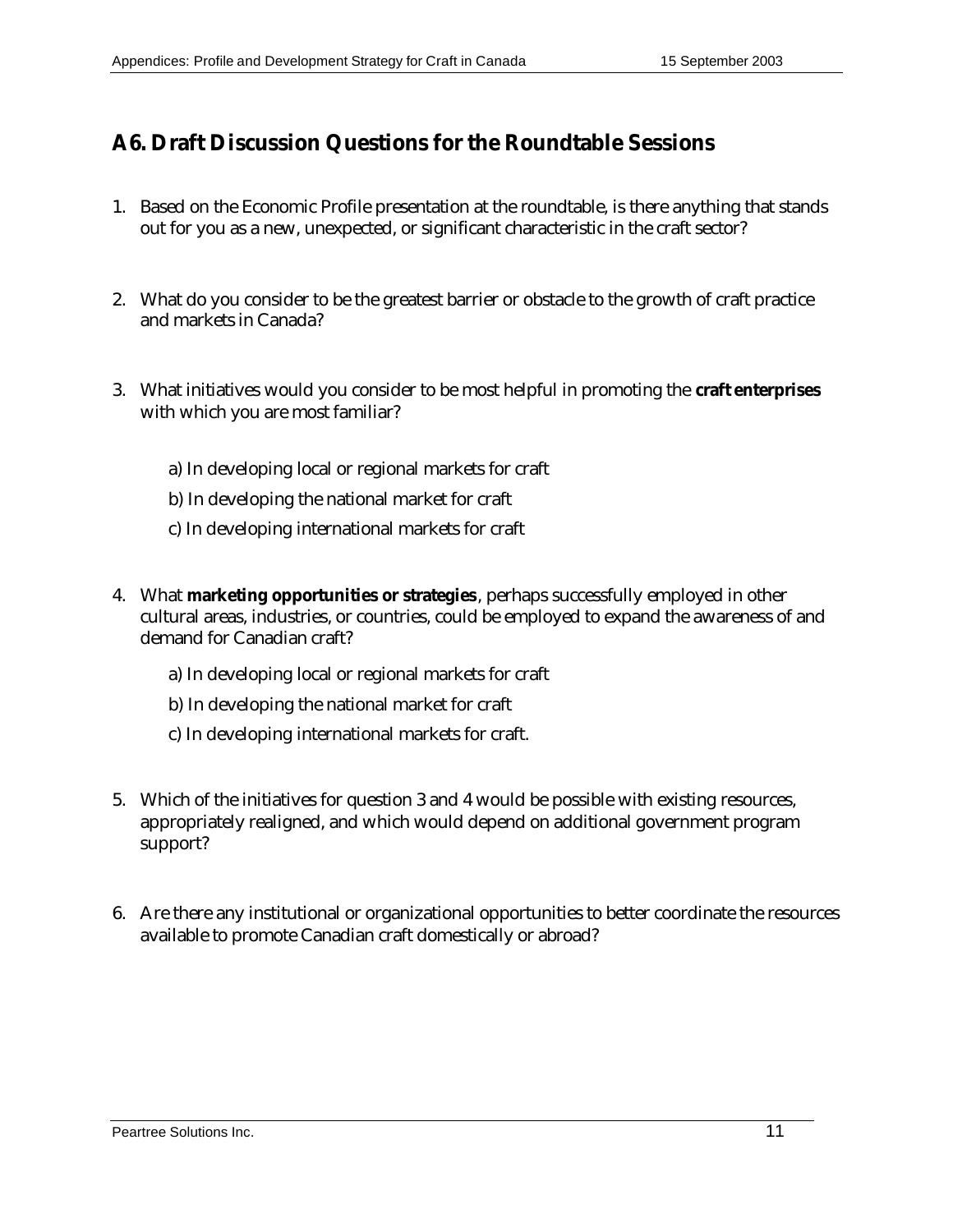# **Appendix B: Craft Sector Organizations**

#### **B1. Canadian Craft Council**

• Canadian Crafts Federation www.canadiancraftsfederation.ca

#### **B2. Provincial Craft Councils**

Link to all provincial sites: canadiancraftsfederation.ca/connect\_prolink.html

- Alberta Craft Council (ACC) www.albertacraft.ab.ca
- Conseil des métiers d'art du Québec (CMAQ) www.metiers-d-art.qc.ca
- Crafts Association of British Columbia (CABC) www.cabc.net
- Craft Council of Newfoundland & Labrador (CCNL) www.craftcouncil.nf.ca
- Manitoba Crafts Council (MCC) www.craftspace.org
- New Brunswick Crafts Council (NBCC) www.nbcraftscouncil.com
- Nova Scotia Designer Crafts Council (NSDCC) www.nsdcc.ns.ca
- Nunavut Arts and Crafts Association www.nacaarts.org
- Ontario Crafts Council (OCC) www.craft.on.ca
- Prince Edward Island Crafts Council (PEICC) www.peicraftscouncil.com
- Saskatchewan Craft Council (SCC) www.saskcraftcouncil.org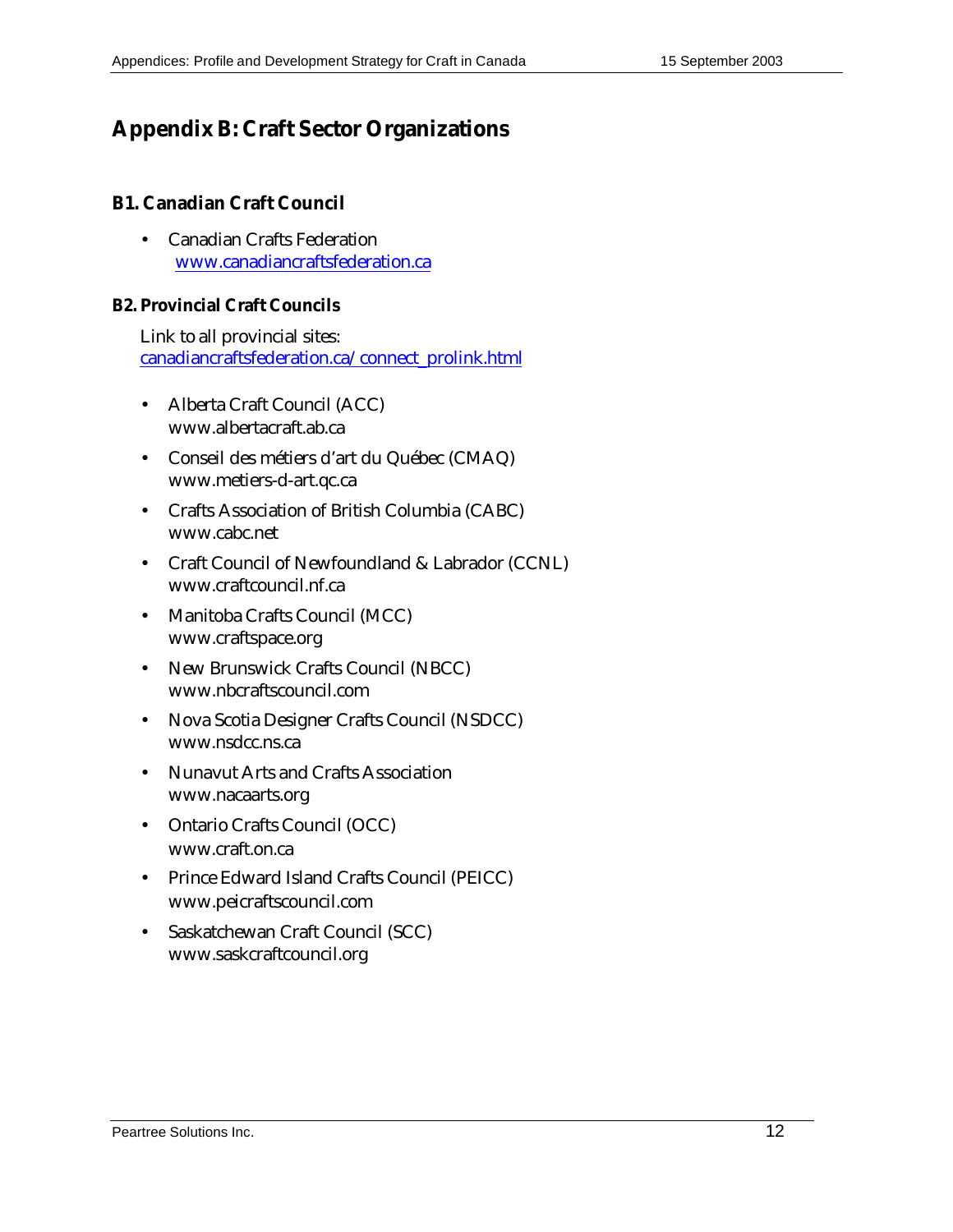### **B3. Single Media Guilds**

- Atlantic Handweavers and Spinners www.parl.ns.ca/ash
- BC Potters Association www.bcpotters.com
- Canadian Bookbinders and Book Artists Guild www.cbbag.ca
- Fusion: The Ontario Clay and Glass Association www.clayandglass.on.ca
- Glass Art Association of Canada (GAAC) www.glassartcanada.ca
- Metal Arts Guild (MAG) www.metalarts.on.ca
- Ontario Handweavers and Spinners www.ohs.on.ca
- Southern Alberta Woodworkers Society www.saws.ca
- Surfacing: Textile Artists and Designers Association www.surfacing-tada.com

#### **B4. Major Provincial Craft Council Show and Distribution Outlets**

- Alberta Craft Gallery, Edmonton (Retail) www.albertacraft.ab.ca
- The Island Crafts Shop, Charlottetown (retail) www.peicraftscouncil.com/vcraftshop.php3
- Craft Council Gallery, St. John's (retail) www.craftcouncil.nf.ca
- Crafthouse Gallery, Vancouver (retail) www.cabc.net
- CraftSpace Gallery, Winnipeg (retail) www.craftspace.org
- The Guild Shop, Toronto (retail) www.craft.on.ca
- Plein art, Québec City (Retail) www.metiers-d-art.qc.ca
- Salon des métiers d'art de Montréal (Retail) www.metiers-d-art.qc.ca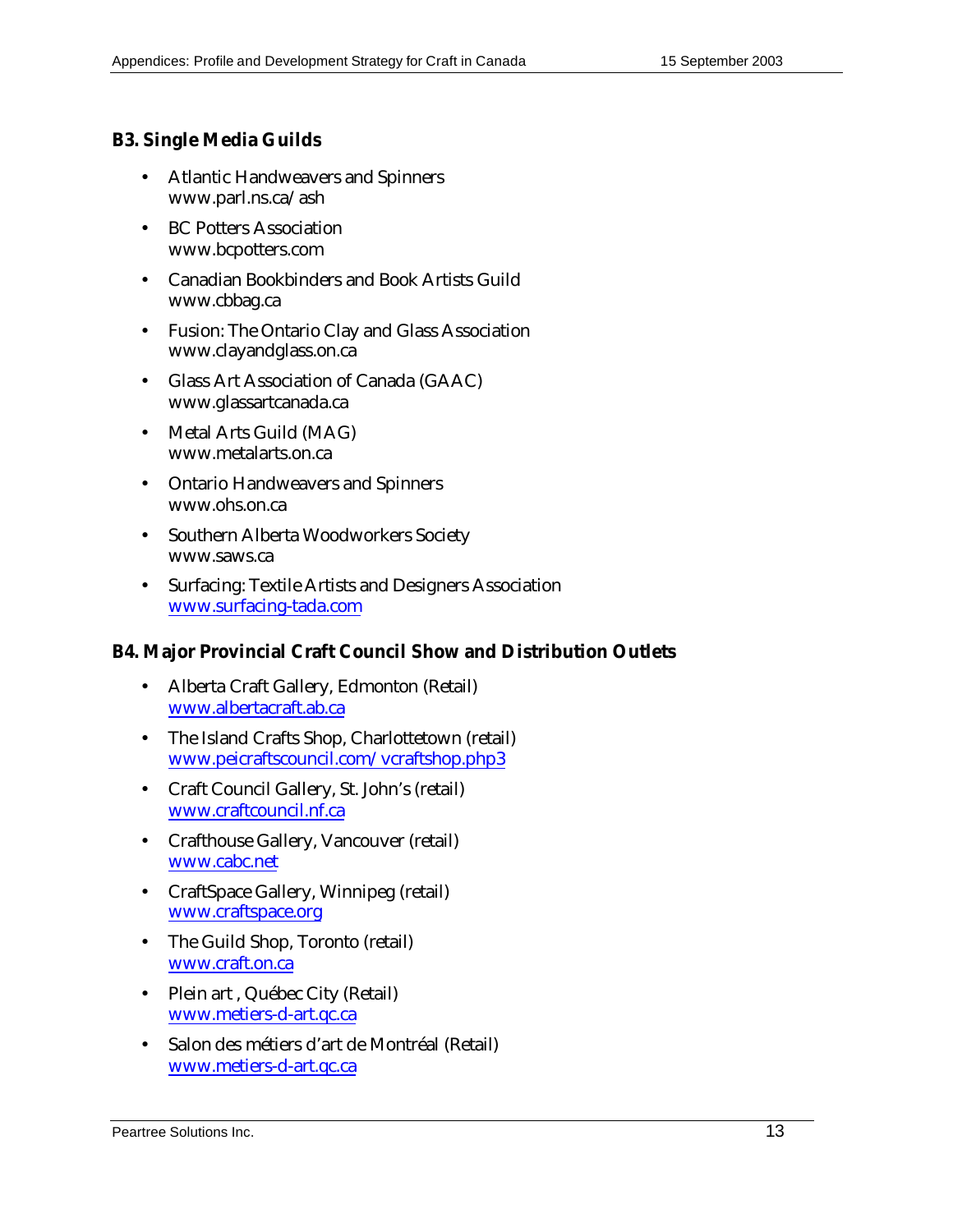• Saskatchewan Craft Council Gallery, Saskatoon (retail) www.saskcraftcouncil.org

#### **B5. Major Canadian Shows (Trade or Retail)**

- Atlantic Craft Trade Show (Trade) www.actshow.ca
- Canadian Gift and Tableware Association (Trade) www.cgta.org
- One of a Kind Shows (Retail) www.oneofakindshow.com
- Signatures Shows (Trade and Retail) www.signatures.ca
- Toronto Outdoor Art Exhibition (Retail) www.torontooutdoorart.org

#### **B6. Major Canadian Distributors of Fine Craft**

- A Show of Hands Petroff Gallery, Toronto www.ashowofhands.com
- Art Market Productions (also run an annual craft show in Calgary) www.artmarketonline.com
- Boutique La Corriveau, Montreal www.iplus-info.ca/quebecworld/Data/Q1513/Q1513.html
- Gallerie Elena Lee in Montreal www.galerieelenalee.com
- Handsmiths, Halifax (and other outlets) www.handsmiths.com
- Lafreniere and Pai Gallery, Ottawa www.ottawaplus.ca/profile/46626
- Prime Gallery, Toronto www.primegallery.ca
- Sandra Ainsley Gallery, Toronto www.sandraainsleygallery.com
- Acredited craft retail distributors of the CMAQ www.metiers-d-art.qc.ca/repertoire/diffuseurs/diffuseurs.html
- Craft studios that are part of the Economuseum<sup>®</sup> Network: www.economusees.com/index\_an.html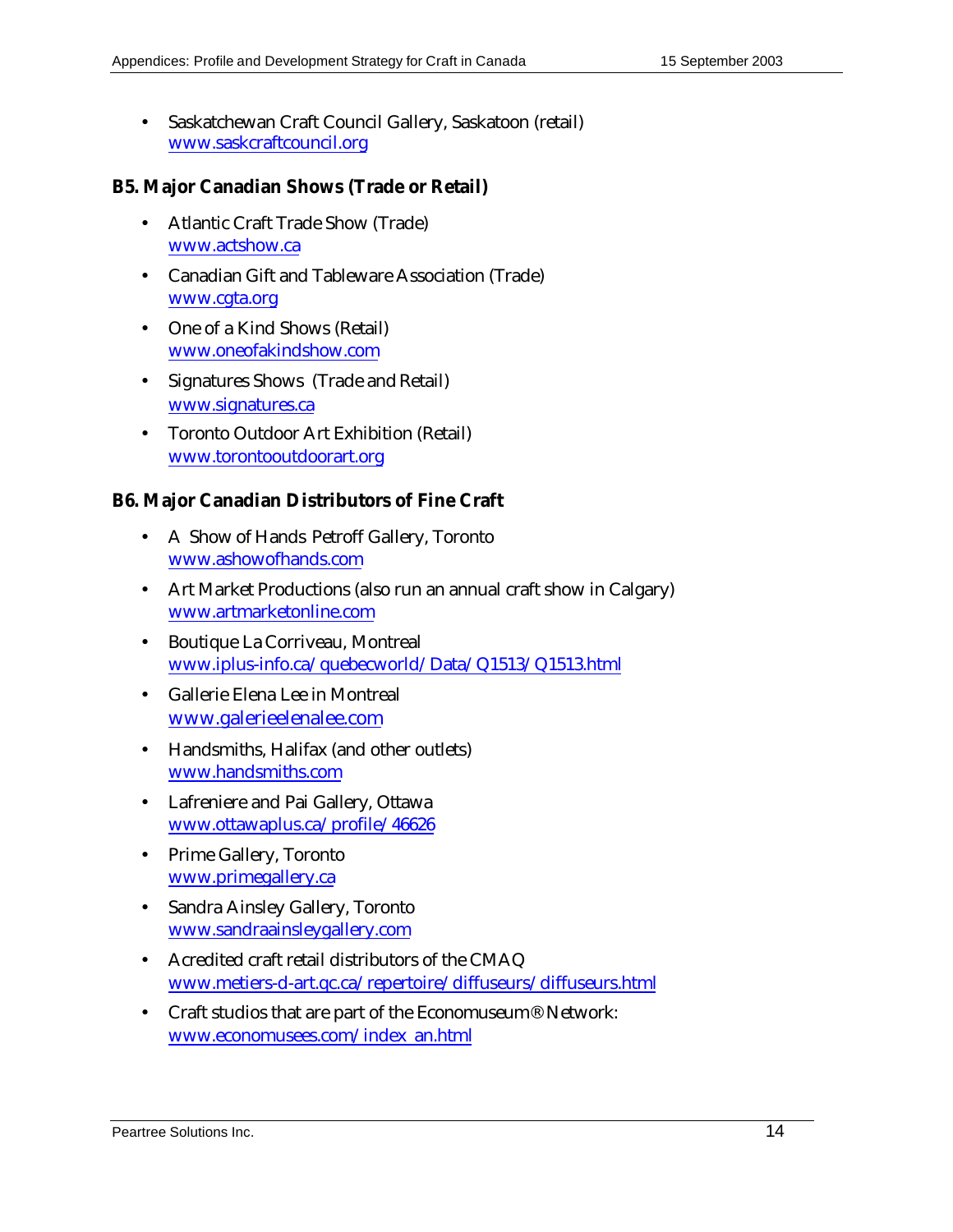#### **B7. Large Museums and Institutions**

- Art Gallery of Sudbury, Sudbury, ON www.artsudbury.org
- Burlington Art Centre, Burlington, ON www.BurlingtonArtCentre.on.ca
- Canadian Museum of Civilization, Gatineau, QC www.civilization.ca
- La Galerie d'art Stewart Hall, Pointe Claire, QC pointeclaire.ville.montreal.qc.ca
- The Gardiner Museum of Ceramic Art, Toronto, ON www.gardinermuseum.on.ca
- The Living Arts Centre, Mississauga, ON www.livingarts.on.ca
- Musée d'art contemporain de Montréal www.macm.org
- Musée des beaux-arts de Montréal www.mbam.qc.ca
- Musée du Château Dufresne, Montréal info@chateaudufresne.qc.ca
- Musée McCord d'histoire canadienne, Montréal www.musee-mccord.qc.ca
- Ottawa Art Gallery, Ottawa www.ottawaartgallery.ca
- The Textile Museum of Canada, Toronto www.textilemuseum.ca
- Tom Thomson Memorial Art Gallery, Owen Sound, ON www.tomthomson.org
- Musée du Haut-Richelieu, St. Jean-sur-Richelieu, QC www.museeduhaut-richelieu.com
- Musée Marsil, Saint-Lambert, QC www.museemarsil.org
- Musée des maîtres et artisans du Québec (formerly Musée d'art de Saint-Laurent) infos@mmaq.qc.ca
- Musée des arts décoratifs de Montréal (voir Musée des beaux-arts de Montréal) www.mbam.qc.ca
- Musée national des beaux-arts du Québec www.mnba.qc.ca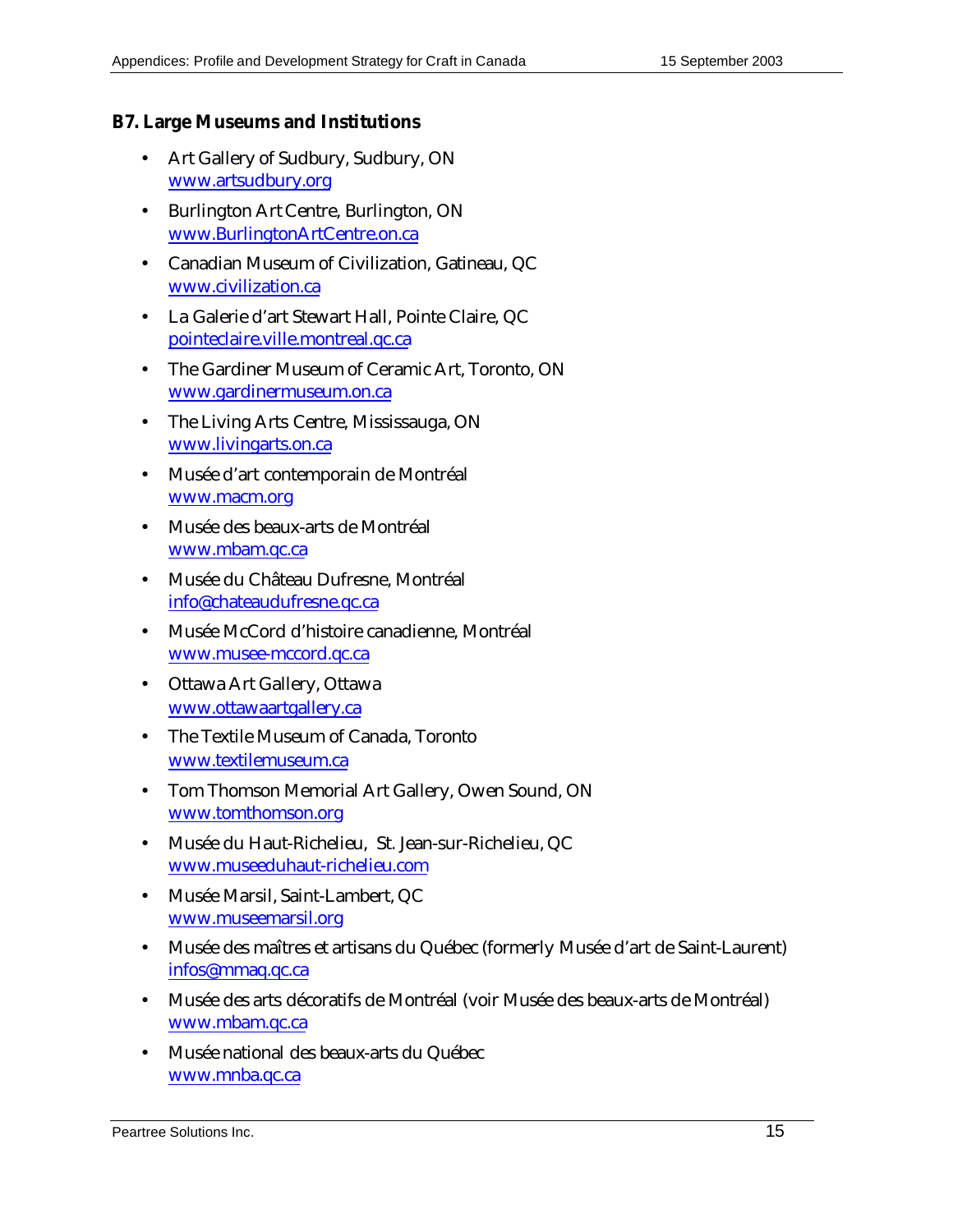# **Appendix C: Program Models for Promoting Craft**

## **C1. Programs in Québec**

Many provinces have support programs for cultural organizations and small business, some of which are accessible to craft studios. In Québec, programs promoting craft and craft enterprises are the responsibility of the Société de développement des entreprises culturelles (SODEC). Two major programs are available to craft studios as well as other cultural enterprises:

- Business Financing Program which supports cultural studios and other businesses
- Sodexport, a program to promote export of Québec cultural products.

### **C1.1 The Business Financing Program**

#### *Business Financing Program Objectives*

- To promote the development of craft businesses by offering financing for the production and *marketing* activities to those with at least one year of commercial activities and demonstrating a potential for reimbursement.
- To be open to new formulas for the production and *marketing* of craft products aimed at structuring the sector.

### *Types of Financial Assistance*

Financial assistance for the development of markets for craft products can take the form of:

- Bridge financing
- working capital for craftspeople assuming a financial risk in their marketing efforts or export initiatives
- acquiring fixed assets

### **C1.2 Sodexport**

#### *Overall Program Objectives*

- To contribute to the development of markets for cultural businesses outside of Québec, to their increased competitiveness and to the strengthening of their financial base.
- To increase the cultural presence of Québec outside of Canada.
- To offer support adapted to the needs of cultural businesses.
- To allow businesses to get a better knowledge of their target market and to support them all the way to the conclusion of an export plan or project.

### *Eligibility Criteria for Participating in Sodexport*

This program is designed for:

- Businesses in the fields of film-making, television production, sound recording, variety shows, book writing and editing, *crafts* and multimedia
- Businesses whose head office is in Québec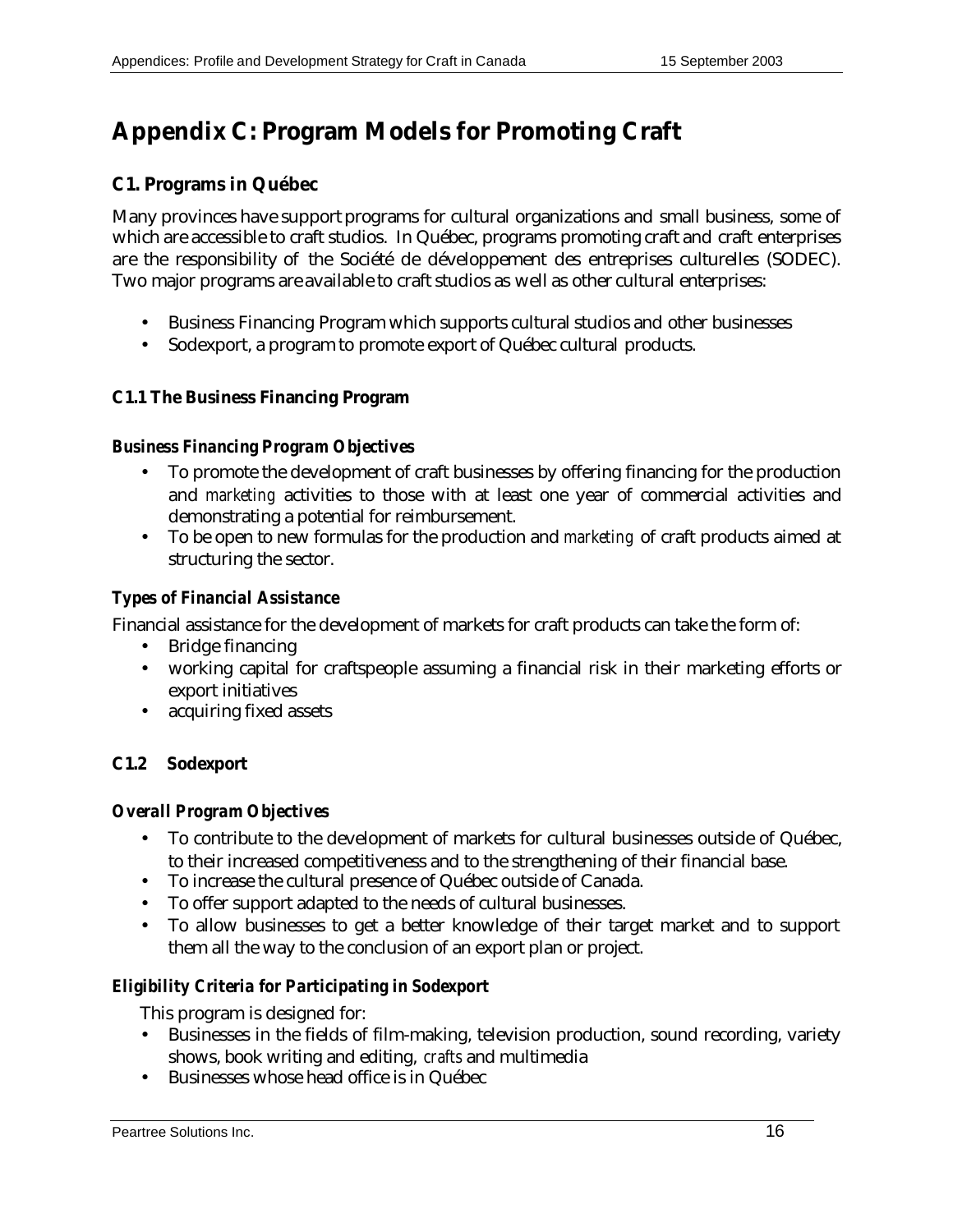- Incorporated or duly registered businesses, including coops and non profit organizations
- Consortiums of Québec firms
- Cultural sector associations

#### *Sodexport Sub-Programs*

Sodexport has three (3) subprograms:

- 1. Sodexport Business
- 2. Sodexport Project
- 3. Collective presence in markets and fairs and other cultural presence activities

#### **1) Sodexport–Business**

#### *Sub-Program Objective*

To support the achievement of the business plan's international activities according to the external markets development strategy**.**

#### *Specific Eligibility Criteria for Participating in Sodexport–Business*

In addition to general eligibility criteria stated above, the participating firm must:

- Present a three-year action plan comprising of all projected export activities and of their needs for one year;
- Mention, in its action plan, those new export market development activities that are to be added to its regular activities;
- Have the necessary management structure and skills to undertake the proposed activities and a sufficient financial base for a successful completion of the project;
- Be able to put down 30% of the operating budget accepted by SODEC to finance market development activities.

#### *Calculation of Financial Assistance for Sodexport-Business*

The maximum amount of financial assistance a business can receive is \$50,000; this amount cannot exceed 50% of eligible costs.

#### *Measures of Impact for Sodexport-Business*

SODEC uses the company's gross sales incurred on markets outside Québec as a reference when asking for the reimbursement of its financial assistance, in total or in part. Reimbursement measures are negotiated based on the nature of each request, and they are stipulated in the contract.

### **2) Sodexport–Project**

*Sodexport–Project Sub-Program Objective*

- To allow businesses to take advantage of export opportunities
- To support actions bringing a significant cultural presence
- To support businesses starting their development of external markets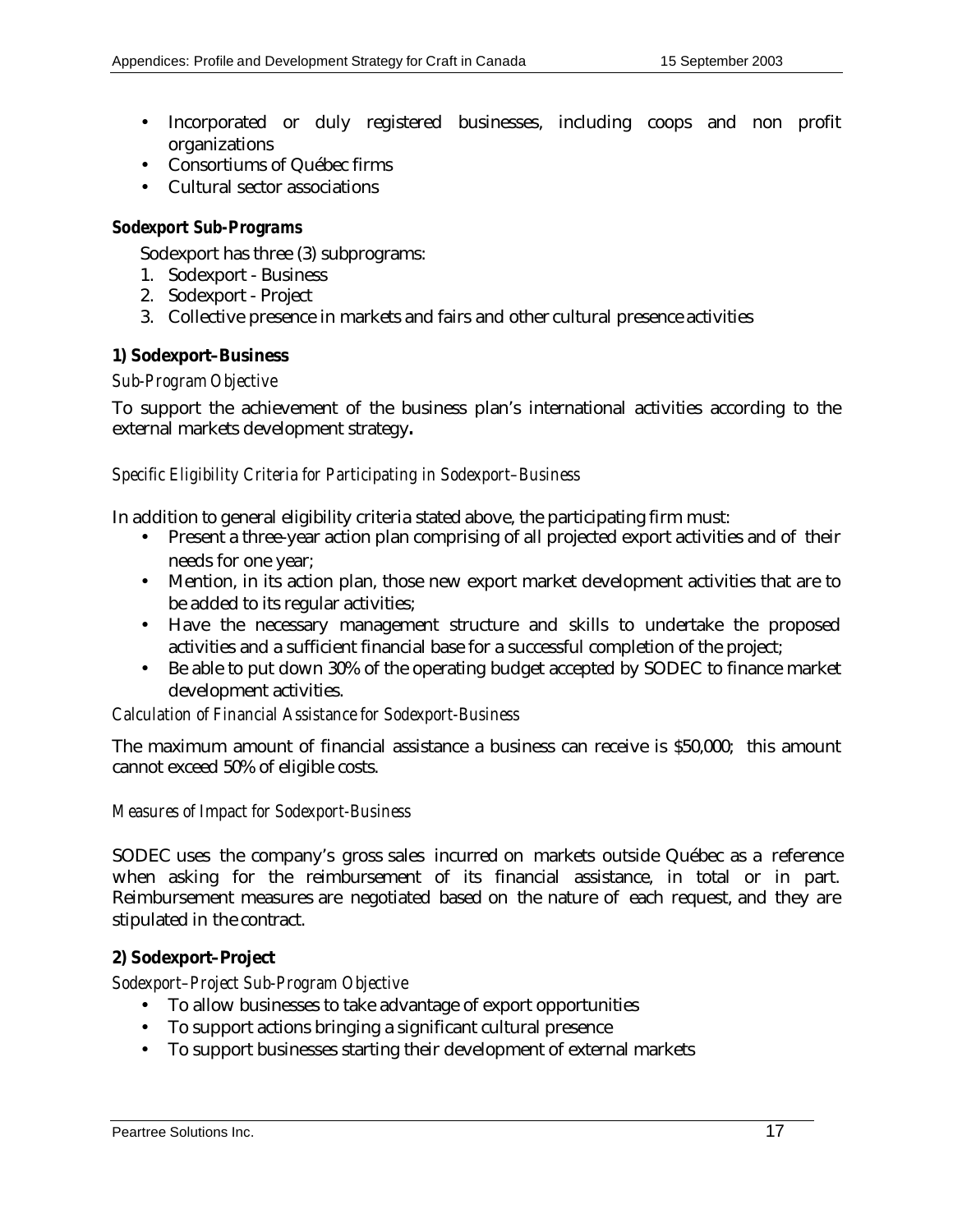#### *Specific Eligibility Criteria for Participating in Sodexport–Project*

In addition to general eligibility criteria stated for Sodexport, the participating firm must:

- Have the necessary management structure and skills to undertake the proposed activities and a sufficient financial base for a successful completion of the project;
- Be able to put down 30% of the operating budget accepted by SODEC to finance market development activities.

#### *Calculation of Financial Assistance for Sodexport-Project*

The maximum amount of financial assistance a business can receive is \$50% of eligible costs to a maximum award of \$25,000.

When the goal of supported business activities is to obtain contracts or sales, SODEC can ask for a reimbursement of its financial assistance, in total or in part. Reimbursement measures are negotiated based on the nature of each project; these are stipulated in the contract.

#### **3) Collective Presence in Markets and Fairs and Other Cultural Presence Activities**

This program supports groups of artists in participating in fairs and shows outside of the province.

#### *Sub-Program Objective*

- To ensure the presence of Québec cultural businesses in large international markets and fairs.
- To support activities ensuring the visibility of cultural production outside of Québec and of businesses.

**Web reference:** www.sodec.gouv.qc.ca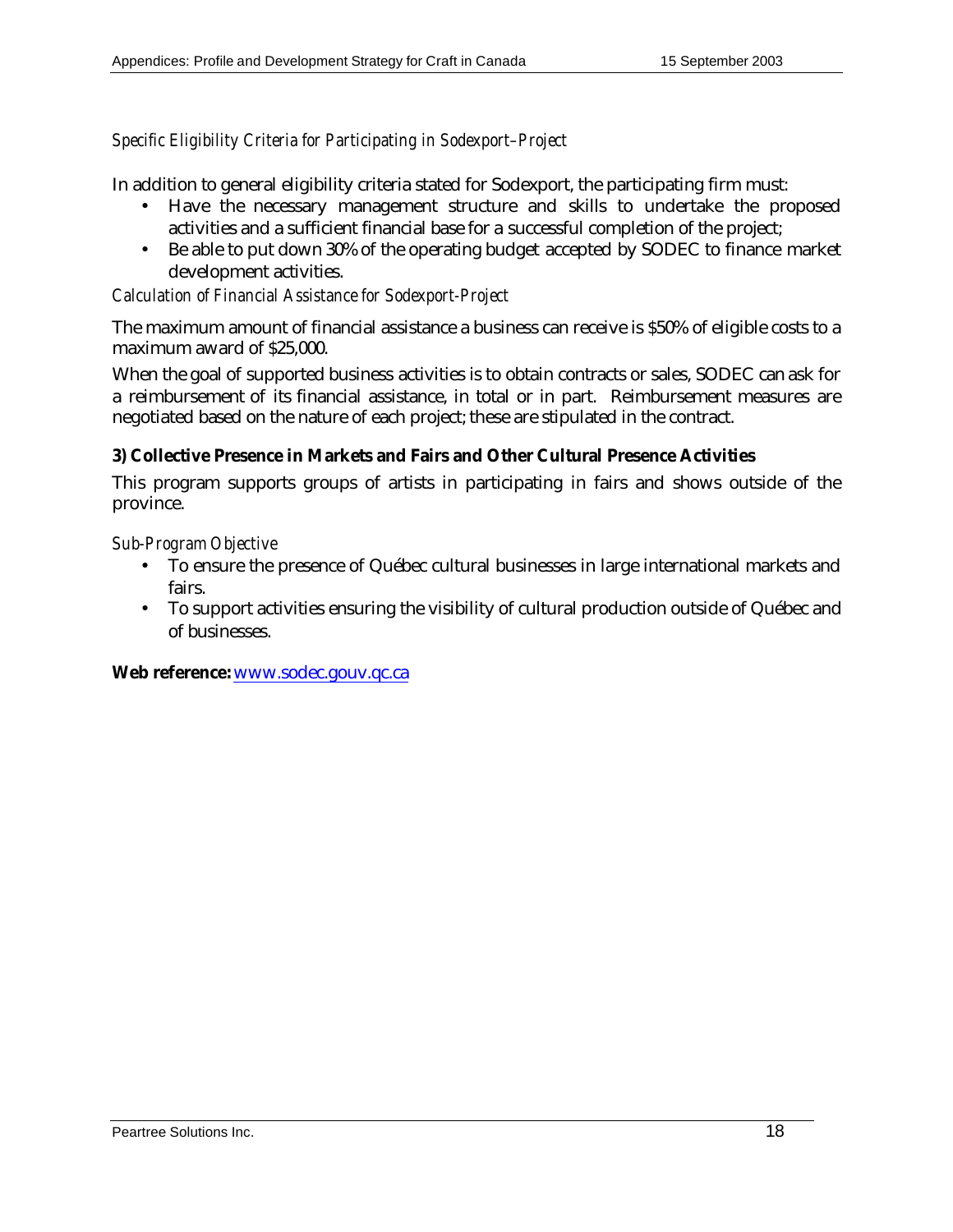## **C2. Programs in France**

#### *Program Objectives and Initiatives*

Launched in January 1999, this national program encompasses a set of forty-four (44) initiatives articulated around the following objectives:

- To contribute to changing the image of craft businesses.
- To contribute to their development, both at the local level and in terms of foreign markets.
- To modernize them and to reinforce their competitiveness.

The main initiatives related to domestic and international market development can be summarized as follows:

- Training has been organized to support craftspeople in the use the Internet to expand their markets.
- *Consulting engineers* have been assigned to assist crafts businesses in this venture.
- Crafts businesses have been re-grouped on a territorial level and have been encouraged to *network* and cooperate amongst each other, so as to get out of their isolation and put their know-how in common.
- An export officer from the Centre Français du Commerce Extérieur (CFCE) has been assigned in each Regional Chamber of Trades to facilitate access to information on international trade. There is now *a Crafts division in CFCE* and *an information booklet on European markets* has been written for craftspeople, which is also available on the Internet at www.pme-commerce-artisanat.gouv.fr/informations/developpement/export.htm
- *An information campaign* was launched to upgrade the image of crafts and to motivate young people to choose crafts as a career.
- A global credit for the development of craft businesses, covered by *a guarantee fund*, was established.

All economic players -- including the Secrétariat d'État aux Petites et Moyennes Entreprises, au Commerce et à l'Artisanat Gecretary of State for Small and Medium Enterprises and the Trades) of the Ministère de l'Economie, des Finances et de l'Industrie (MINEFI), the Chambers of Commerce, and professional organizations -- have been mobilized to provide a closer support to the economic development of crafts.

### *Organizations Responsible for Administering the National Program*

The main organization responsible for administering this national program is the Secrétariat d'État aux Petites et Moyennes Entreprises, au Commerce et à l'Artisanat of MINEFI. MINEFI is supported in delivering specific portions of the program by the following key organizations:

• *The* Fonds National de Promotion et de Communication de l'Artisanat (FNPCA, translation*National Organization* for Promotion and communication in the Trades) is responsible for the national information campaign.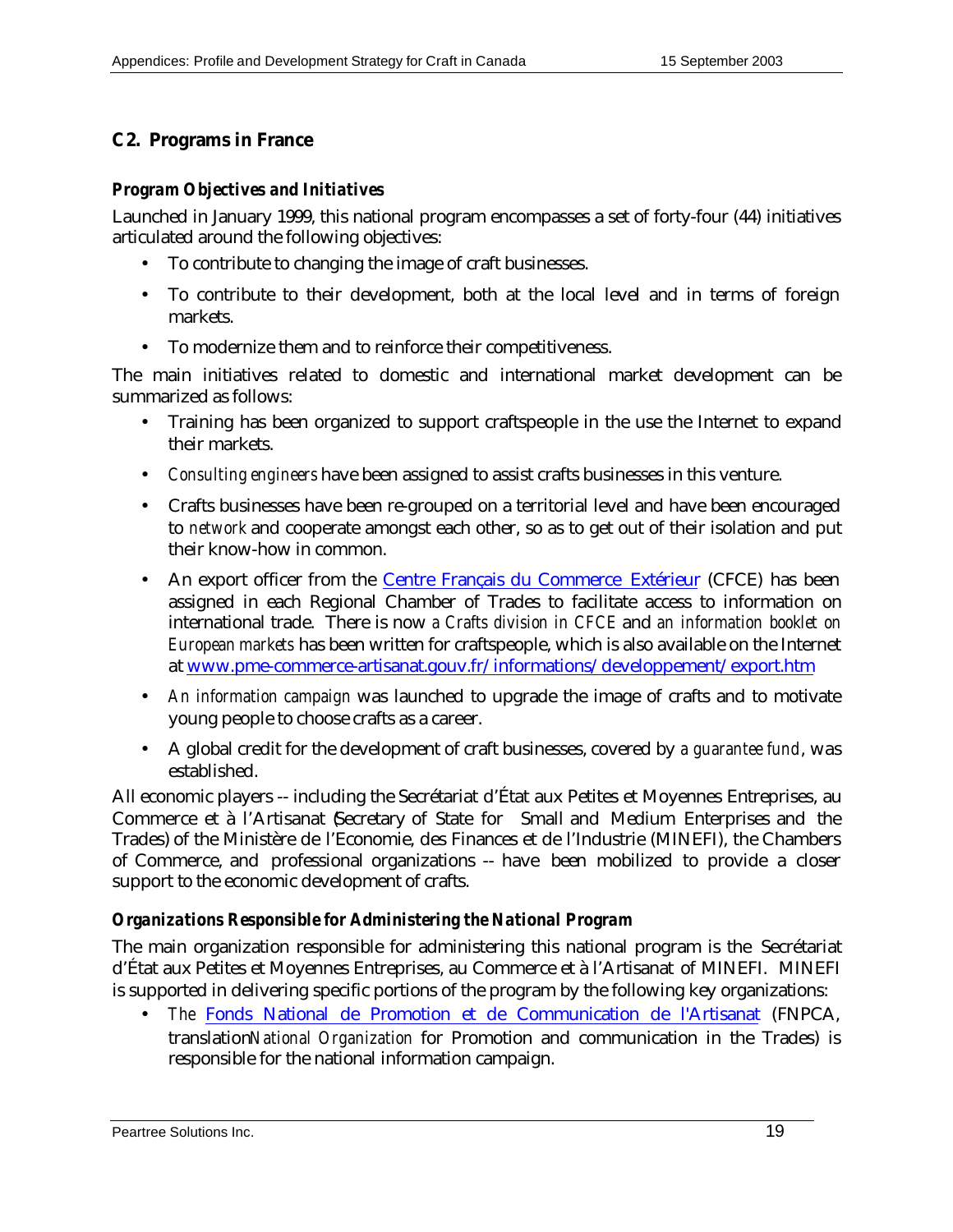- The Société d'encouragement aux métiers d'art (SEMA, translation:*Society for the Promotion of Craft*), is responsible for providing technical and promotional support through a resource centre, a gallery where craftspeople can exhibit and meet, a magazine (called Métiers d'art), prizes for apprentices (called Prix SEMA) and the organization of Craft Days (les Journées des Métiers d'Art). More information on SEMA can be obtained on its web site at metiersdart-artisanat.com or from Pierre Chevalier, President , telephone 01 55 78 86 01, or Jean-Michel Kosianski, Economic Development Officer, telephone 01 55 78 85 99 or kosianski@eurosema.com.
- *The Craft Credit Council,* with the Chambers of Craft, the professional organizations and the credit establishments, works at examining problems related to the financing of craft businesses.
- The Conseil national d'orientation de l'aménagement des structures artisanales (CNOASA or *the National Council for the Orientation and Development of the Trades)* is responsible for drafting an economic development policy for the crafts sector.
- *The Craft Inter-Professional Society of Investment Guarantee* (SIAGI in French) guarantees credits aimed at promoting investments by crafts businesses.
- *The* Assemblée Permanente des Chambres de Métiers *(*APCM *or the Permanent Assembly of the Chambers of Trades)* is responsible for representing all chambers of trades. Part of its mandate is to promote the economic development of craft businesses. More information on APCM can be obtained on its web site at www.apcm.com .
- Centre Français du Commerce Extérieur (CFCE) provides businesses with information necessary to export products and services. More information on CFCE can be obtained on its web site at www.cfce.fr. Information specific to craftspeople can be found at: www.pme-commerce-artisanat.gouv.fr/informations/developpement/export.htm. This site also provides names and addresses (including web sites) of organizations which are of interest to the French craftsperson who wants to export, though not all organizations are solely designed for craft enterprise support.

### *Financial Assistance Programs*

One financial assistance program for the crafts is the Fonds d'Intervention pour la Sauvegarde de l'Artisanat et du Commerce (FISAC or the *Intervention Fund for the Safeguard of the Trades and Commerce)*. This program is mostly used to assist French businesses with the maintenance and expansion of their commercial spaces, but is also used for sector studies when craftspeople are faced with a major change (economic, technical, technological, social or regulatory).

FISAC is mostly aimed at public organizations and associations able to transfer subsidies to individual businesses. FISAC assistance can also be paid directly to private businesses in the case of individual operations or operations of a sectoral nature. Such businesses must have an annual net revenue of less than 5 million francs.

FISAC financial assistance takes the form of a subsidy. The amount of financial assistance cannot exceed 50% of a maximum of 5 million francs (\$1.2 million CDN) in subsidizable costs.

#### **Web References**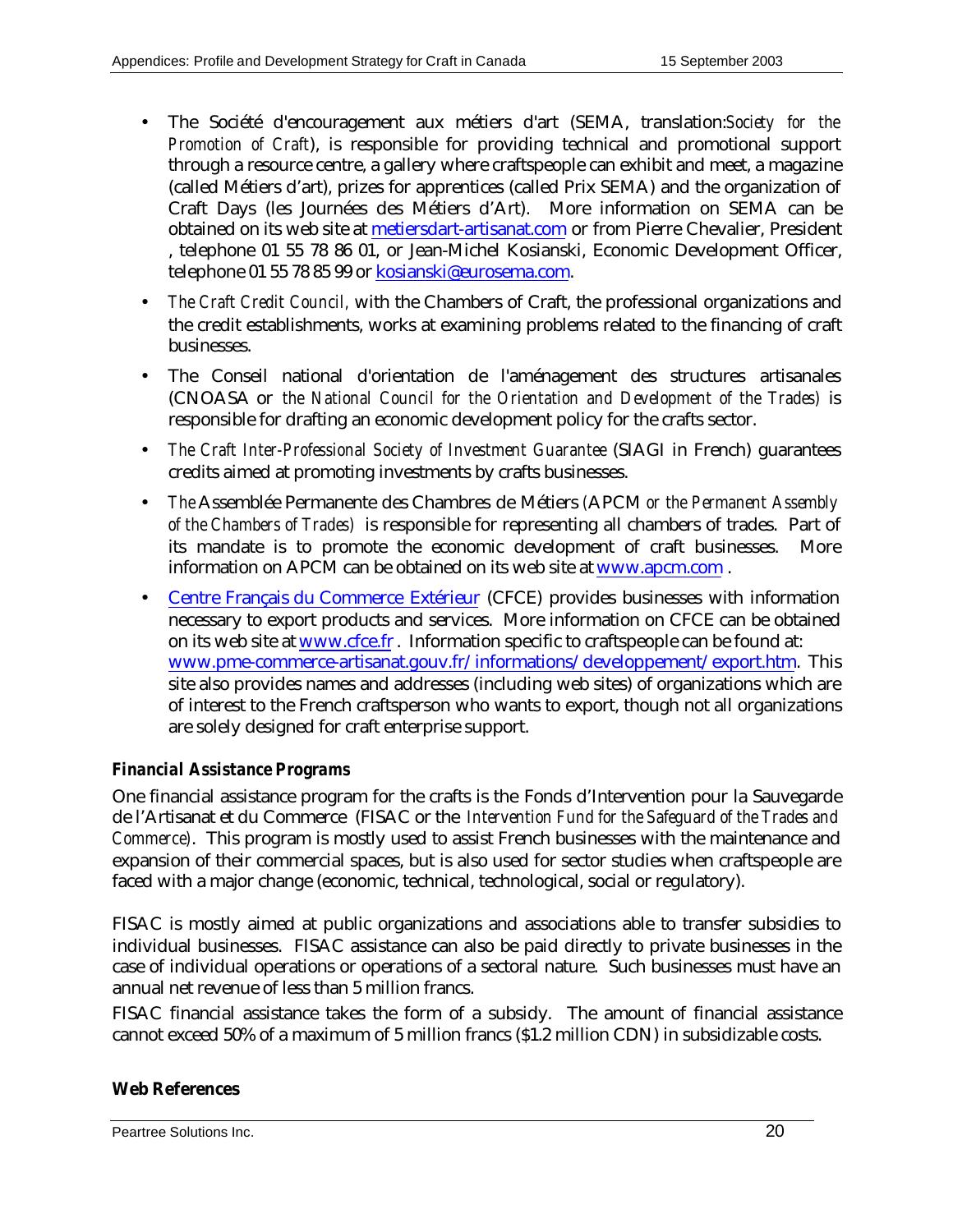Unless otherwise specified otherwise, all of the above information comes from the web site: www.pme-commerce-artisanat.gouv.fr

The Ministère de l'Economie, des Finances et de l'Industrie (MINEFI) web site can be found at: www.finances.gouv.fr/minefi/acces/artisans/index.htm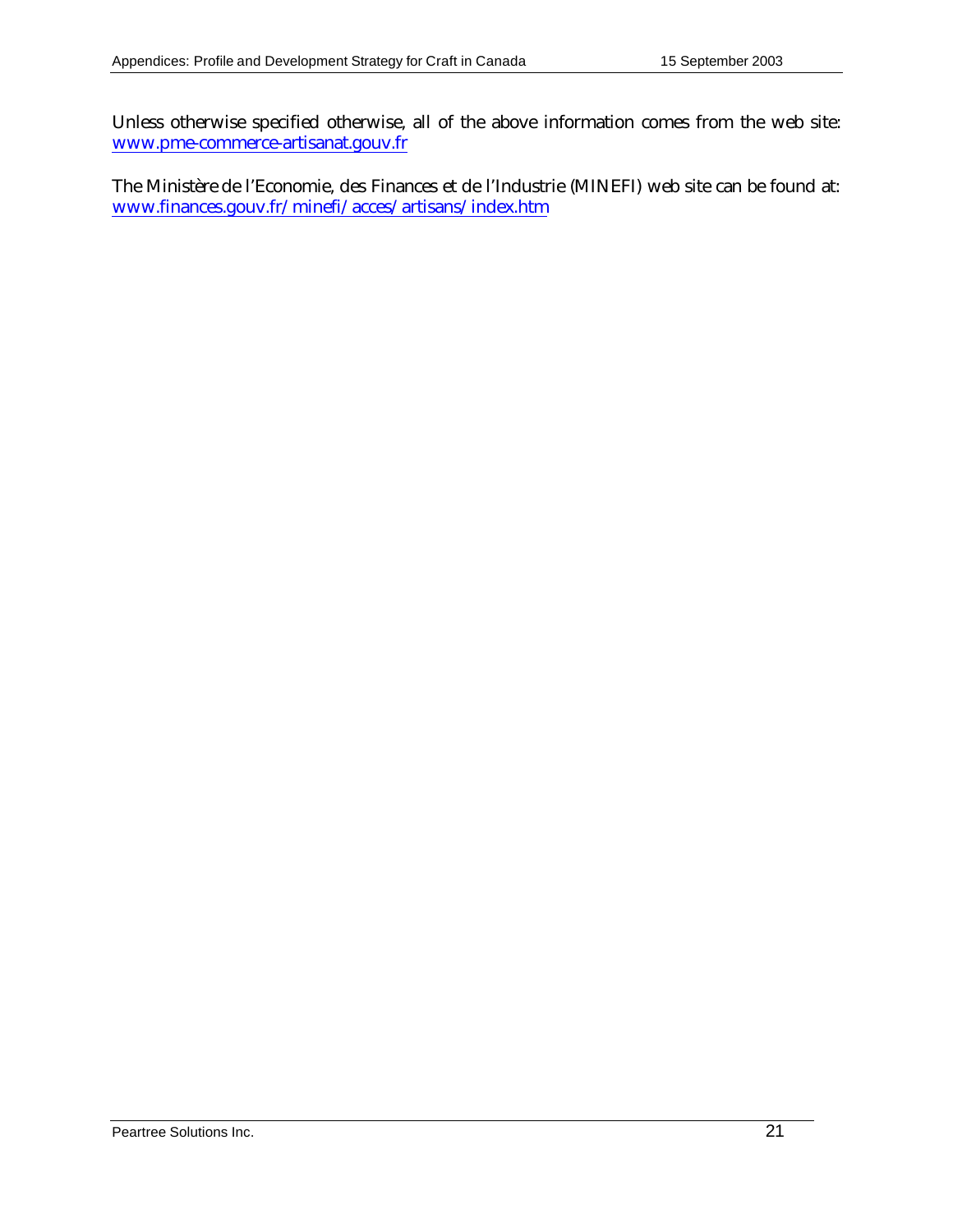## **C3. Programs in the United Kingdom**

#### *Craft Related Councils and Their Objectives*

England, Northern Ireland, Wales and Scotland all have councils promoting craft practice, public understanding, and markets.

Established in 1971, **the Crafts Council** is an independent body funded by the Arts Council of England. The objectives of the Crafts Council are:

- To promote fine craftsmanship;
- To encourage high standards; and,
- To increase public awareness of contemporary crafts and applied arts.

#### *Programs and Initiatives to develop domestic and international markets*

In the United Kingdom, the main organization responsible for the promotion of contemporary crafts is *the Crafts Council*. Initiatives of the Crafts Council include:

- "The Crafts Council Gallery, Britain's largest crafts gallery, hosts a continuous programme of major craft exhibitions, some of which tour nationally and internationally."
- The Crafts Council has a magazine called "Crafts" covering all craft forms, from studio work to public commissions, from modern experimental work to traditional and historic designs.
- As well as exhibitions and a shop selling crafts & books, the London premises of the Crafts Council provides a specialist Reference Library, the National Register of Makers which contains contact information for around 6,500 UK craftspeople, and Photostore, an electronic picture library containing over 30,000 images of work by craftspeople selected for quality.
- The Crafts Council also organizes the Chelsea Crafts Fair, now in its 23rd year, which "continues to be regarded as Europe's leading event for contemporary design-led crafts and applied arts. With an inspirational mix of new talent and established makers, 'Chelsea' continues to be the premier focus for contemporary craft, and is internationally recognised as Europe's leading event for quality, ingenuity and individuality."

Funding initiatives in Scotland are put forward by *the Scottish Arts Council*. In Scotland, financial support can be obtained for projects which strengthen the network of organizations that promote and present craft and broaden the range of audiences and participation in craft.

#### *Financial Assistance and Eligibility Criteria for Craft Professionals*

The Crafts Council of the UK provides support for galleries to participate in SOFA and the New York International Gift Show.

In Scotland, monies can be obtained in support for projects which strengthen the network of organizations which promote and present crafts and broaden the range of audiences and participation in crafts.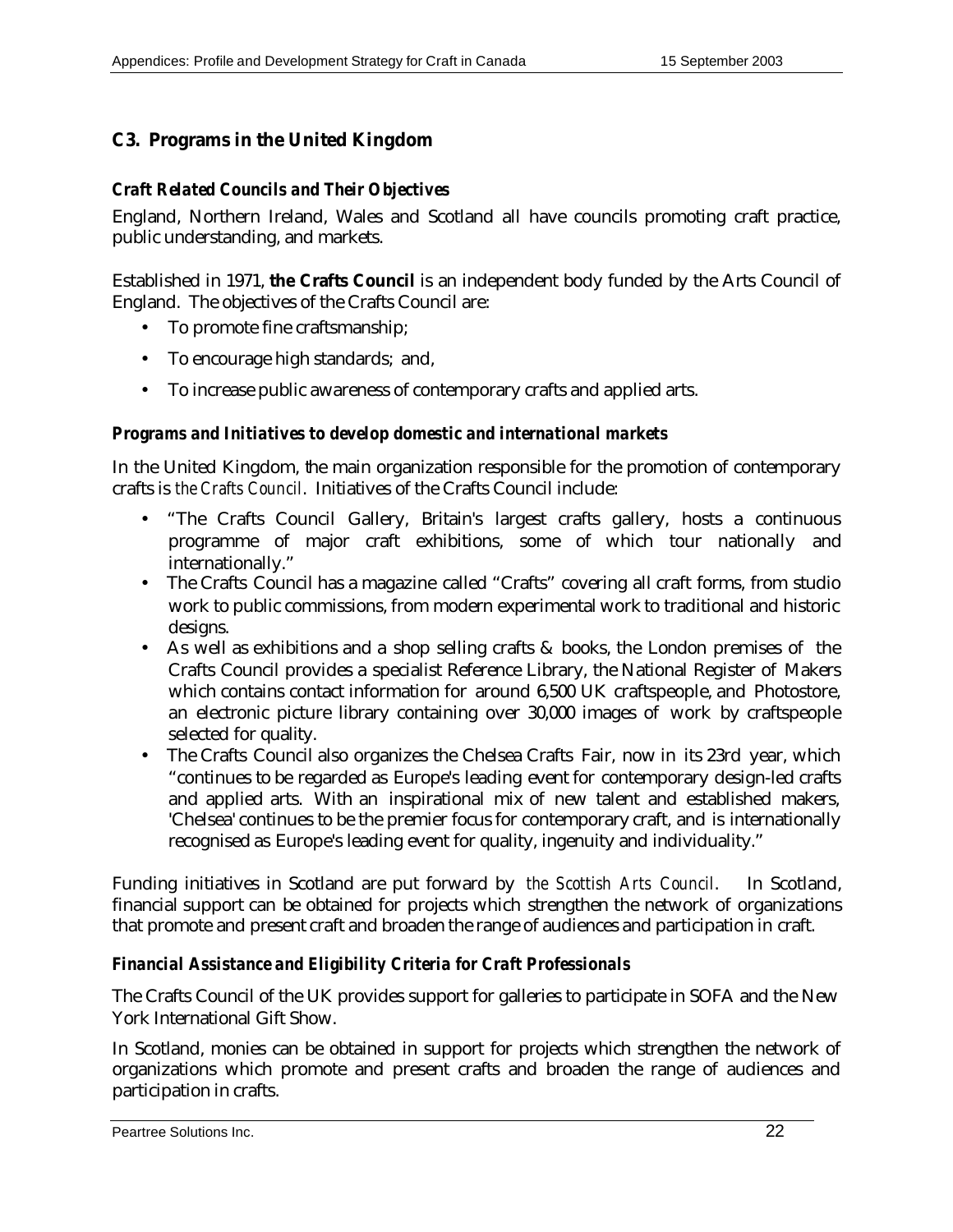"Organizations can receive funding for: the appointment/training of crafts officers; the creation and touring of exhibitions; educational programmes and selling initiatives; master classes and residencies; and crafts-based community and special needs programmes. Individuals can receive development and start-up grants."

There are three programs offered to craftspeople who want to develop domestic or international markets:

- Awards for individual development
- Exhibitions
- Craft development

*Awards for Individual Development* provides **"**assistance to makers to develop and promote new work." It is open to individuals. "The fund is used to provide assistance towards a range of purposes including the following:

- Purchasing time and /or additional equipment to develop work in new directions, including to create a body of work for exhibition. The costs of materials will be excluded except in exceptional circumstances, but the costs of photographing and promoting the new work are eligible for consideration.
- individual programmes of research and travel.
- first-time participation in Chelsea Crafts Fair and other Crafts Council selected selling events.
- participation by makers from outside the Central Belt in Artisan, with priority to those travelling from the furthest parts of Scotland.

Awards are available at two levels:

- development bursaries of £5,000-£7,000 (\$11,500 to \$16,000 CDN)
- grants of up to £1,500 (\$3500 CDN) for travel, research, participation in *Artisan* and Chelsea Crafts Fair, and other short-term projects"
- "Where a project includes equipment improvements, the element of the award for this aspect will not normally exceed 50% of the cost."
- *Exhibitions* provides "assistance to improve the quality and quantity of crafts exhibitions shown, initiated and circulated in Scotland and to enable them to be shown more effectively." It is open to organizations.

"The fund is used to provide a range of assistance, including:

- feasibility studies / initial research
- the costs of mounting an exhibition
- related programme costs, e.g. for educational workshops, artists' talks and demonstrations
- touring costs within Scotland, especially to assist venues, e.g. island venues, where particularly high costs are involved
- hiring of incoming exhibitions

Funding priority is given to the following: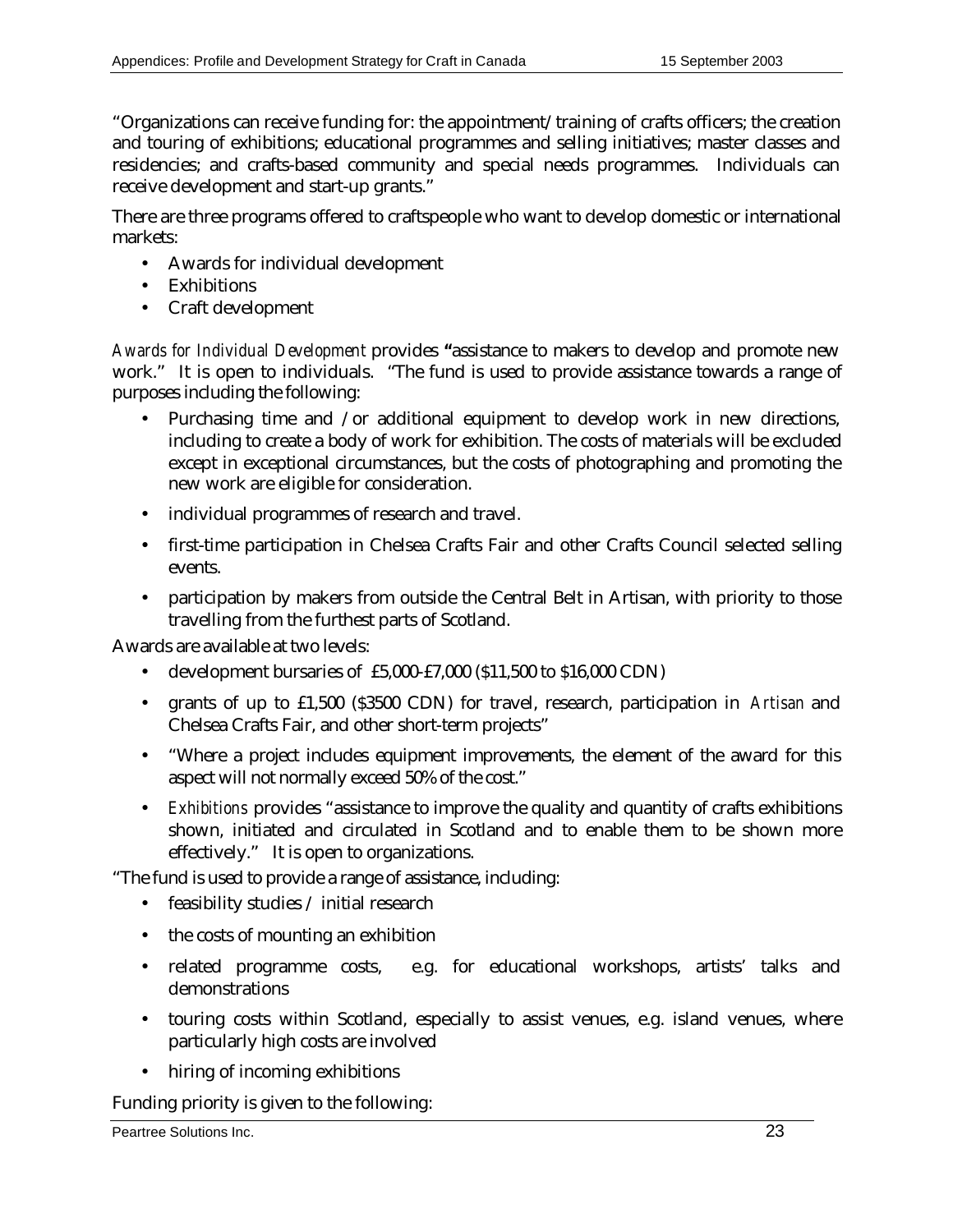- exhibitions which explore a thesis or provide a critical framework for the understanding of crafts
- exhibitions of innovative work
- projects with or for children and young people
- projects which address the needs of people with disabilities
- collaborations where costs and administration are shared between two or more parties.

A fund of around £75,000 (\$172,500 CDN) is available for projects in the financial year from 1 April 2002 to 31 March 2003. Support offered will vary according to the nature of the proposal and the level of demand upon the fund but, except in the instances set out below, will not normally exceed 50% of the costs.

Grants for initial research will not usually exceed £2,000 (\$4600 CDN) per application; where the applicant is an individual there is no requirement to provide matching funds.

Assistance for exhibition hire may cover up to 50% of the costs of hiring and transporting the exhibition, although a higher percentage may be considered in exceptional cases e.g. large-scale Crafts Council exhibitions."

The following individuals or groups can apply to *Exhibitions*:

- "Public and independent organisations with a non-profit distributing status, including makers' groups, which promote and present crafts
- Freelance curators and exhibition organisers who wish to undertake preliminary research for an exhibition proposal
- Commercial galleries and bodies which do not have a non-profit distributing status may be eligible in limited circumstances, e.g. a project such as an educational programme which is beyond the scope of their usual commercial activities.

Funding is not be offered for exhibitions wholly or predominantly of student work, or for regular exhibitions by exhibiting societies."

The following criteria are taken into account when assessing applications:

- "the proposal must meet the purpose of the fund
- the relevance of the exhibition to the applicant's existing or planned programme of work
- the artistic quality of the proposed exhibition and any previous work, as determined by Crafts Committee
- the quality of management, including the financial management of the organisation and its ability to carry out the proposal
- the extent of the related education/outreach plans and their suitability for the intended audience
- the commitment to equal opportunities practice"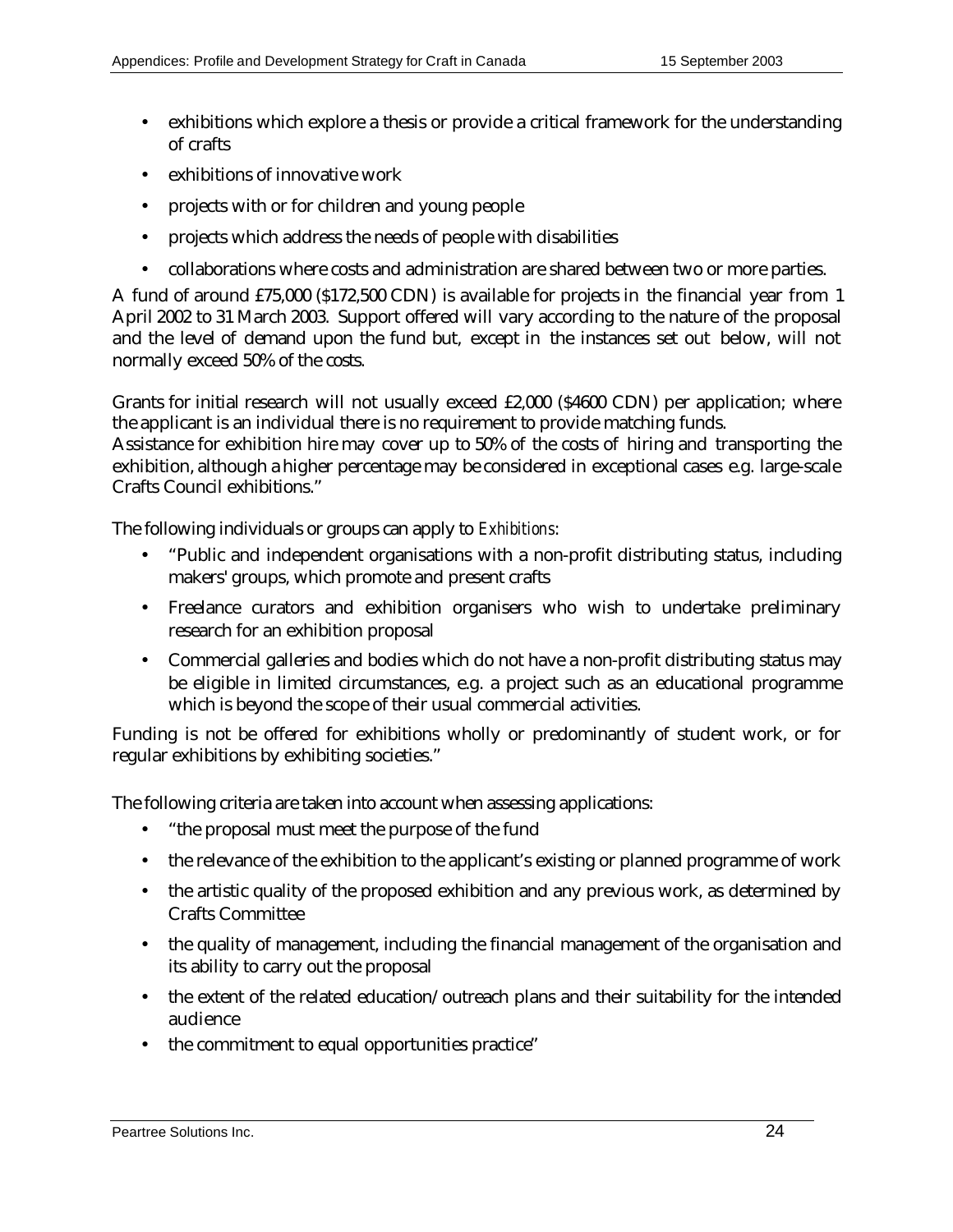Craft Development provides "support for projects which strengthen the network of organisations in Scotland which promote and present crafts and broaden the range of audiences and participation in crafts." It is open to organisations. A fund of around £100,000 (\$230,000 CDN) is available for projects in the financial year from 1 April 2002 to 31 March 2003. Support offered will vary according to the nature of the proposal and the level of demand upon the fund, but will not normally exceed 50% of the costs and may be less. The fund is used to provide a range of assistance, giving priority to:

- new posts for officers with responsibility for crafts
- work with and for children and young people, including projects which promote links between makers and schools
- projects which address the needs of people with disabilities
- masterclasses by makers of national or international standing
- crafts residencies.

The following individuals or groups can apply to *Craft Development*:

- "Public and independent organisations with a non-profit distributing status, including makers' groups, which promote and present crafts
- Commercial organisations and those which do not have a non-profit distributing status may be eligible for assistance in certain limited circumstances e.g. for a non-commercial project."
- The following criteria are taken into account when assessing applications:
- "the proposal must meet the purpose of the fund
- the relationship of the project to the other activities of the applicant
- the artistic quality of the proposed project as determined by Crafts Committee
- the quality of management including the financial management of the organisation and its ability to carry out the proposal
- the commitment to equal opportunities practice.

Projects with schools take into account the following specific criteria:

- the general educational worth of the project
- the extent to which the proposal offers enrichment to the formal or informal curriculum or culture of the school
- the element of public participation or engagement in the project
- the monitoring and assessment procedures in place
- the extent to which the participating school(s) will be involved in preparation, management and assessment through discussion or active involvement
- the extent to which the proposal offers scope for further development through ancillary materials, teacher packs or follow up visits."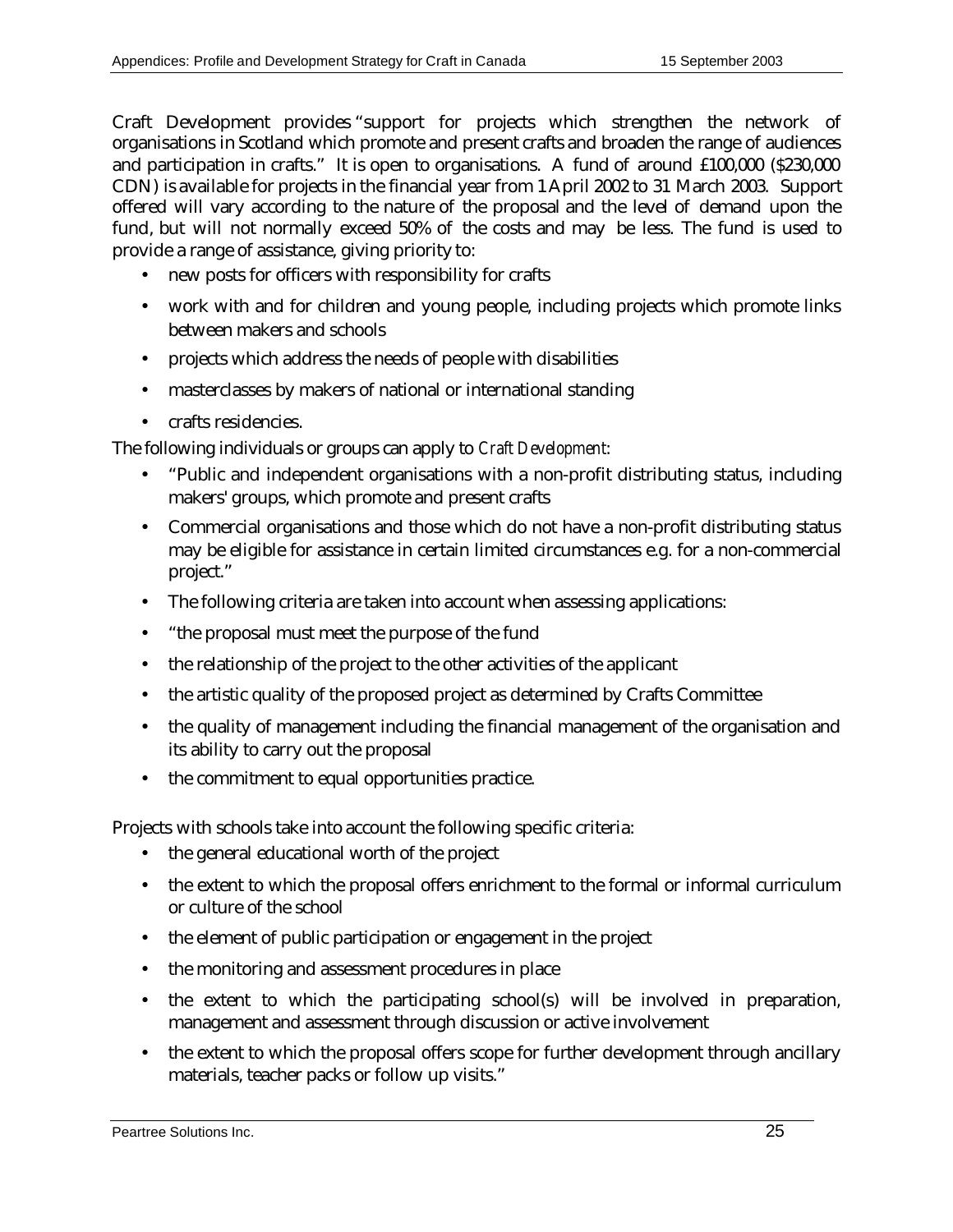#### **Web References**

Information about the Crafts Council was found on its site at : http://www.craftscouncil.org.uk/where.htm.

Information about the Arts Council of England was found on its site at : http://www.artscouncil.org.uk/funding/index.html.

Information about the Scottish Arts Council was found on its site at : http://www.sac.org.uk/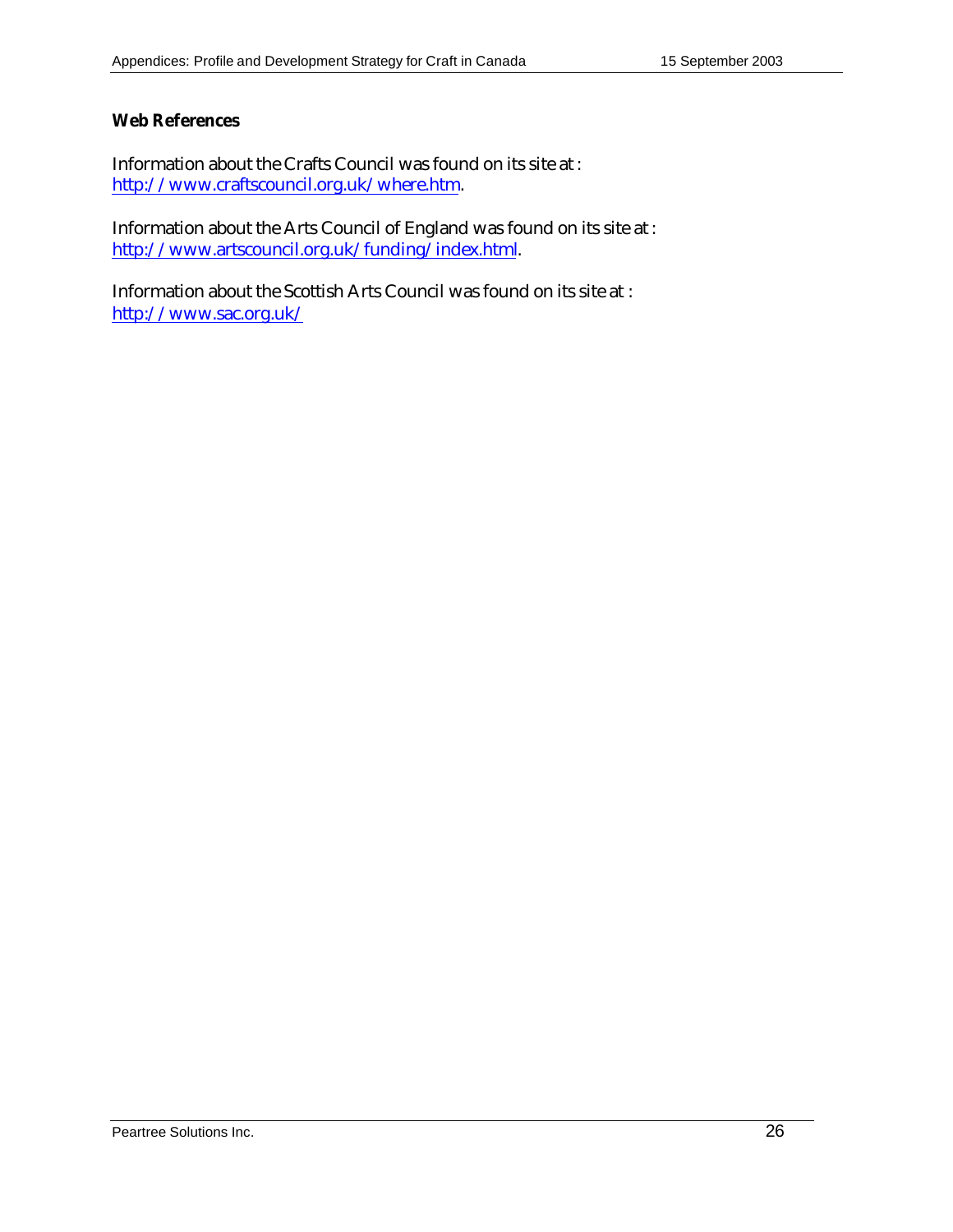## **C4. Programs in Australia**

Australia maintains several programs and initiatives intended to promote domestic and international market development for craft. The main organization responsible for all these initiatives and programs is Craft Australia, the national organization representing professional Australian craft at the national and international level.

- Craft Australia operates the "Craft Australia Shop" at the David Jones Department Store in Sydney, where it "exhibits and sells original craft work by prominent artists from all regions of Australia".
- Craft Australia has an accreditation program called Craftmark, in order to "increase the sales of Australian craft, to expand the range of distribution and to further improve the profile of Australian contemporary craft. Craftmark accreditation is awarded to professional craft practitioners and retail outlets. Craftmark accreditation is an entry point for Professional Affiliation with Craft Australia providing a range of benefits including website promotion."
- Craft Australia "offers affiliation without cost to recent graduates following their graduation from tertiary arts and design colleges. This initiative has been introduced to provide support for emerging craft practitioners in the initial stages of their career. A profile and work of recent graduates is included in the National Register of Craft Artists with established Australian professional designer makers." Tertiary students can be included on Craft Australia's mailing list to receive current national and international information relevant to the craft and design sector.
- Craft Australia "commissions a range of exhibitions to present the best of contemporary Australian craft. Working with national and international agencies, the exhibitions are shown overseas and within Australia". Upcoming exhibitions of ceramists and textile artists will take place at SOFA, in Chicago, in October.
- The Craft Australia News Sheet is "produced quarterly for distribution to member organisations, state craft councils, arts-related media and to professional affiliates", and the Calendar of Events, "comprised of major national and international events of particular interest to craft practitioners." It is regularly updated and published on Craft Australia's web site.
- Craft Australia is the commissioner or selector for a number of international events and awards. These awards include the Faenza International Ceramic Concorso, the Talente Young Designers and Craftspeople Award, the Schmuck International Jewellery Exhibition and Award and the Lodz International Triennial of Tapestry.
- Craft Australia works with overseas agencies to create opportunities for professional Australian craft practitioners to participate in international residencies.
- "Since 1991 Craft Australia has developed and managed export activities for craft practitioners. Opportunities for export are currently available in projects taking place in the United States and Germany. "

The Australia Council for the Arts provides for two-year fellowships for visual arts and crafts artists. "Fellowships are \$40,000 per year for two years and are offered only once in an artist's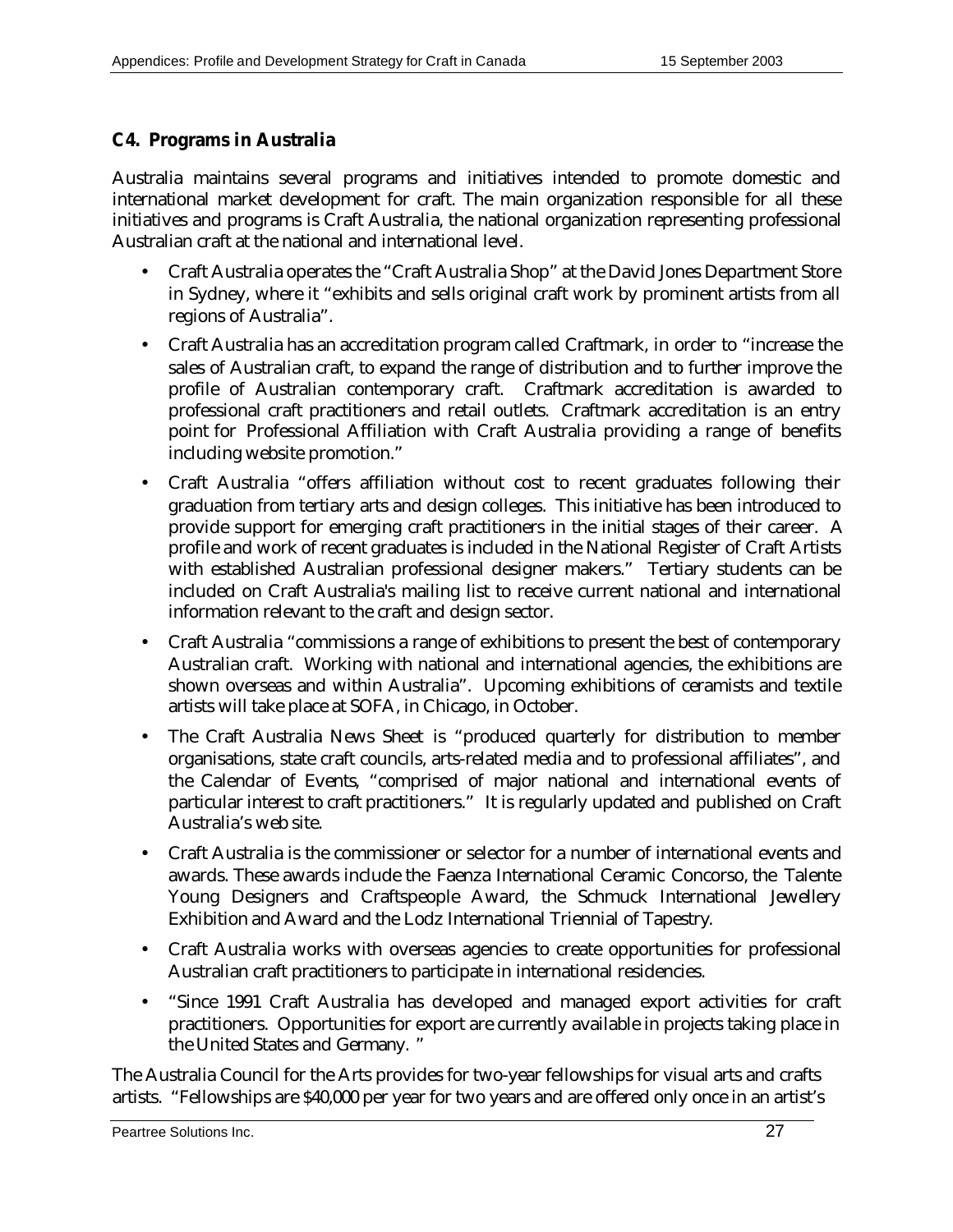lifetime. Recipients may request to take a one-year break between the two years of the Fellowship." Additional details may be found at: www.ozco.gov.au/vac/fellows.html

#### *Public Funding for Craft in Australia*

Funding for export activities is provided by the Australia Council, the Australian government's arts funding and advisory body, through the Visual Arts/Craft Fund and the Craft International Market Development (CIMD) program. CIMD "aims to promote and sell Australian contemporary craft in key overseas markets by ensuring high quality Australian representation at selected craft fairs such as SOFA Chicago and the Munich Craft Fair, in partnership with Craft Australia."

In July 2001, the Minister for the Arts and the Centenary of Federation, Peter McGauran, established an Inquiry to identify key issues impacting on the future sustainability, development promotion of the sector. The inquiry assessed possible options and made recommendations on actions that might be taken by governments and the sector to enhance its future.1 The Inquiry reported its findings to the Government in March 2002 and is available online at: www.dcita.gov.au/Article/0,,0\_1-2\_15-4\_111225,00.html

#### *Eligibility Criteria for Funding for Export Activities*

The Australia Council's web site, includes application forms for grants under the "Presentation and Promotion" category. "The purpose of this category is to increase opportunities for arts organisations to broaden audiences for the work of arts practitioners and to stimulate critical debate through the presentation, promotion and interpretation of contemporary Australian visual arts and craft." It is "open to legally constituted organisations only. In exceptional circumstances an additional application may be accepted under the out-of-time provisions." Applications are selected "that best demonstrate:

- high calibre of the artist(s) and other professionals involved; and
- evidence that the project is well planned and will increase opportunities for arts practitioners, broaden audiences and stimulate critical debate."

Craft artists can also apply for fellowships and for subsidies from the CIMD program. Eligibility criteria are not spelled out on the Australia Council's web site, though they can be found in the 2002 Australia Council Support for the Arts Handbook which you can obtain by sending a request to handbook@ozco.gov.au .

#### *Impact of Programs and Initiatives*

The Report of the Contemporary Visual Arts and Craft Inquiry noted:

"With regard to the sector's infrastructure, the Inquiry found there are a number of networks of organizations and institutions that play a key role in the development of contemporary art and craft practice in Australia. Through their exhibition, educational

 $\overline{a}$ 

<sup>1</sup> Myer, Rupert. 2002. Report of the Contemporary Visual Arts and Craft Inquiry. Department of Communications, Information Technology and the Arts, Commonwealth of Australia.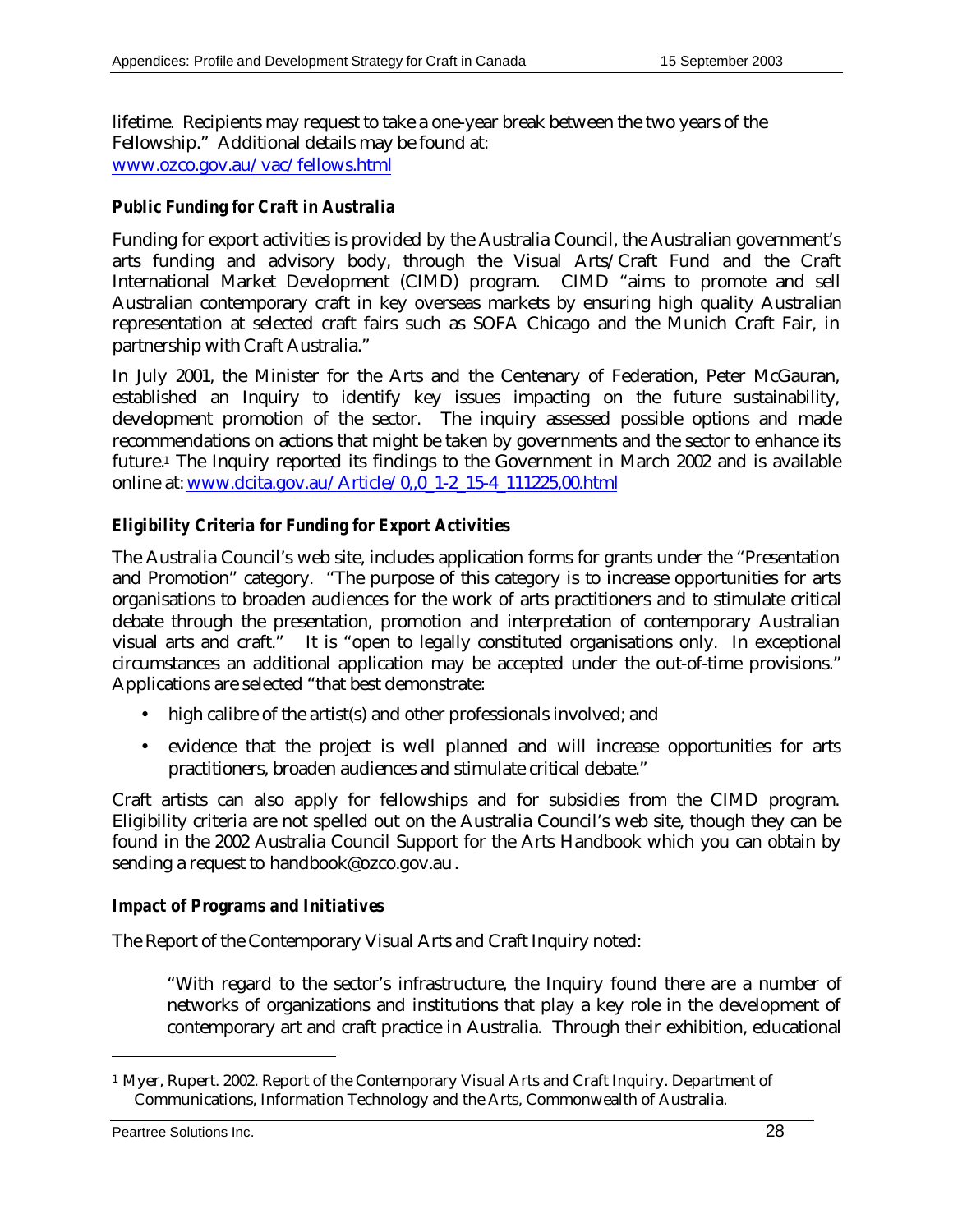and promotional activities they nurture the careers of artists and craft practitioners and arts professionals. They provide opportunities for the revitalization of the work of established artists and they also provide initial professional experience for emerging artists and curators. Through their networks they help build audiences, create demand for contemporary art and pioneer new international relationships.

The Inquiry also found that current funding levels make it increasingly difficult for these organizations to meet the rising expectations of artists, staff, the public and funding bodies, to exploit potential business and market development opportunities, and for some key organizations to provide leadership in the sector. There is also a lack of capacity to document and promote the artwork being created in their exhibition spaces which limits the long-term creative development of the visual arts in Australia. There is also a limited capacity for creative experimentation due to the cost of new technology.

The Inquiry also examined the roles played by Indigenous art and craft centers, artistrun initiatives, major art museums and regional and university galleries in developing and sustaining the sector as well as the advocacy as well as the support roles of artist services organizations. Curators and art administrators are key players in these organizations.

The Inquiry concluded that strategic investments by governments in the infrastructure, including facilitating access to new technology, were critical if there was to be growth built on these valuable foundations. While the infrastructure is not likely to cease operation without this investment, it will stagnate and some of it may fade from view to the detriment of Australia's visual culture.

Demand for contemporary visual arts and craft is variable yet it is fundamental to the sustainability of the sector. Audience development and education are critical factors and the commercial galleries and auction houses and publications are key players in the market."

"Promotional activities in Australia and overseas can boost and stimulate demand. The Inquiry examined the potential for a calendar to be developed around existing major contemporary visual arts and craft events, such as the Asia-Pacific Triennial of Contemporary Art in Brisbane and the Sydney Biennale, to make them the centerpiece of a wide range of contemporary visual arts and craft activities in a particular location. The Inquiry believes these events, if properly supported, have the potential to create local and international opportunities for Australian artists. With the support and involvement of local and State and Territory governments, the events could have wider benefits for the tourism and hospitality sectors.

Submissions from all areas of the sector indicated the fundamental importance of international promotion, market development and cultural exchange. Contemporary visual arts and craft communicate more effectively across cultures than many other art forms. Further, as artists tend to work independently, they have more capacity to work overseas with minimal infrastructure and group support.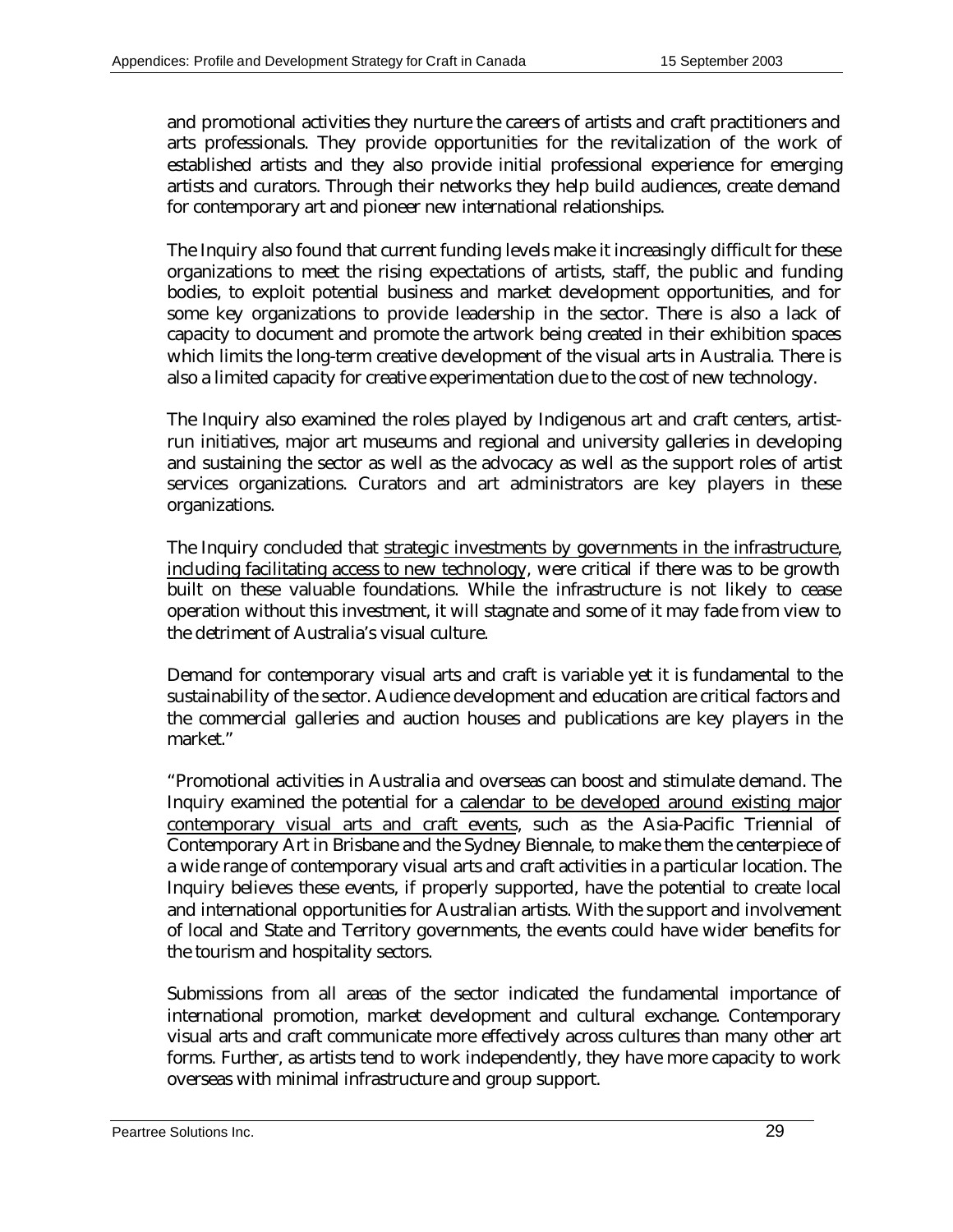The Australia Council makes a substantial investment in assisting artists to take advantage of overseas opportunities, increasing the international reputation of Australian visual arts and craft through the support of international touring exhibitions, or through assisting international curators to visit Australia. The Department of Foreign Affairs and Trade and State and Territory governments also play significant roles in promoting the sector overseas. The Inquiry believes there is scope for better coordination of these efforts to maximize the potential of international promotion.

The Inquiry also believes there is a need to strengthen the sustainability of contemporary arts and craft publications through increased support to enable them to better promote the sector and stimulate audience growth and demand. Similarly, the Inquiry believes there is a case for some increased support for special projects by contemporary visual arts and craft organizations to enhance the sector in Australia and on the world stage. "(From Myer, 2002, Executive Summary, p.5-10).

#### *Web References*

Information about Craft Australia's mandate and initiatives comes from its web site at http://www.craftaus.com.au/international/default.htm .

Specific export funding information was found on Australia Council's web site at http://www.ozco.gov.au/vac/present.html.

Information about the Inquiry's terms of reference and report can be obtained at http://www.cvacinquiry.dcita.gov.au/terms\_of\_references.html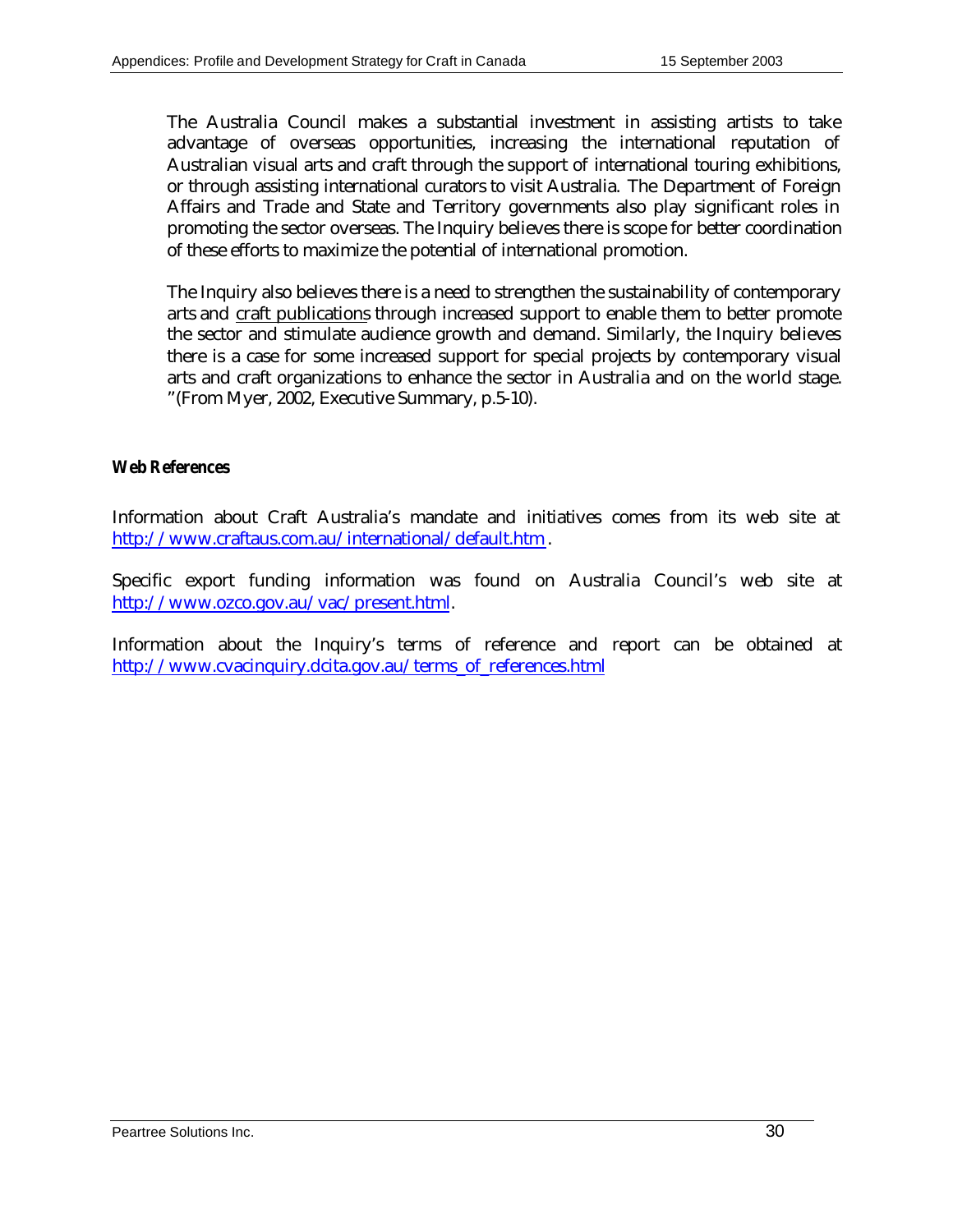# **Appendix D: Education and Skill Development Programs**

#### **D1. Post-Secondary Education Programs in Craft**

- Alberta College of Art and Design, Calgary, Alberta Programs in ceramics, fibre, glass, and jewellery and metals www.acad.ab.ca
- Canadore College, North Bay, Ontario offers a Jewellery Casting course www.canadorec.on.ca
- College of the North Atlantic, Stephenville and St. John's Jewellery, Ceramics and Fibre options in the Visual Arts Program Textile Studies Program at Anna Templeton Center, St. John's www.northatlantic.nf.ca
- Concordia University, Montreal, Québec BFA programs in ceramics and fibres. studio-arts.concordia.ca/progra/program.html
- Institut des métiers d'art Cégep du Vieux-Montréal (Montréal) Diploma programs in craft technique (573) in jewellery, glass, wood, textiles and ceramics

www.cvm.qc.ca/ima

- Le Centre de céramique Poterie Bonsecours www.maisonmetiersdart.com
- Le Centre de recherche et de design en impression textile de Montréal www.cam.org
- Le Centre des métiers du cuir de Montréal www.cmcm.qc.ca
- Le Centre des métiers du verre du Québec www.espaceverre.qc.ca
- Le Centre des textiles contemporains de Montréal www.textiles-mtl.com
- Centre de formation et de consultation en métiers d'art-Cégep de Limoilou, Québec City, Québec. Diploma programs in craft technique (573) in jewellery, wood, musical instruments, textiles and ceramics www.metierdart.com
- Le centre de formation textile et reliure, Est du Québec (CFTEQ) www.metierdart.com
- L'École-atelier de céramique de Québec www.maisonmetiersdart.com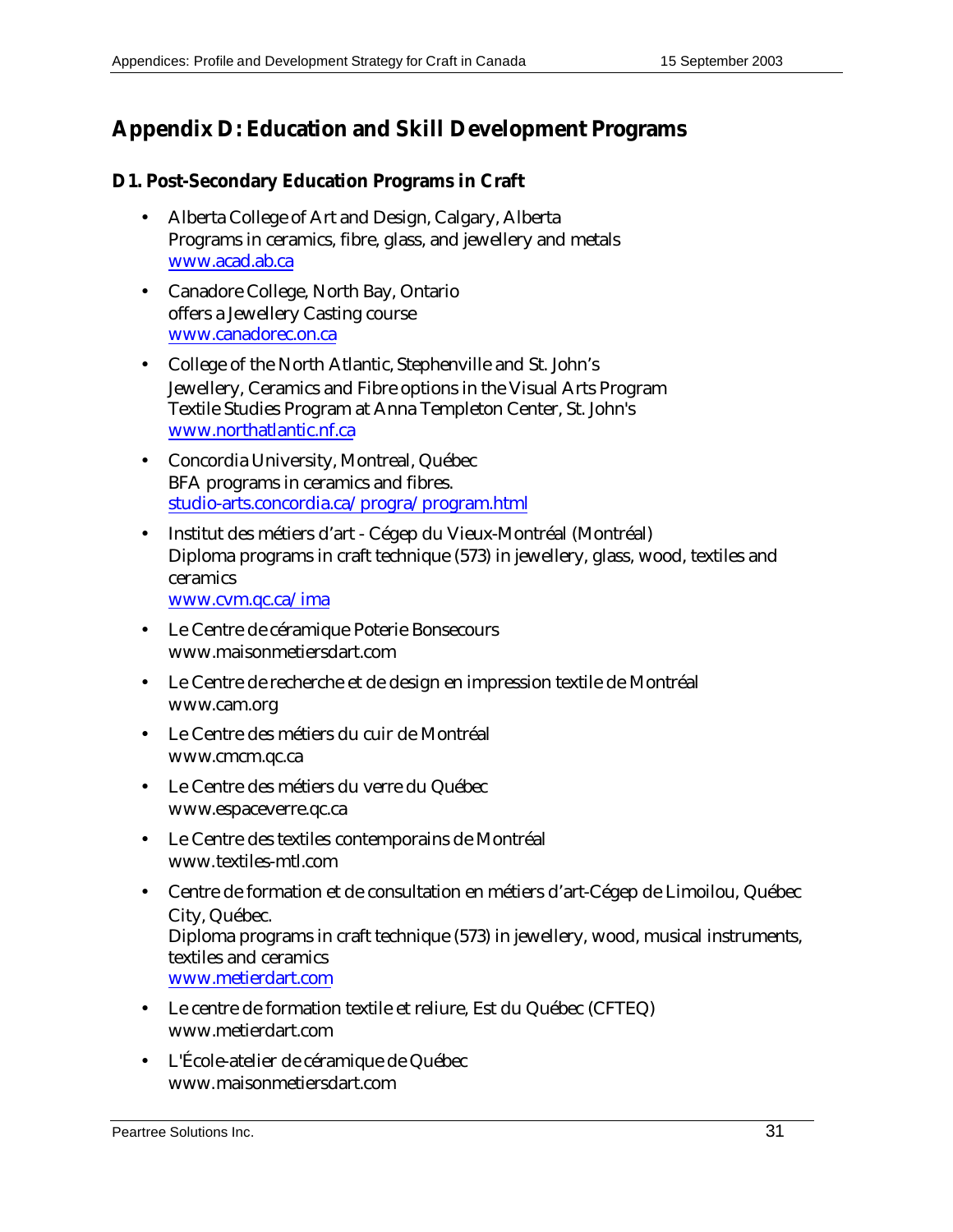- L'École de joaillerie de Québec www.ecoledejoaillerie.com
- L'École de joaillerie de Montréal www.ecoledejoaillerie.com
- Emily Carr Institute of Art and Design, Vancouver, British Columbia. Bachelor's degree program in Industrial Design, Visual Arts programs in ceramics, and mixed media sculpture. www.eciad.bc.ca/eciad/degrees/index
- George Brown College of Applied Arts and Technology, Toronto 3 year program in Jewellery Arts 2 year program in Fashion Techniques and Design www.gbrownc.on.ca
- Georgian College, Barrie, Ontario 1 year program in Art and Design Fundamentals 2 year program in Design and Visual Arts with option in jewellery www.georgianc.on.ca
- Haliburton School of the Arts, Sir Sanford Fleming College, Haliburton, Ontario Programs in Artist Blacksmith, Ceramics, Visual and Creative Arts, Museum Management and Curatorship, Collections Conservation and Management www.flemingc.on.ca
- Kootenay School of the Arts Cooperative, Nelson, British Columbia Three year programs with specializations in clay, fibre, jewellery, metal, and wood products www.ksac.bc.ca
- L'Institut québécois d'ébénisterie www.iqe.edu
- Ontario College of Art and Design, Toronto, Ontario Programs in Industrial Design, and Material Art and Design with specializations in ceramics, jewellery/metalsmithing, and fibre www.ocad.on.ca
- Nova Scotia College of Art and Design, Halifax, Nova Scotia Bachelor of Fine Arts Program with specializations in ceramics, jewellery design and metalsmithing, and textiles. www.nscad.ns.ca/bfa.html
- Sheridan College, Trafalgar Road Campus, Oakville, Ontario Crafts and Design Program in the School of Animation and Design. 3 year diploma programs in ceramics, furniture, glass and textiles. www.sheridanc.on.ca/programs03\_04/saad/crafts/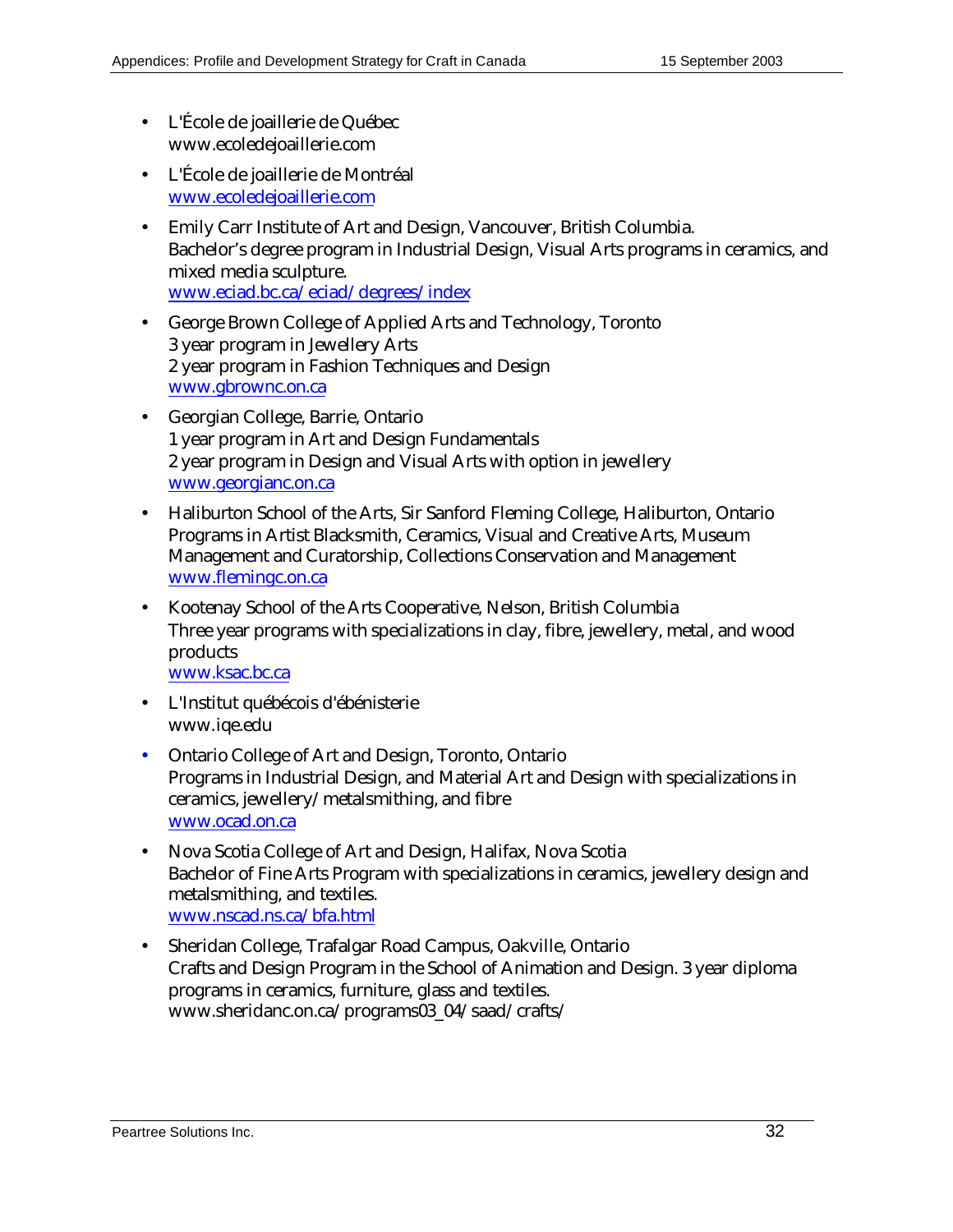## **D2. Continuing Education and Other Programs in Craft**

- The Banff Centre, Banff, Alberta Craft programs http://www.banffcentre.ab.ca/mva/
- Harbourfront Centre, Toronto, Ontario Three year craft residency program in ceramics, glass blowing, jewellery and textiles http://www.harbourfront.on.ca/flash/craft.html
- Red Deer College Visual Arts Summer School for Adults, Red Deer Alberta Glassblowing, woodcarving, pottery, book and lettering arts, furniture making, bronze casting and more extension.rdc.ab.ca/visual\_arts/series/

### **D3. Other Organizations in Skill Development**

- Cultural Human Resources Council, Ottawa Brings together representatives of all the sub-sectors to address the training and career development needs of cultural workers - artists, creators, technical staff, managers, boards, volunteers, and all those engaged professionally in the sector, including the selfemployed." www.culturalhrc.ca
- La Société de développement des entreprises culturelles (SODEC) (SODEC) supports school-studios in craft disciplines for design, production, research and distribution businesses. (subventionne des écoles-ateliers en métiers d'art pour la planification et la réalisation d'activités de recherche, de diffusion et de partenariat.) www.mcc.gouv.qc.ca/culteduc/metart.htm.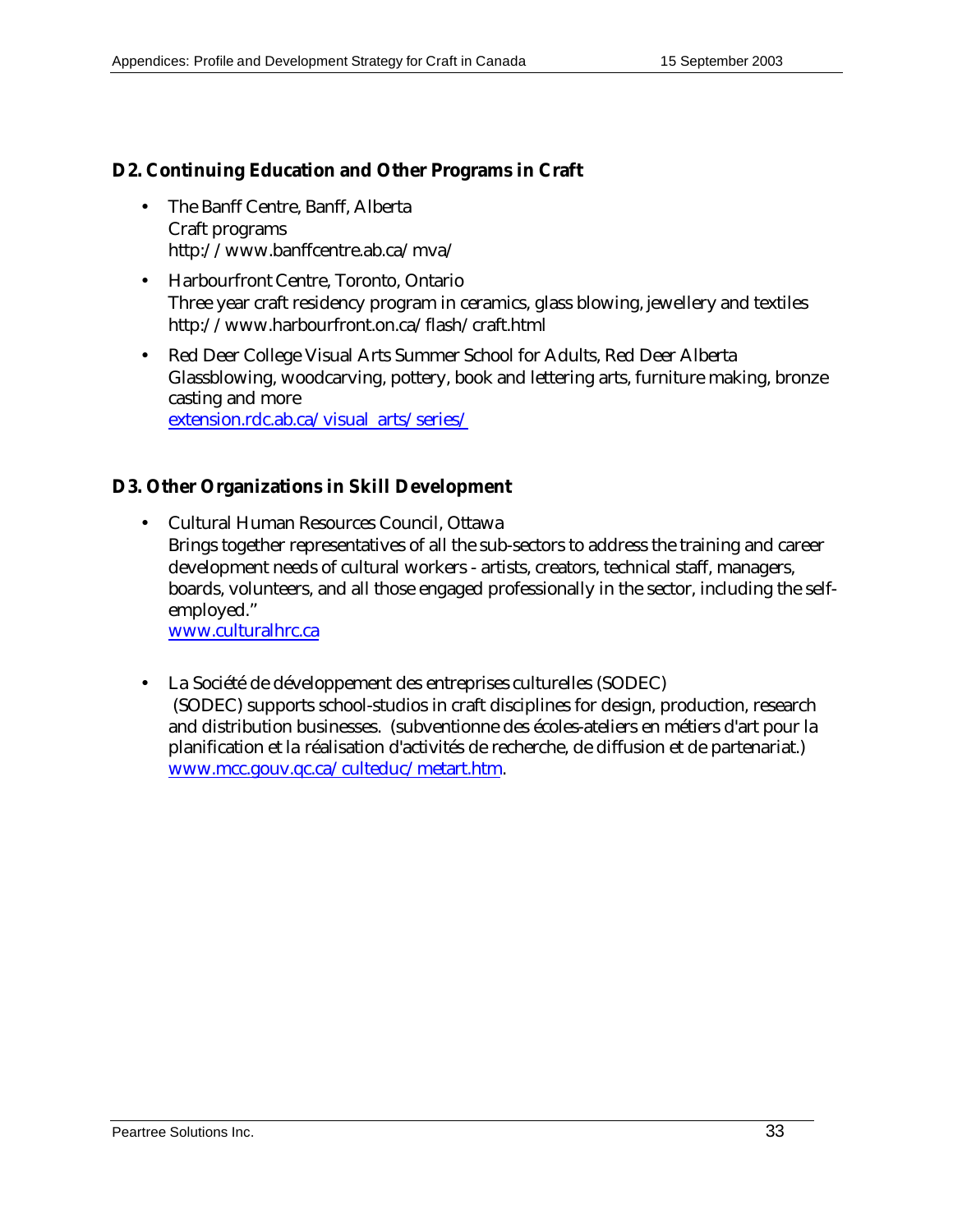# **Appendix E: Summary of Interviews**

Note : Numbers at start of comment indicates number of similar responses or comments

## **E1: Export Interviews**

| Question          | <b>Topic</b>          | <b>Responses</b>                                                   |
|-------------------|-----------------------|--------------------------------------------------------------------|
| Question 10: Best | studio or workshops   | 5 expand studio/equipment/production space/better set up           |
| opportunities     | issues /production    | 4 at limit of production capacity                                  |
|                   | capacity issues/      | 3 fine tune product line, diversify                                |
|                   |                       | 2 expand production                                                |
|                   |                       | 2 apprentices/cloning                                              |
|                   | expanding markets,    | 9 export to US                                                     |
|                   | geographic or themes, | 1 export to French speaking european countries                     |
|                   | marketing issues      | 1 elsewhere than US – trade missions                               |
|                   |                       | 3 raise price/move to higher end production                        |
|                   |                       | 2 establish/increase presence in high end galleries, US and Canada |
|                   |                       | 2 more time for marketing/balance production and marketing         |
|                   |                       | 1 internet                                                         |
|                   |                       | 1 international marketing                                          |

#### **Exhibit E1: Export Interview Comments**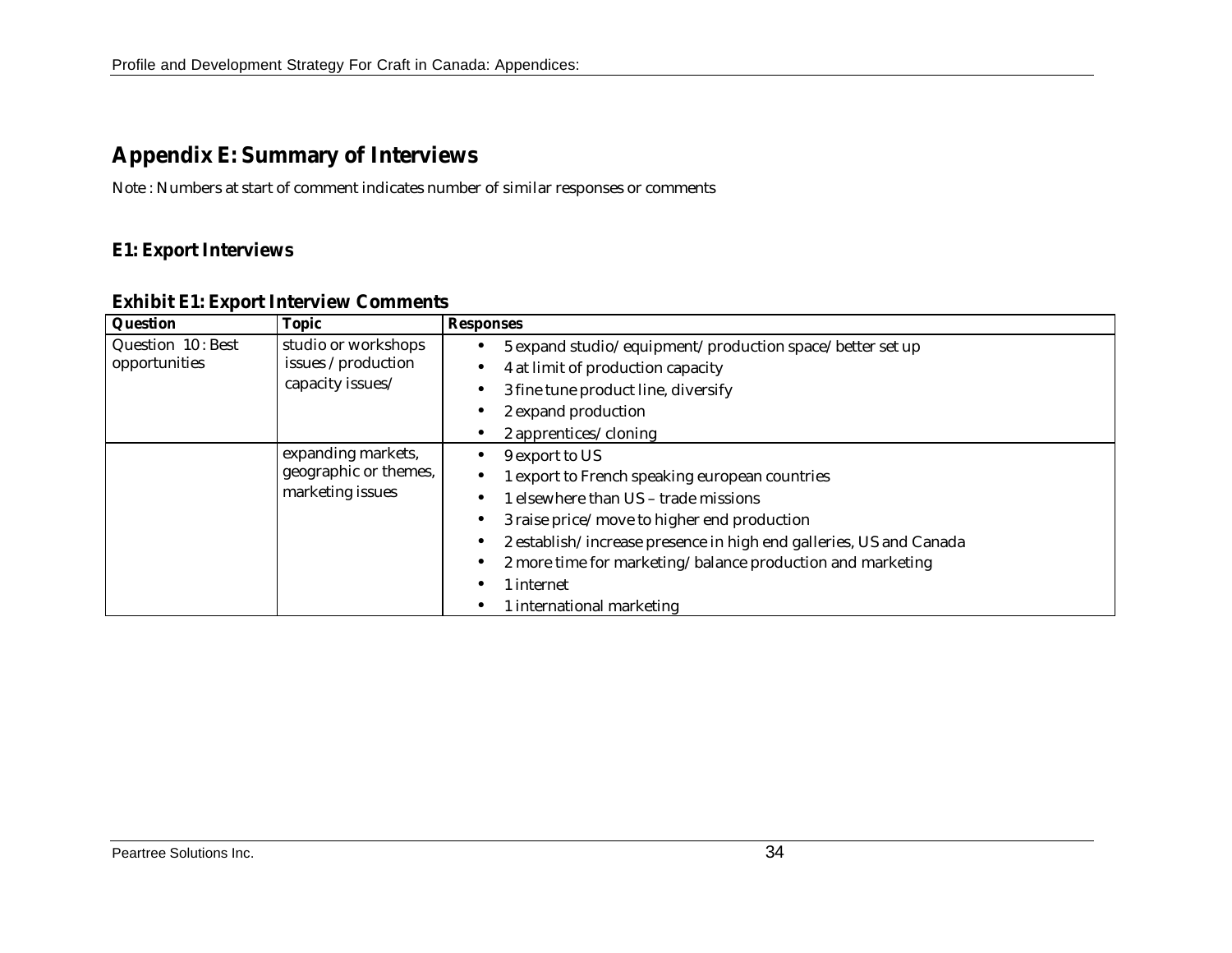| Question              | <b>Topic</b>         | <b>Responses</b>                                                                        |
|-----------------------|----------------------|-----------------------------------------------------------------------------------------|
| Question 11: Barriers | barriers related to  | 6 limited production/have reached production limits/stagnant production line            |
|                       | production           | 5 skilled labor, training and keeping employees,                                        |
|                       |                      | 5 logistics of small operations/ one-person operation/ unable to increase               |
|                       |                      | 3 time/balance time and life balance issues/energy                                      |
|                       |                      | 2 limited production space                                                              |
|                       |                      | 1 geographical isolation                                                                |
|                       |                      | 1 medium : large, heavy, easy to break                                                  |
|                       |                      | 1 don't qualify for apprenticeship                                                      |
|                       |                      | 1 need better access to materials, internet has simplified supply, but still difficult; |
|                       |                      | regional suppliers have a monopoly                                                      |
|                       | regarding market     | 4 related to audiences : limited appeal of work, unsophisticated, undereducated market, |
|                       | barriers             | closed markets, lack of appreciation                                                    |
|                       |                      | 2 no help from government                                                               |
|                       |                      | 1 access to American Craft Council shows, and Smithsonian                               |
|                       |                      | 1 moving to employing others, to free time for market                                   |
|                       | regarding finances   | 8 money / financing                                                                     |
|                       | and money, and       | 3 high sales taxes, insurance,                                                          |
|                       | administration       | 2 paperwork and costs of exporting to USA.                                              |
|                       |                      | 2 US customs and collecting                                                             |
|                       |                      | 1 costs of participating in shows                                                       |
| <b>Two Questions</b>  | regarding production | network with medium community                                                           |
| regarding Domestic    |                      | support to create new line                                                              |
| development (wide     |                      |                                                                                         |
| range of responses)   |                      |                                                                                         |

**Exhibit E1: Export Interview Comments**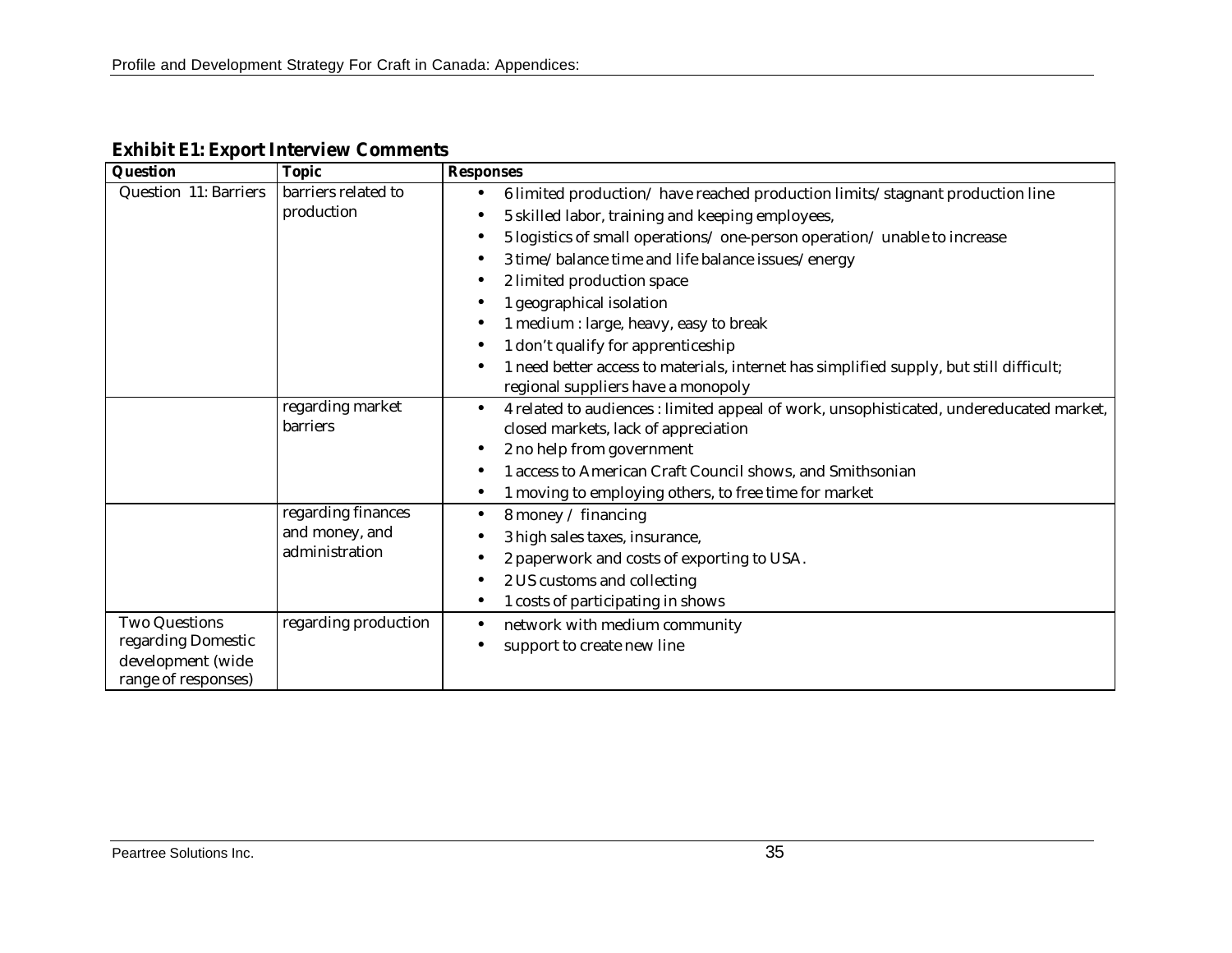| Question                            | <b>Topic</b>                          | <b>Responses</b>                                                                                                                     |
|-------------------------------------|---------------------------------------|--------------------------------------------------------------------------------------------------------------------------------------|
|                                     | regarding training<br>and info needed | training program to keep current, with workshops which allow craft persons to stay in<br>touch with the reality of the outside world |
|                                     |                                       | training apprenticeship                                                                                                              |
|                                     |                                       | Info on already available government support                                                                                         |
|                                     |                                       | Market research both domestic and international                                                                                      |
|                                     |                                       | Info on shows,                                                                                                                       |
|                                     |                                       | 2 Info on grants, grant application                                                                                                  |
|                                     |                                       | Craft councils assistance                                                                                                            |
|                                     |                                       | Art schools don't prepare for business                                                                                               |
|                                     |                                       | Need artisans entrepreneurship programs.                                                                                             |
|                                     | regarding markets                     | attending US shows                                                                                                                   |
|                                     | and related issues                    | 2 more craft shows, juried shows                                                                                                     |
|                                     |                                       | more permanent display showrooms                                                                                                     |
|                                     |                                       | local tourism and promotion                                                                                                          |
|                                     |                                       | Web                                                                                                                                  |
|                                     |                                       | 4 more promotion, brochures, media focus, marketing, publications and info for these                                                 |
|                                     |                                       | more public art,                                                                                                                     |
|                                     |                                       | better art education to increase public awareness and appreciation of art                                                            |
|                                     | regarding craft as                    | that government understands that craft is business                                                                                   |
|                                     | business, needed help                 | support for really small businesses, not just those that gross \$3 million a year.                                                   |
|                                     |                                       | Assistance financial for market research both domestic and international                                                             |
|                                     |                                       | <b>Business line of credit</b>                                                                                                       |
| Question regarding<br>International | Regarding production                  | Tool acquisition                                                                                                                     |
| development                         |                                       |                                                                                                                                      |

**Exhibit E1: Export Interview Comments**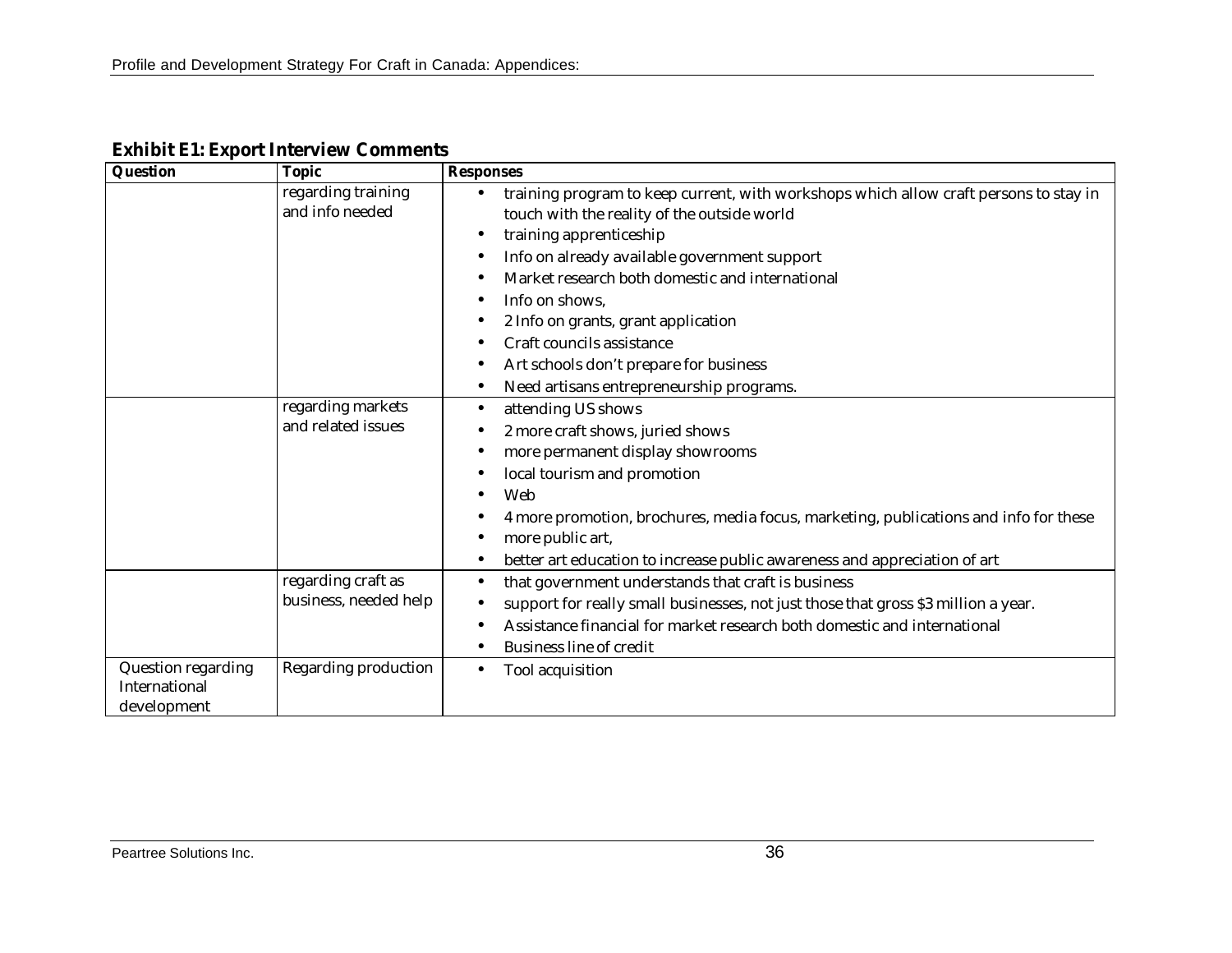| Question | <b>Topic</b>                          | <b>Responses</b>                                                                                                                                                                                                                                                                                                                     |
|----------|---------------------------------------|--------------------------------------------------------------------------------------------------------------------------------------------------------------------------------------------------------------------------------------------------------------------------------------------------------------------------------------|
|          | Regarding training<br>and info needed | 8 You should be able to call someone for simplified information about expansion into<br>the US and European markets, what your options are; need straight and consistent<br>answers; seminars on export; help woth details of exporting; Need export info page;<br>ease exporting; exporting regulations should be better explained, |
|          |                                       | 3 info on promotion and marketing                                                                                                                                                                                                                                                                                                    |
|          |                                       | Advice from non-governmental experts on exporting.                                                                                                                                                                                                                                                                                   |
|          |                                       | Consulates, embassies think craft are too small for export assistance; Crafts producers<br>should have access to trade missions and other foreign marketing opportunities                                                                                                                                                            |
|          |                                       | Trade missions appreciated, both federal and provincial                                                                                                                                                                                                                                                                              |
|          |                                       | Need education system                                                                                                                                                                                                                                                                                                                |
|          |                                       | CCF website should be a source of information on grants, as well as a clearing house for<br>information and regulations of importance to craft persons.                                                                                                                                                                              |
|          |                                       | Need info on marketing, photo and books, and travel to fairs                                                                                                                                                                                                                                                                         |
|          |                                       | Need more stat, required for writing business plan                                                                                                                                                                                                                                                                                   |
|          | regarding marketing                   | more trade show assistance                                                                                                                                                                                                                                                                                                           |
|          | and related issues,                   | convince US to open to Canadians                                                                                                                                                                                                                                                                                                     |
|          |                                       | access to foreign sales                                                                                                                                                                                                                                                                                                              |
|          |                                       | More media profiles of prominent artists                                                                                                                                                                                                                                                                                             |
|          |                                       | Need to see more agents in Canada                                                                                                                                                                                                                                                                                                    |
|          |                                       | Craft Councils should focus on international development                                                                                                                                                                                                                                                                             |
|          |                                       | Craft Councils need more funding and equal access to rural                                                                                                                                                                                                                                                                           |
|          | regarding financial                   | 4 financial assistance with promotion and marketing                                                                                                                                                                                                                                                                                  |
|          | support and<br>administration         | 3 financial support for export                                                                                                                                                                                                                                                                                                       |
|          |                                       | 2 more federal grant money is needed to promote international sales, international<br>marketing                                                                                                                                                                                                                                      |
|          |                                       | 2 exporting regulations should be less complicated                                                                                                                                                                                                                                                                                   |
|          |                                       | specialized shipping companies and insurance for hand made crafts should be<br>available.                                                                                                                                                                                                                                            |
|          |                                       | Better deal with agents and galleries.                                                                                                                                                                                                                                                                                               |

**Exhibit E1: Export Interview Comments**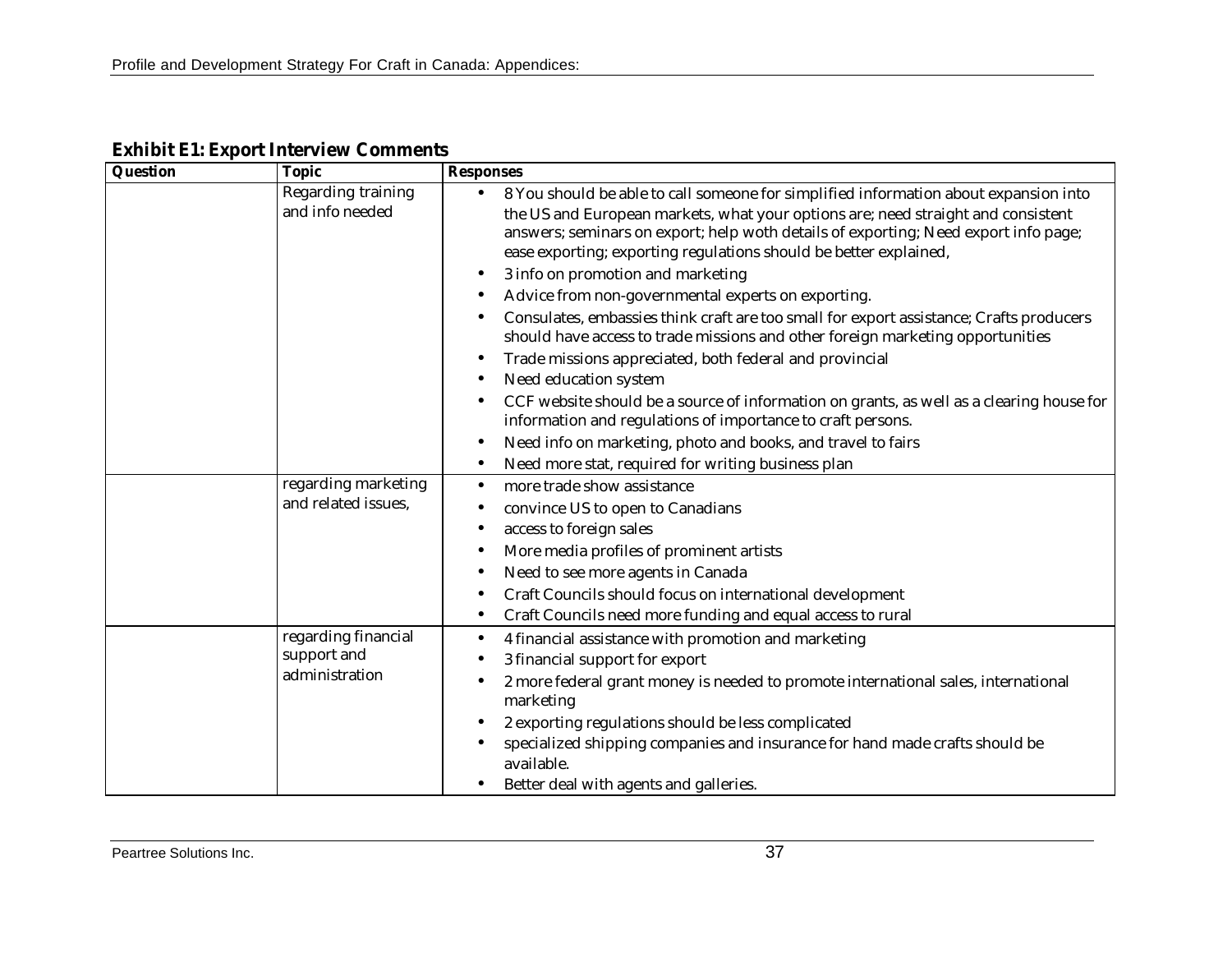| <b>Question</b>       | <b>Topic</b> | <b>Responses</b>                                                                                                                                                                                                                                                                                                                                                                   |
|-----------------------|--------------|------------------------------------------------------------------------------------------------------------------------------------------------------------------------------------------------------------------------------------------------------------------------------------------------------------------------------------------------------------------------------------|
| <b>Other Comments</b> |              | Canada should have its own licensing conference, so artisans can license international<br>production of their work and increase their revenue. Canadians shouldn't have to go to<br>New York.                                                                                                                                                                                      |
|                       |              | Provincial governments should be increasing or at least maintaining current funding<br>levels for Provincial Crafts Councils, not cutting them as they are in Newfoundland and<br>Labrador. The \$65 thousand that went to fund the Council resulted in \$1.4 million in<br>revenue.                                                                                               |
|                       |              | The government shouldn't be funding salaries for employees of craft producers.                                                                                                                                                                                                                                                                                                     |
|                       |              | Producers should set their prices to be self- sufficient.                                                                                                                                                                                                                                                                                                                          |
|                       |              | Breaking into the US market is hard to do. There are cultural differences in the ways<br>Americans and Canadians do business. Small shops in the U.S. expect a representative<br>to contact them regularly, because they have always been catered to in that way. It is<br>difficult to get establish and maintain that depth of market penetration when you are<br>working alone. |
|                       |              | Craft councils and government agencies have no resource persons available and willing<br>$\bullet$<br>to assist, and favouritism is rampant.                                                                                                                                                                                                                                       |
|                       |              | Governments need to put money into the crafts sector, and facilitate communication<br>$\bullet$<br>with artisans by having bureaucrats understand the kind of work they do and how<br>their businesses operates.                                                                                                                                                                   |

## **Exhibit E1: Export Interview Comments**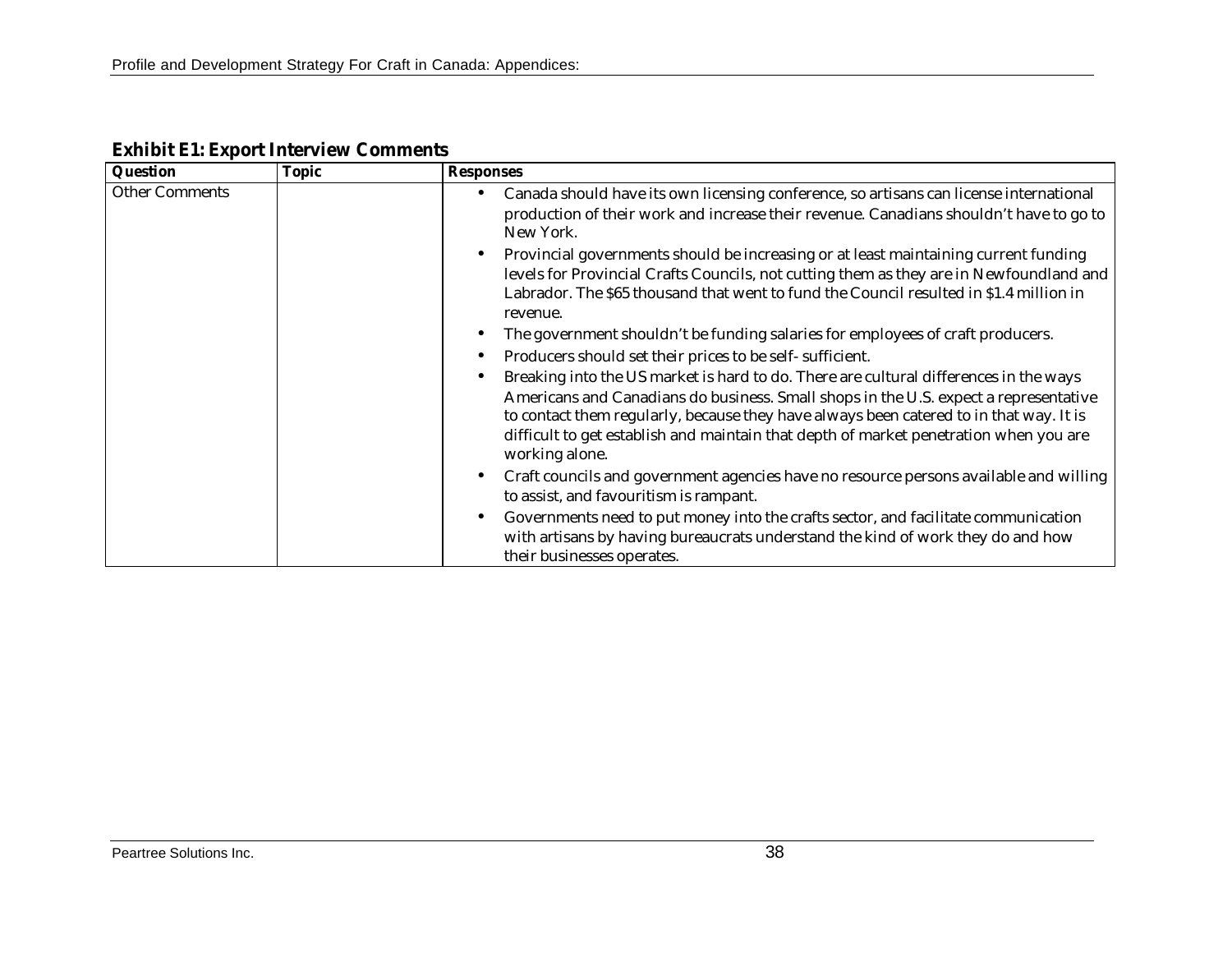## **E2: Distribution Interview Comments**

|  | <b>Exhibit E2: Interview Comments from Key Players in Distribution</b> |
|--|------------------------------------------------------------------------|
|--|------------------------------------------------------------------------|

| <b>Question</b>        | <b>Response</b>                                                      |
|------------------------|----------------------------------------------------------------------|
| Nine respondents :     | 1 Ontario                                                            |
| Three Each from West,  | 2 Québec                                                             |
| Central, and Atlantic. | 1 NS                                                                 |
|                        | 1 Newfoundland and Labrador                                          |
|                        | 1 Atlantic (US)                                                      |
|                        | 1 British Columbia                                                   |
|                        | 2 Alberta                                                            |
| Website                | 4 yes                                                                |
|                        | 2no                                                                  |
|                        | 2 unknown                                                            |
| <b>Title</b>           | 3 owner or co-owner, one combining artist and president<br>$\bullet$ |
|                        | 2 manager                                                            |
|                        | 3 president                                                          |
|                        | 1 director                                                           |
| Number employed at any | Total: 65 employees across all respondents                           |
| time in 2002           | Only one has more than 20 employees                                  |
| How many were full     | Total: 30 employees across all respondents<br>٠                      |
| time/full year         | Only one over 15<br>٠                                                |
| How many were part     | Total: 65 employees across all respondents<br>$\bullet$              |
| time or part year      | Two have over 20                                                     |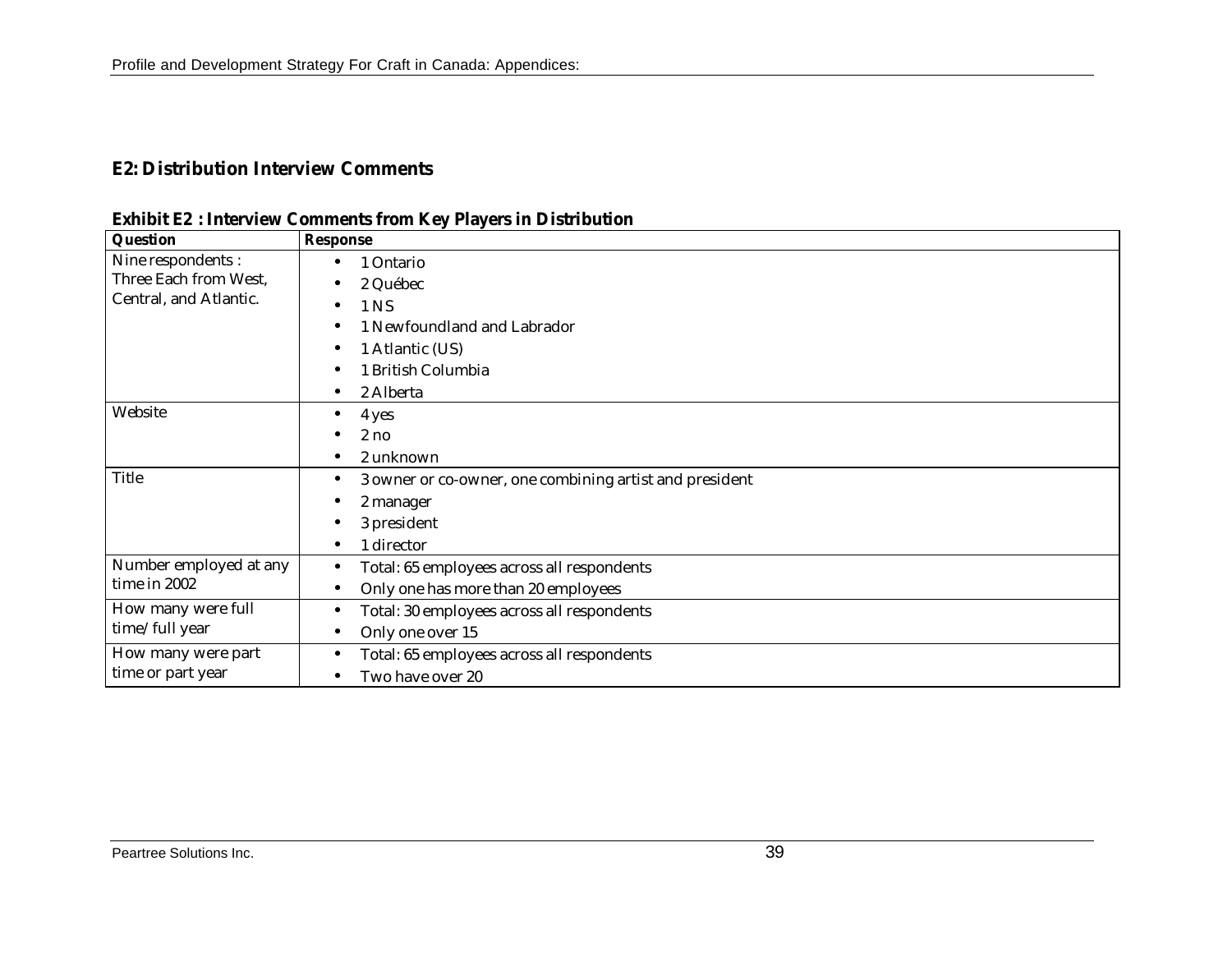| Question                  | <b>Response</b>                                                                                                                                                                                                                                                                                    |  |  |  |  |
|---------------------------|----------------------------------------------------------------------------------------------------------------------------------------------------------------------------------------------------------------------------------------------------------------------------------------------------|--|--|--|--|
| Greatest Barrier or       | education of the Canadian consumer about the quality of products produced in Canada                                                                                                                                                                                                                |  |  |  |  |
| obstacle to the growth of | marketing the uniqueness of these crafts                                                                                                                                                                                                                                                           |  |  |  |  |
| craft markets in Canada   | encouraging the consumer to purchase quality vs quantity                                                                                                                                                                                                                                           |  |  |  |  |
|                           | Lack of awareness of and appreciation for crafts in Canada. The marketing and promotion costs associated<br>with educating the public and increasing awareness would be extremely high.                                                                                                            |  |  |  |  |
|                           | A lack of understanding of and appreciation for crafts on the part of the general public,                                                                                                                                                                                                          |  |  |  |  |
|                           | The high cost of publicity and marketing for individual crafts businesses.                                                                                                                                                                                                                         |  |  |  |  |
|                           | low level of government financial support for the craft sector,                                                                                                                                                                                                                                    |  |  |  |  |
|                           |                                                                                                                                                                                                                                                                                                    |  |  |  |  |
|                           | Competition from cheap imports of both crafts and non-crafted goods; lack of knowledge of Canadian public<br>re: handmade vs factory-made (quantity over quality is a N.A. value)                                                                                                                  |  |  |  |  |
|                           | It is often difficult for Canadian crafts persons to meet the production volumes required for the US market in<br>a timely manner.                                                                                                                                                                 |  |  |  |  |
|                           | Many producers don't change the style of their crafts to reflect changing tastes, or if they do change, make<br>the wrong stylistic choices.                                                                                                                                                       |  |  |  |  |
|                           | There is a lack of large trade-show facilities in Canada, and those that are available are expensive. This<br>means that only a few shows can take place, and the cost of participation for artisans is quite high. While this<br>might benefit promoters, it doesn't benefit individual artisans. |  |  |  |  |
|                           | fine craft market in Canada is underpriced and undervalued                                                                                                                                                                                                                                         |  |  |  |  |
|                           | imports from other countries are cheaper (\$ and quality)                                                                                                                                                                                                                                          |  |  |  |  |
|                           | Artisans need to diversify their production ("there needs to be more than maple leaves and jewellery"),                                                                                                                                                                                            |  |  |  |  |
|                           | artisans need to choose a price point for their work which reflects the reality of the marketplace, not their                                                                                                                                                                                      |  |  |  |  |
|                           | desire to be adequately remunerated for the hours spent on production.                                                                                                                                                                                                                             |  |  |  |  |
|                           | in art colleges, students are told to be 'snobs'; price items too high; unable to make a living (view of art as a<br>business is naïve)                                                                                                                                                            |  |  |  |  |

**Exhibit E2 : Interview Comments from Key Players in Distribution**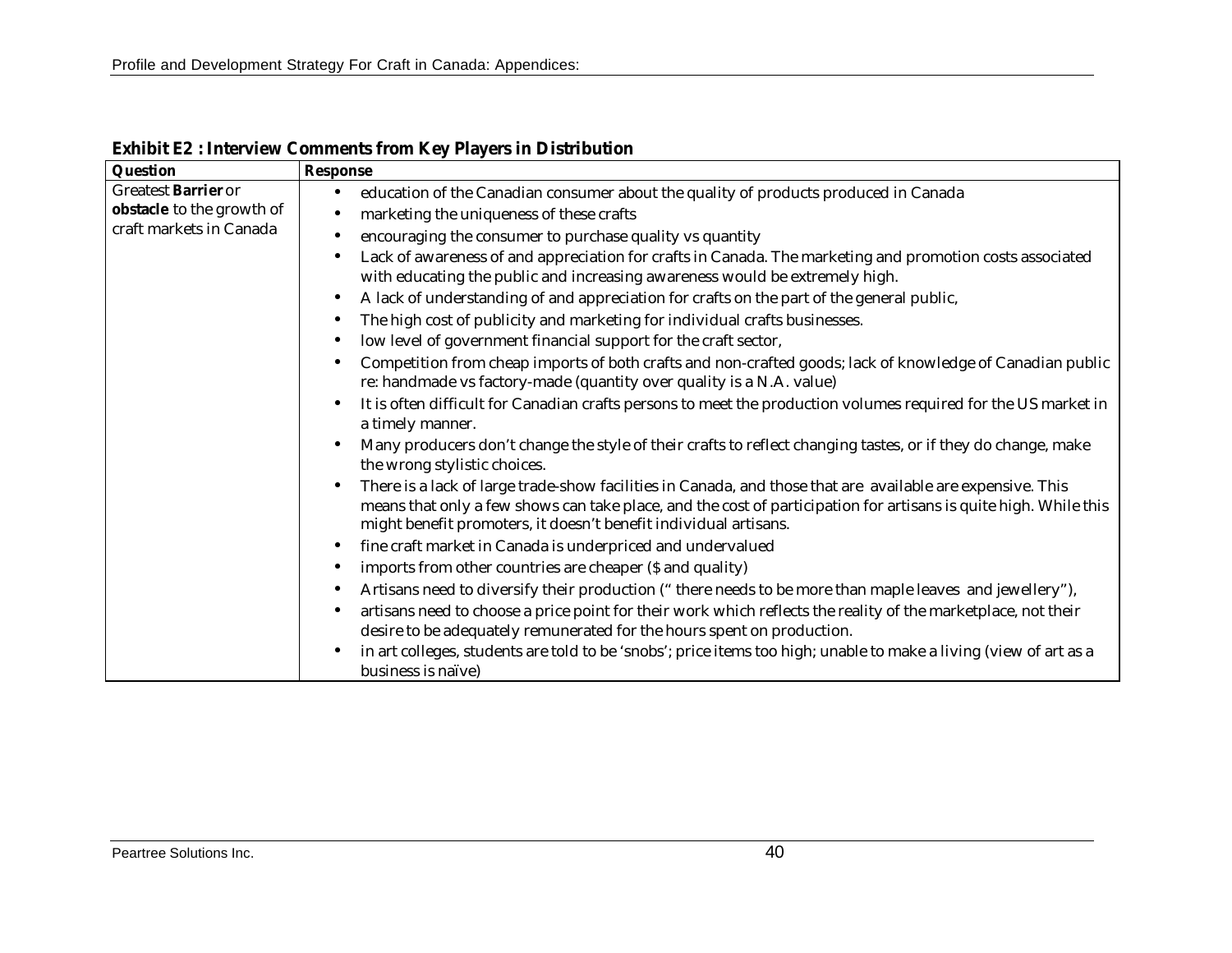| Question                      | <b>Response</b>                                                                                                                                                                                                                                                                                                                                                                                                                                                                                                                                                                                                                                                                                                                                                                                                                                                                                                                                                                                                                                                                                                                                                                                          |  |  |  |  |
|-------------------------------|----------------------------------------------------------------------------------------------------------------------------------------------------------------------------------------------------------------------------------------------------------------------------------------------------------------------------------------------------------------------------------------------------------------------------------------------------------------------------------------------------------------------------------------------------------------------------------------------------------------------------------------------------------------------------------------------------------------------------------------------------------------------------------------------------------------------------------------------------------------------------------------------------------------------------------------------------------------------------------------------------------------------------------------------------------------------------------------------------------------------------------------------------------------------------------------------------------|--|--|--|--|
| What <i>initiatives</i> would | QC Craft Council has more extensive support (\$\$ and environmental/cultural) for QC-based artists (ie. SOFA<br>$\bullet$                                                                                                                                                                                                                                                                                                                                                                                                                                                                                                                                                                                                                                                                                                                                                                                                                                                                                                                                                                                                                                                                                |  |  |  |  |
| you consider to be most       | in New York and Chicago - QC pays to send a number of representatives to this event)                                                                                                                                                                                                                                                                                                                                                                                                                                                                                                                                                                                                                                                                                                                                                                                                                                                                                                                                                                                                                                                                                                                     |  |  |  |  |
| helpful in developing         | develop some kind of 'enforcement' system (point systems?)<br>$\bullet$                                                                                                                                                                                                                                                                                                                                                                                                                                                                                                                                                                                                                                                                                                                                                                                                                                                                                                                                                                                                                                                                                                                                  |  |  |  |  |
| domestic markets for craft    | more unified approach from each provincial crafts council in the development of the industry/sector                                                                                                                                                                                                                                                                                                                                                                                                                                                                                                                                                                                                                                                                                                                                                                                                                                                                                                                                                                                                                                                                                                      |  |  |  |  |
|                               | There is a need for better marketing, and the artisans should help with it. Pieces displayed in shops should<br>$\bullet$<br>have a detailed history and description of the article, and it absolutely needs to be in both French and<br>English, with Spanish a growing requirement. Artisans should try to visit shops where their crafts are sold, to<br>speak to the sales staff about their products. Even a 10 to 15 minute visit would be useful.<br>Assistance with the cost of raising awareness, through such activities as exhibits, special promotions,<br>brochures.<br>Crafts sector is divided too much by discipline. There needs to be a large multidisciplinary body that<br>promotes awareness of the industry, as well as providing marketing assistance (eg: data banks) to members.<br>It is very difficult for artisans working in isolation to research marketing opportunities on their own.<br>(Answers apply to both domestic and foreign markets.)<br>Government financial assistance with marketing craft businesses should be more readily available to<br>individual crafts persons and small enterprises, and the application process should be fairer and less onerous. |  |  |  |  |
|                               | (Answers apply to both domestic and foreign markets.)                                                                                                                                                                                                                                                                                                                                                                                                                                                                                                                                                                                                                                                                                                                                                                                                                                                                                                                                                                                                                                                                                                                                                    |  |  |  |  |
|                               | The Alberta Foundation for the Arts acquisition programme                                                                                                                                                                                                                                                                                                                                                                                                                                                                                                                                                                                                                                                                                                                                                                                                                                                                                                                                                                                                                                                                                                                                                |  |  |  |  |
|                               | Canada Council travel grants<br>$\bullet$                                                                                                                                                                                                                                                                                                                                                                                                                                                                                                                                                                                                                                                                                                                                                                                                                                                                                                                                                                                                                                                                                                                                                                |  |  |  |  |
|                               | Public awareness and promotion by crafts councils.                                                                                                                                                                                                                                                                                                                                                                                                                                                                                                                                                                                                                                                                                                                                                                                                                                                                                                                                                                                                                                                                                                                                                       |  |  |  |  |
|                               | Workshops (EDC?) on exporting to the US crafts market are very helpful in allaying Canadian craft<br>producers' fears.                                                                                                                                                                                                                                                                                                                                                                                                                                                                                                                                                                                                                                                                                                                                                                                                                                                                                                                                                                                                                                                                                   |  |  |  |  |
|                               | For both domestic and international (US) markets, government grants for individual artisans to travel to and<br>participate in craft shows (she suggests for up to five years), but with a simple application process that<br>wouldn't burden them with too much administrative paperwork. (Apply to both domestic and international)<br>educate the Canadian consumer re: handmade vs factory-made                                                                                                                                                                                                                                                                                                                                                                                                                                                                                                                                                                                                                                                                                                                                                                                                      |  |  |  |  |
|                               | use provincial craft councils whose main role could be that of educator (large craft gatherings, through                                                                                                                                                                                                                                                                                                                                                                                                                                                                                                                                                                                                                                                                                                                                                                                                                                                                                                                                                                                                                                                                                                 |  |  |  |  |
|                               | provincial government promotions such as tourism ads "Come see our locally-made blown glass, wood                                                                                                                                                                                                                                                                                                                                                                                                                                                                                                                                                                                                                                                                                                                                                                                                                                                                                                                                                                                                                                                                                                        |  |  |  |  |
|                               | carvings, etc. when you come to ski", business ads, etc.)                                                                                                                                                                                                                                                                                                                                                                                                                                                                                                                                                                                                                                                                                                                                                                                                                                                                                                                                                                                                                                                                                                                                                |  |  |  |  |
|                               | find and fund ways to address the cost of shipping (including packaging), ensuring payment, shipping                                                                                                                                                                                                                                                                                                                                                                                                                                                                                                                                                                                                                                                                                                                                                                                                                                                                                                                                                                                                                                                                                                     |  |  |  |  |
|                               | insurance (which doesn't cover crafts)                                                                                                                                                                                                                                                                                                                                                                                                                                                                                                                                                                                                                                                                                                                                                                                                                                                                                                                                                                                                                                                                                                                                                                   |  |  |  |  |
|                               | find and provide a list of knowledgeable and dependable customs brokers<br>$\bullet$                                                                                                                                                                                                                                                                                                                                                                                                                                                                                                                                                                                                                                                                                                                                                                                                                                                                                                                                                                                                                                                                                                                     |  |  |  |  |
| Peartree Solutions Inc.       | 41                                                                                                                                                                                                                                                                                                                                                                                                                                                                                                                                                                                                                                                                                                                                                                                                                                                                                                                                                                                                                                                                                                                                                                                                       |  |  |  |  |

**Exhibit E2 : Interview Comments from Key Players in Distribution**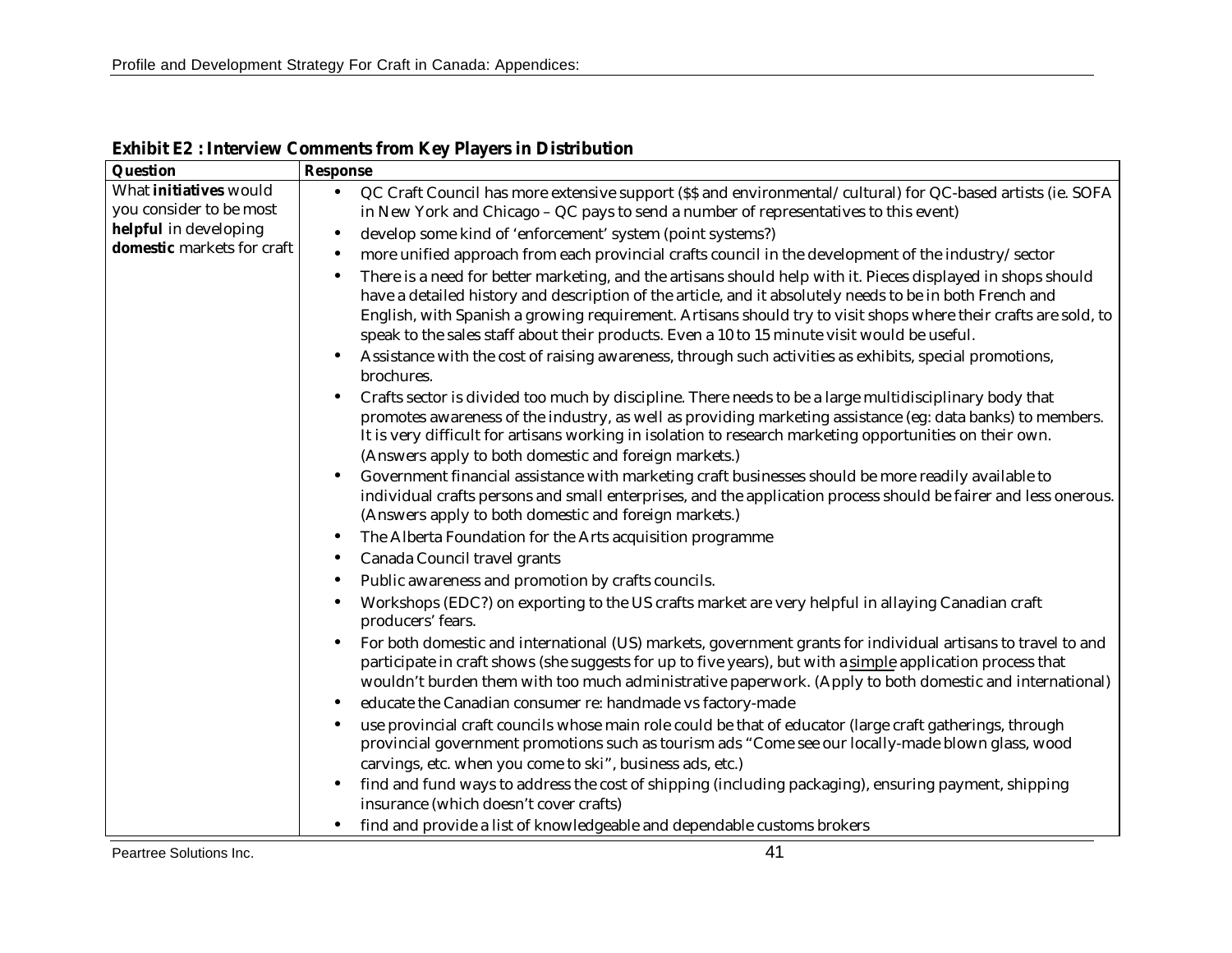| Question                                     | <b>Response</b>                                                                                                                                                                                                                                                                                                                                                                                             |
|----------------------------------------------|-------------------------------------------------------------------------------------------------------------------------------------------------------------------------------------------------------------------------------------------------------------------------------------------------------------------------------------------------------------------------------------------------------------|
| What initiatives would be<br>most helpful in | more active role by the Canadian Crafts Council developed with financial investment through provincial and<br>federal governments                                                                                                                                                                                                                                                                           |
| promoting international<br>markets           | stronger structure for the CCF to work more as an advocate on behalf of all Cdn. Artisans<br>'Team Canada' approach in international promotion (work with other business sectors, maximize contacts                                                                                                                                                                                                         |
|                                              | internationally)<br>develop more of a business attitude towards the marketing of the craft sector                                                                                                                                                                                                                                                                                                           |
|                                              | Selling internationally requires a physical presence in that market. While web sites are effective for follow-up<br>sales, the nature of craft sales usually requires that first contact be hands on.                                                                                                                                                                                                       |
|                                              | He feels that the crafts sector is divided too much by discipline. There needs to be a large multidisciplinary<br>body that promotes awareness of the industry, as well as providing marketing assistance (eg: data banks) to<br>members. It is very difficult for artisans working in isolation to research marketing opportunities on their<br>own. (Answers apply to both domestic and foreign markets.) |
|                                              | Government financial assistance with marketing craft businesses should be more readily available to<br>individual crafts persons and small enterprises, and the application process should be fairer and less onerous.<br>(Answers apply to both domestic and foreign markets.)                                                                                                                             |
|                                              | Canada Council travel grants                                                                                                                                                                                                                                                                                                                                                                                |
|                                              | Better marketing, along with financial assistance to do so.<br>$\bullet$                                                                                                                                                                                                                                                                                                                                    |
|                                              | For both domestic and international (US) markets, government grants for individual artisans to travel to and<br>participate in craft shows (she suggests for up to five years), but with a simple application process that<br>wouldn't burden them with too much administrative paperwork. (Apply to both domestic and international)                                                                       |
|                                              | educate artisans about the 'how to' of international marketing (provincial councils?)                                                                                                                                                                                                                                                                                                                       |
|                                              | use provincial/national craft councils to facilitate (funding opportunities), communicate and advocate on<br>behalf of members; believes that should be their main role                                                                                                                                                                                                                                     |

**Exhibit E2 : Interview Comments from Key Players in Distribution**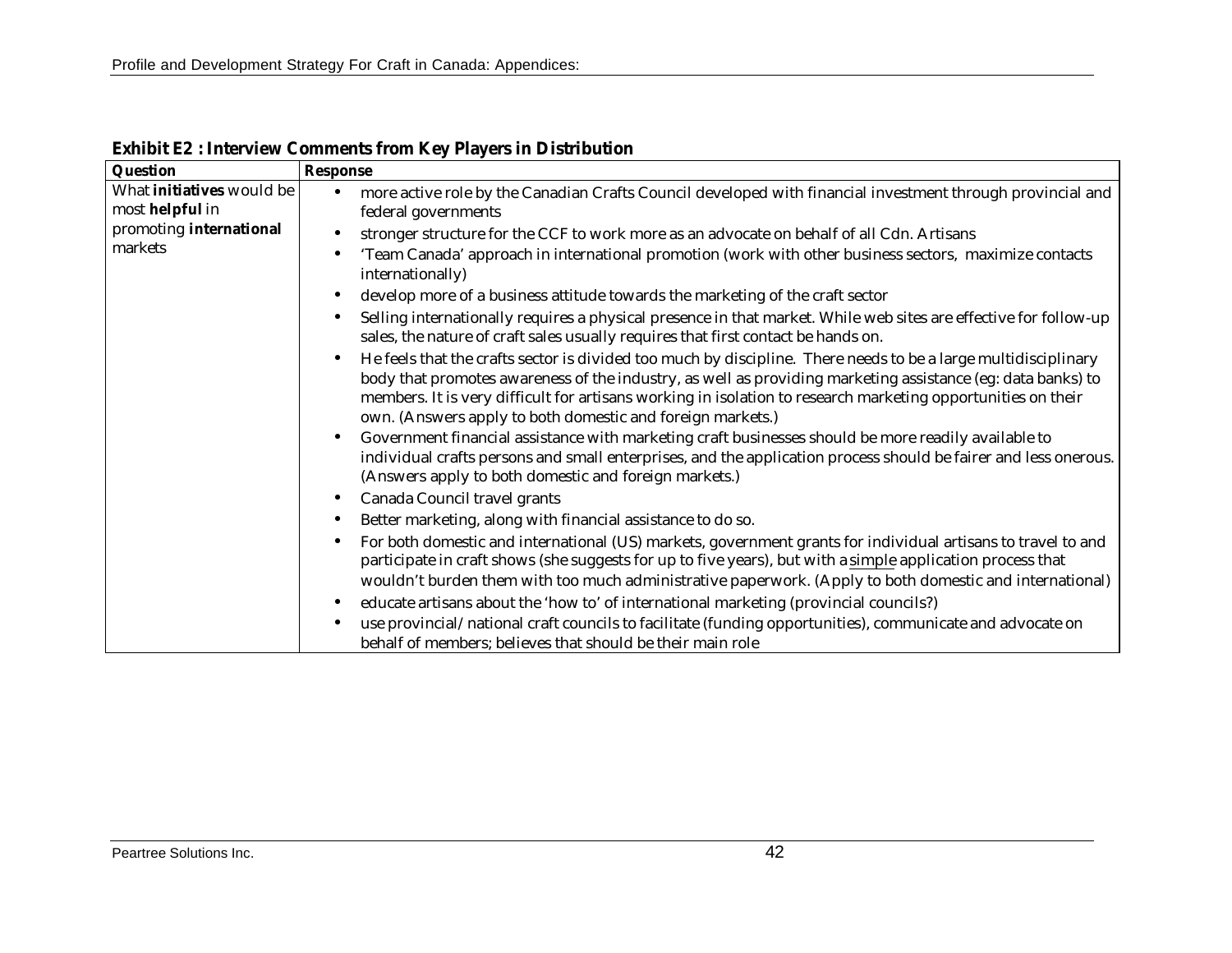| Question                                                                                                                                                                        | <b>Response</b>                                                                                                                                                                                                                                                                                                                                                                                                                                                                                                                                                                                                                                                                                                                                                                                                                                                                                                                                                                                                                                                                                                                                                                                                                                                                                                                                                                                                                                                                                     |
|---------------------------------------------------------------------------------------------------------------------------------------------------------------------------------|-----------------------------------------------------------------------------------------------------------------------------------------------------------------------------------------------------------------------------------------------------------------------------------------------------------------------------------------------------------------------------------------------------------------------------------------------------------------------------------------------------------------------------------------------------------------------------------------------------------------------------------------------------------------------------------------------------------------------------------------------------------------------------------------------------------------------------------------------------------------------------------------------------------------------------------------------------------------------------------------------------------------------------------------------------------------------------------------------------------------------------------------------------------------------------------------------------------------------------------------------------------------------------------------------------------------------------------------------------------------------------------------------------------------------------------------------------------------------------------------------------|
| What marketing<br>opportunities or<br>strategies () could be<br>employed to expand the<br>awareness of and<br>demand for Canadian<br>craft in developing the<br>domestic market | need for support in teaching (colleges/universities) to develop a more complete artistic education (business,<br>MFA <sub>s</sub> )                                                                                                                                                                                                                                                                                                                                                                                                                                                                                                                                                                                                                                                                                                                                                                                                                                                                                                                                                                                                                                                                                                                                                                                                                                                                                                                                                                 |
|                                                                                                                                                                                 | no strong presence of craft history or business side of the arts industry<br>working together, individuals and small businesses can solicit improved support (\$\$ and cultural) as a<br>group; much more difficult for individuals to apply for funding, etc.; facilitate this process through<br>membership in provincial and national craft associations (improve/enhance the role played by these<br>councils)<br>The North American craft market, while huge (estimates 9 billion dollars), is extremely fragmented.<br>Compared to the film or video game market, there is a lack of large, successful chains to handle marketing<br>and distribution of crafts in a similar manner. (Comments apply both to domestic and international)<br>Free crafts demonstrations<br>Crafts Councils have a role to play in increasing public awareness of the sector through increased media<br>exposure (newspapers and television).<br>Some US craft producers pool their resources to do cooperative regional craft shows, with joint marketing<br>and promotion (brochures, web site, etc.) to keep costs down.<br>A Quality Assurance label (perhaps similar to VQA labelling of wines) which would guarantee buyers a<br>certain level of quality. (Apply to both domestic and international)<br>promotion of more accessible trade shows<br>ensure the business side of the councils as more 'professional organizations'<br>providing opportunity (financial and physical) to advertise locally |

**Exhibit E2 : Interview Comments from Key Players in Distribution**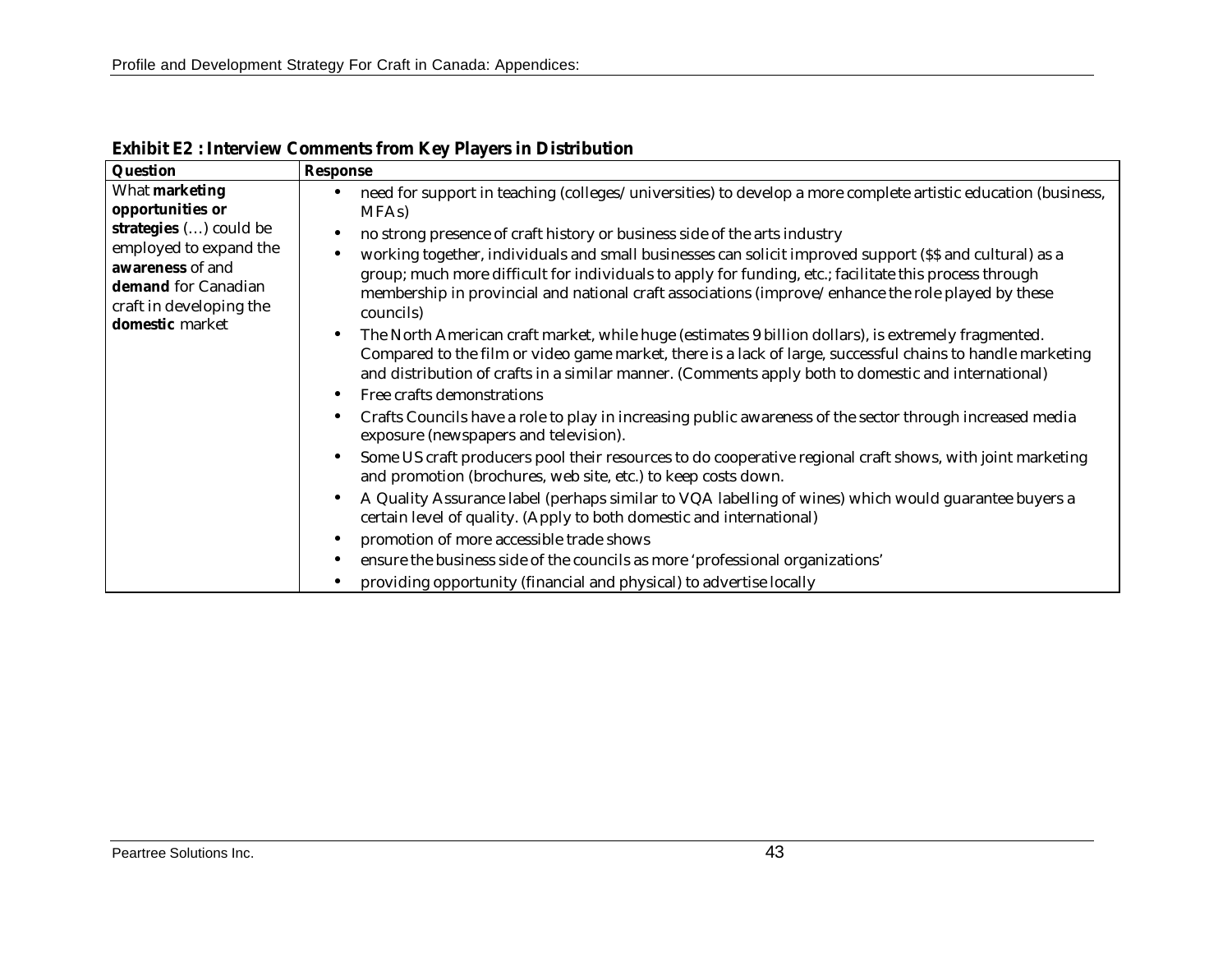| Question                                                                                                                                                                             | <b>Response</b>                                                                                                                                                                                                                                                                                                                                                                                                                                                                                                                                                                                                                                                                                                                                                                                                                                                                                                                                                                                                                                                                                                                                                                                                           |
|--------------------------------------------------------------------------------------------------------------------------------------------------------------------------------------|---------------------------------------------------------------------------------------------------------------------------------------------------------------------------------------------------------------------------------------------------------------------------------------------------------------------------------------------------------------------------------------------------------------------------------------------------------------------------------------------------------------------------------------------------------------------------------------------------------------------------------------------------------------------------------------------------------------------------------------------------------------------------------------------------------------------------------------------------------------------------------------------------------------------------------------------------------------------------------------------------------------------------------------------------------------------------------------------------------------------------------------------------------------------------------------------------------------------------|
| What marketing<br>opportunities or<br>strategies () could be<br>employed to expand the<br>awareness of and<br>demand for Canadian<br>craft in developing the<br>international market | using the internet to raise awareness of existence, quality, availability and uniqueness of Canadian crafts<br>promoting the uniqueness of the variety of cultural groups and geography that shape the different<br>types/styles of crafts in Canada<br>The North American craft market, while huge (estimates 9 billion dollars), is extremely fragmented.<br>Compared to the film or video game market, there is a lack of large, successful chains to handle marketing<br>and distribution of crafts in a similar manner. (Comments apply both to domestic and international)<br>The hiring of a glass art representative in the US market.<br>Export Development Canada should fund more marketing initiatives for international trade shows.<br>A Quality Assurance label (perhaps similar to VQA labelling of wines) which would guarantee buyers a<br>certain level of quality. (Apply to both domestic and international)<br>through consulates/embassies in other countries negotiate opportunities to promote Canadian crafts<br>improve participation in world craft fairs<br>research and facilitate exchange programs with other craft producers/artisans<br>improve international advertising opportunities |

**Exhibit E2 : Interview Comments from Key Players in Distribution**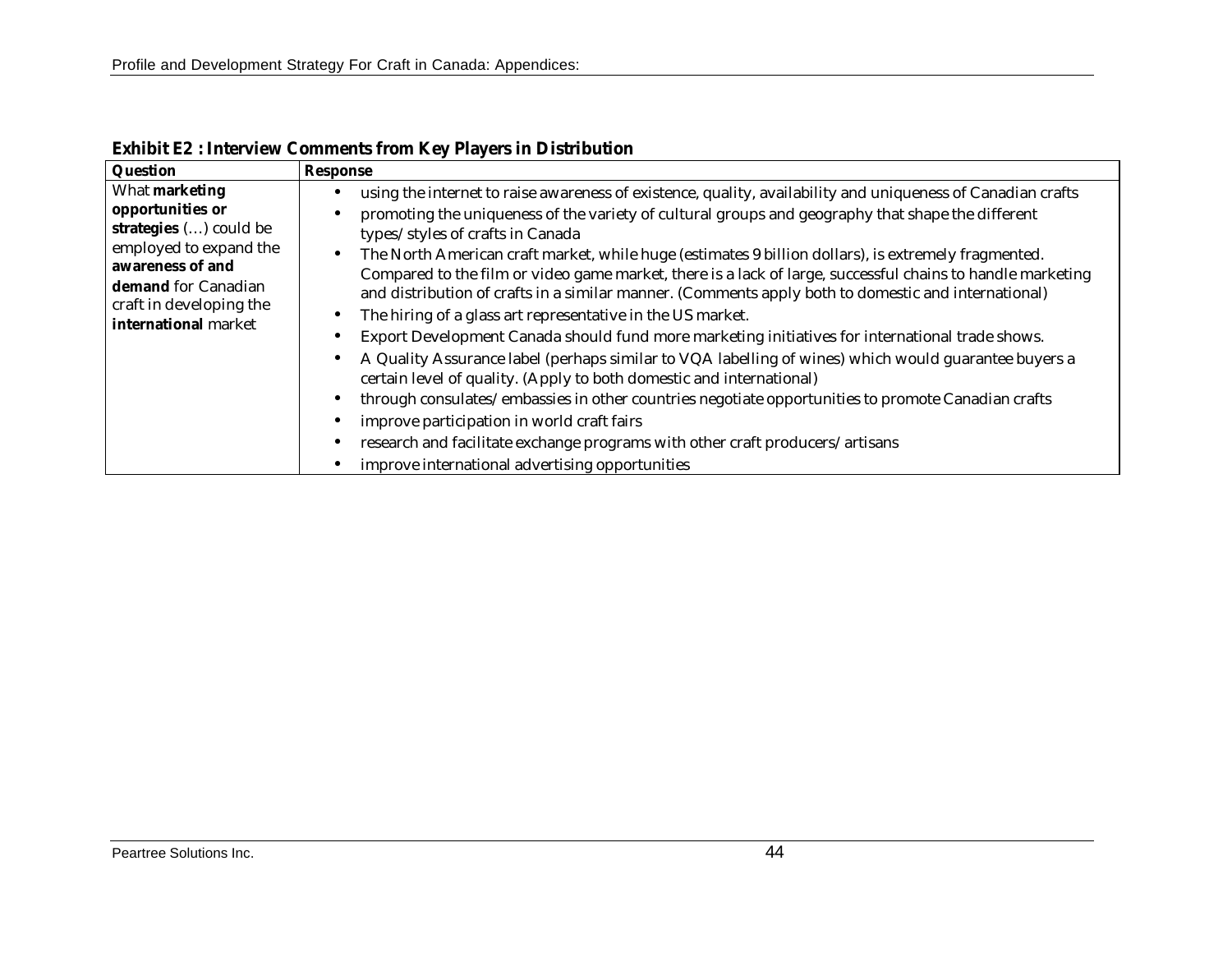| Question                                    | <b>Response</b>                                                                                                                                                                                                                         |  |  |  |  |  |
|---------------------------------------------|-----------------------------------------------------------------------------------------------------------------------------------------------------------------------------------------------------------------------------------------|--|--|--|--|--|
| What kinds of support<br>would be useful in | funding from all sources (grants; small business loans; trade exhibitions; publishing and distributing<br>$\bullet$<br>catalogues)                                                                                                      |  |  |  |  |  |
| pursuit of these strategies                 | support from provincial and federal government and corporate Canada through the purchasing of Canadian<br>crafts as gifts for speakers, visitors, dignitaries (promote individual artists, not just a portion of Canada)                |  |  |  |  |  |
|                                             | set up tax incentives for corporate Canada to support the purchase and support of Canadian crafts                                                                                                                                       |  |  |  |  |  |
|                                             | Generally, there is a need to be more business oriented, to grow the industry as industry.                                                                                                                                              |  |  |  |  |  |
|                                             | More and better Canadian statistics on the industry and it's impact on the economy, especially on tourism,<br>should be gathered and disseminated.                                                                                      |  |  |  |  |  |
|                                             | A need to promote the concept of craft acquisition to a wider public.                                                                                                                                                                   |  |  |  |  |  |
|                                             | Craft Councils need to focus on the needs of retailers, as well as individual artisans. He also sees a potential<br>conflict of interest, given that many Craft Councils operate their own retail outlets.                              |  |  |  |  |  |
|                                             | Government financial support for the above initiatives.<br>$\bullet$                                                                                                                                                                    |  |  |  |  |  |
|                                             | More and better public education to increase awareness of the arts in general, and of crafts in particular.                                                                                                                             |  |  |  |  |  |
|                                             | More funding for both education and marketing.                                                                                                                                                                                          |  |  |  |  |  |
|                                             | Increased funding for training and for travel opportunities to attend trade shows outside the province. This is<br>especially important in Newfoundland, because travel costs are very high and funding through ACOA is<br>running out. |  |  |  |  |  |
|                                             | A multidisciplinary export fair where producers can acquire tools for networking and marketing in the US.<br>More educational opportunities for artisans, including (possibly mandatory) hard business training                         |  |  |  |  |  |
|                                             | funding from provincial/federal governments (acknowledgement that the craft industry is a business and<br>can be included with other types of grant/funding programs)                                                                   |  |  |  |  |  |
|                                             | provincial government (tourism? business?) could advertise local crafts as part of promotional package<br>Canadian Craft Federation could have trade shows at various locations world-wide                                              |  |  |  |  |  |
|                                             | production in large quantities eliminates 'flaws' but also decreases value and desire of one-of-a-kind items<br>use internet for marketing unique one-of-a-kind items/crafts                                                            |  |  |  |  |  |
|                                             | if you're going through an agent, how do you ensure you actually make money when you're competing<br>against local mass production                                                                                                      |  |  |  |  |  |
|                                             | cost of getting it to final destination                                                                                                                                                                                                 |  |  |  |  |  |
|                                             |                                                                                                                                                                                                                                         |  |  |  |  |  |

**Exhibit E2 : Interview Comments from Key Players in Distribution**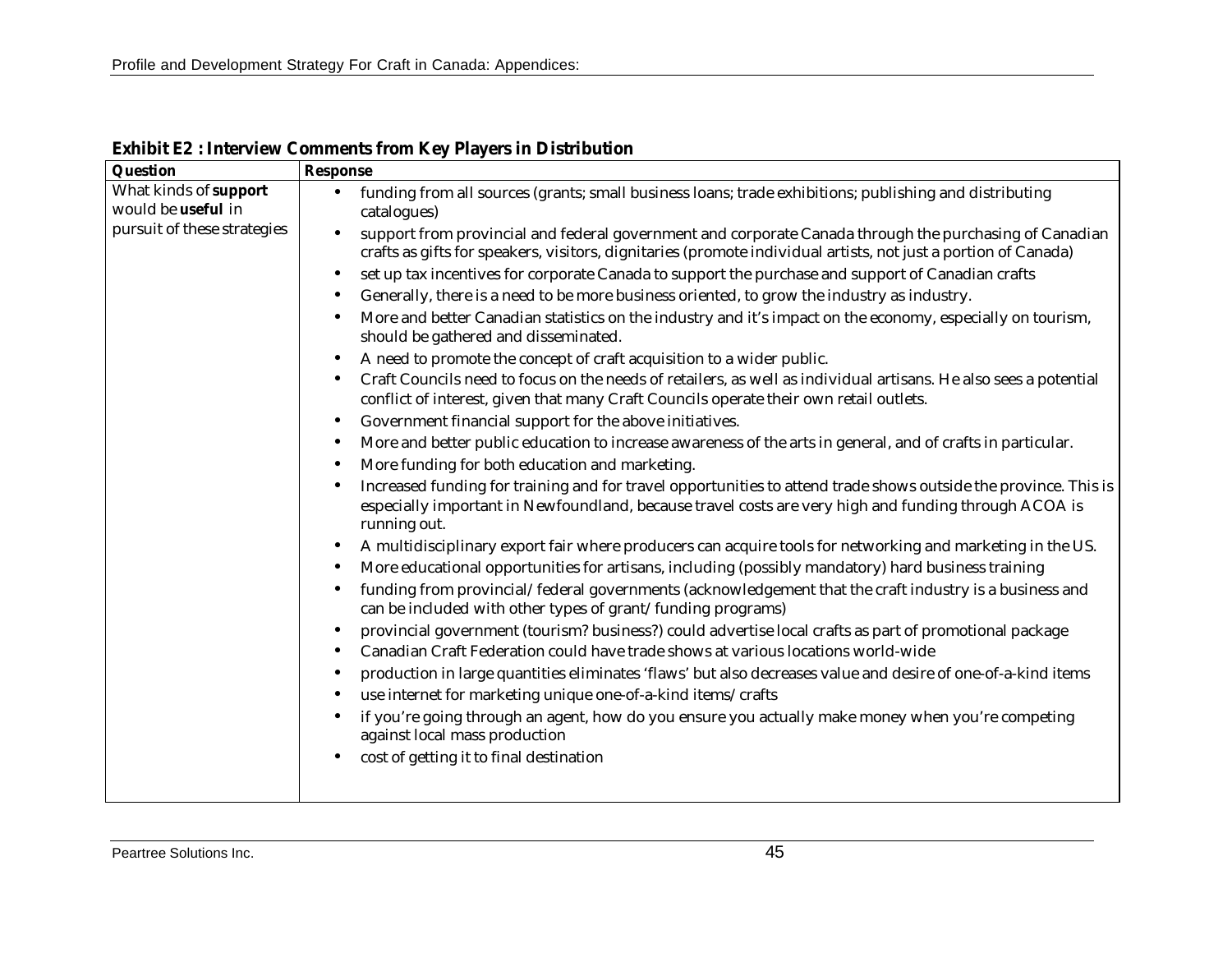| Other comments | this study is an important initiative and well-worth the time spent answering the survey questions<br>$\bullet$                                                                                                                                                                                                                                                                                                                                                                                                                         |
|----------------|-----------------------------------------------------------------------------------------------------------------------------------------------------------------------------------------------------------------------------------------------------------------------------------------------------------------------------------------------------------------------------------------------------------------------------------------------------------------------------------------------------------------------------------------|
|                | the development of a Canadian crafts-related strategy is overdue; other countries have this in place and have<br>supported their artisans strongly for quite some time                                                                                                                                                                                                                                                                                                                                                                  |
|                | Québec-based crafts persons should attend the big Toronto craft shows, because that is where most buying<br>takes place. The problem with the Montreal show is that anyone who wants to can attend, so the quality is<br>extremely variable, and the crush of the general public is such that corporate buyers have trouble moving<br>around to the various displays. Recommends a pre-selection process to guarantee a minimum standard of<br>quality, and times early in the show when only buyers are allowed to visit the displays. |
|                | On a local level, he would like to see a Harbourfront development in Halifax similar to Toronto's, where<br>$\bullet$<br>artisans could congregate and potential customers, both local and tourist, would be able to access them.                                                                                                                                                                                                                                                                                                       |
|                | It is essential to encourage and recognize artistic creativity, and not just commercial success, to emphasize<br>$\bullet$<br>quality, not quantity of production.                                                                                                                                                                                                                                                                                                                                                                      |
|                | Successful penetration of the US market is essential to the survival of the Canadian Craft Industry.<br>$\bullet$                                                                                                                                                                                                                                                                                                                                                                                                                       |
|                | For some five or six years in Newfoundland there was no sales tax accruable to the sale of any Canadian-<br>made craft product. When the HST was introduced, these same products became taxable at 15%, but only for<br>large companies with sales over \$30,000 per annum. This had the double effect of creating an expectation in<br>the consumer's mind that crafts shouldn't be taxable, as well as creating an unfair pricing advantage for<br>small producers.                                                                   |
|                | While the US craft market is very competitive, Canadian crafts are very well received there when they are<br>properly packaged and marketed.                                                                                                                                                                                                                                                                                                                                                                                            |
|                | When she started her show, she got marketing grants for the first five years, which were very useful to her.<br>Similar grants to other promoters would foster the growth of other craft shows.                                                                                                                                                                                                                                                                                                                                         |
|                |                                                                                                                                                                                                                                                                                                                                                                                                                                                                                                                                         |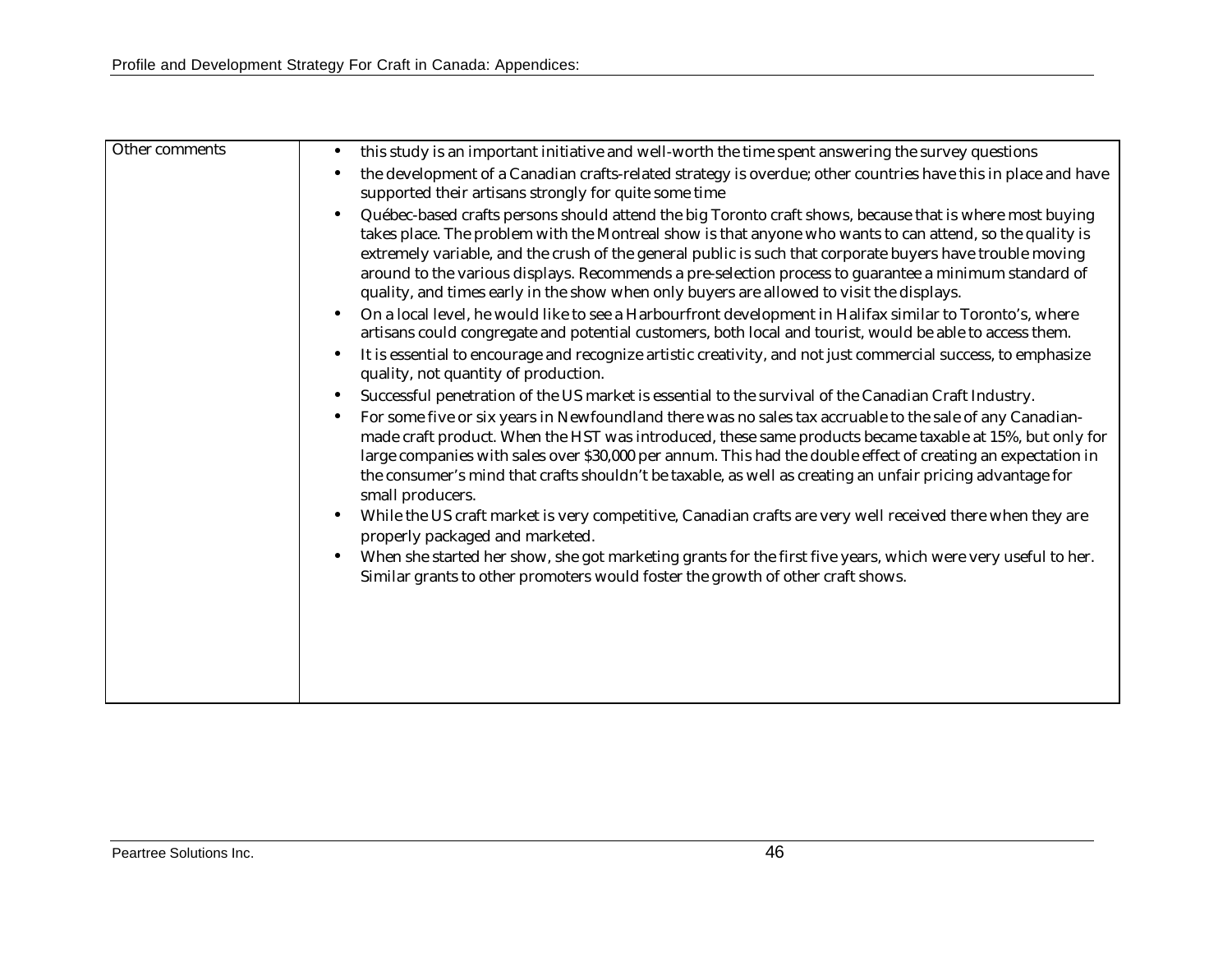## **E3: Large Craft-Related Enterprise Interviews**

| <b>Question</b>                                                       | <b>Response</b>                                                                                                                                                                                                                                                                                                                                         |  |  |  |  |  |  |  |
|-----------------------------------------------------------------------|---------------------------------------------------------------------------------------------------------------------------------------------------------------------------------------------------------------------------------------------------------------------------------------------------------------------------------------------------------|--|--|--|--|--|--|--|
| Number of respondents: 4                                              | A total of 144 full time, full year employees for 4 enterprises, i.e. 36 average                                                                                                                                                                                                                                                                        |  |  |  |  |  |  |  |
| Total employees: 144                                                  |                                                                                                                                                                                                                                                                                                                                                         |  |  |  |  |  |  |  |
| Total full tine/full year: 144                                        | Note: This sample was not large enough to generate reliable statistics, but comments indicate that large                                                                                                                                                                                                                                                |  |  |  |  |  |  |  |
|                                                                       | enterprises share with small studios the importance of skill, the need to direct contact with the buyer, the                                                                                                                                                                                                                                            |  |  |  |  |  |  |  |
|                                                                       | need for investment, the need for collective actions                                                                                                                                                                                                                                                                                                    |  |  |  |  |  |  |  |
| What do you consider to be the                                        | Desire to grow<br>$\bullet$                                                                                                                                                                                                                                                                                                                             |  |  |  |  |  |  |  |
| greatest barrier or obstacle to                                       | Find the necessary funding to support the market development                                                                                                                                                                                                                                                                                            |  |  |  |  |  |  |  |
| the growth of craft markets in<br>Canada?                             | Increased competition in a shrinking market. Some of this shrinkage is caused by a huge drop in specific<br>activity across their markets, as well as by inroads made by new technologies in the low-end markets                                                                                                                                        |  |  |  |  |  |  |  |
|                                                                       | Asian imports                                                                                                                                                                                                                                                                                                                                           |  |  |  |  |  |  |  |
|                                                                       | For his particular, highly-specialized part of the craft market, the biggest barrier to expansion is the lack<br>of trained crafts persons available to fabricate and install the instruments he sells. As a result, he doesn't<br>push very hard to increase sales. He could sell more product if he could get better-trained workers to<br>install it |  |  |  |  |  |  |  |
| What <i>initiatives</i> would you                                     | Needs to be direct communication between craftsman and consumer                                                                                                                                                                                                                                                                                         |  |  |  |  |  |  |  |
| consider to be most helpful in                                        | touch and feel necessary to inform consumer of the uniqueness and quality of the product                                                                                                                                                                                                                                                                |  |  |  |  |  |  |  |
| promoting craft enterprises                                           | education of difference between unique and mass produced                                                                                                                                                                                                                                                                                                |  |  |  |  |  |  |  |
| with which you are most<br>familiar? In the <b>domestic</b><br>market | knowledge that the craftsman (who spent 30 years in a reputable establishment) has the ability to create<br>a unique product                                                                                                                                                                                                                            |  |  |  |  |  |  |  |
|                                                                       | In all markets, the product has to change its image, and the perception of its usage                                                                                                                                                                                                                                                                    |  |  |  |  |  |  |  |
|                                                                       | Experience: Enterprise has been exporting for over 30 years so has major advantage over younger<br>companies                                                                                                                                                                                                                                            |  |  |  |  |  |  |  |
|                                                                       | For both markets, an apprenticeship system that helps subsidize the wages paid to trainees while they<br>are learning their craft                                                                                                                                                                                                                       |  |  |  |  |  |  |  |

**Exhibit E3: Interview Comment from Large Craft-Related Enterprises**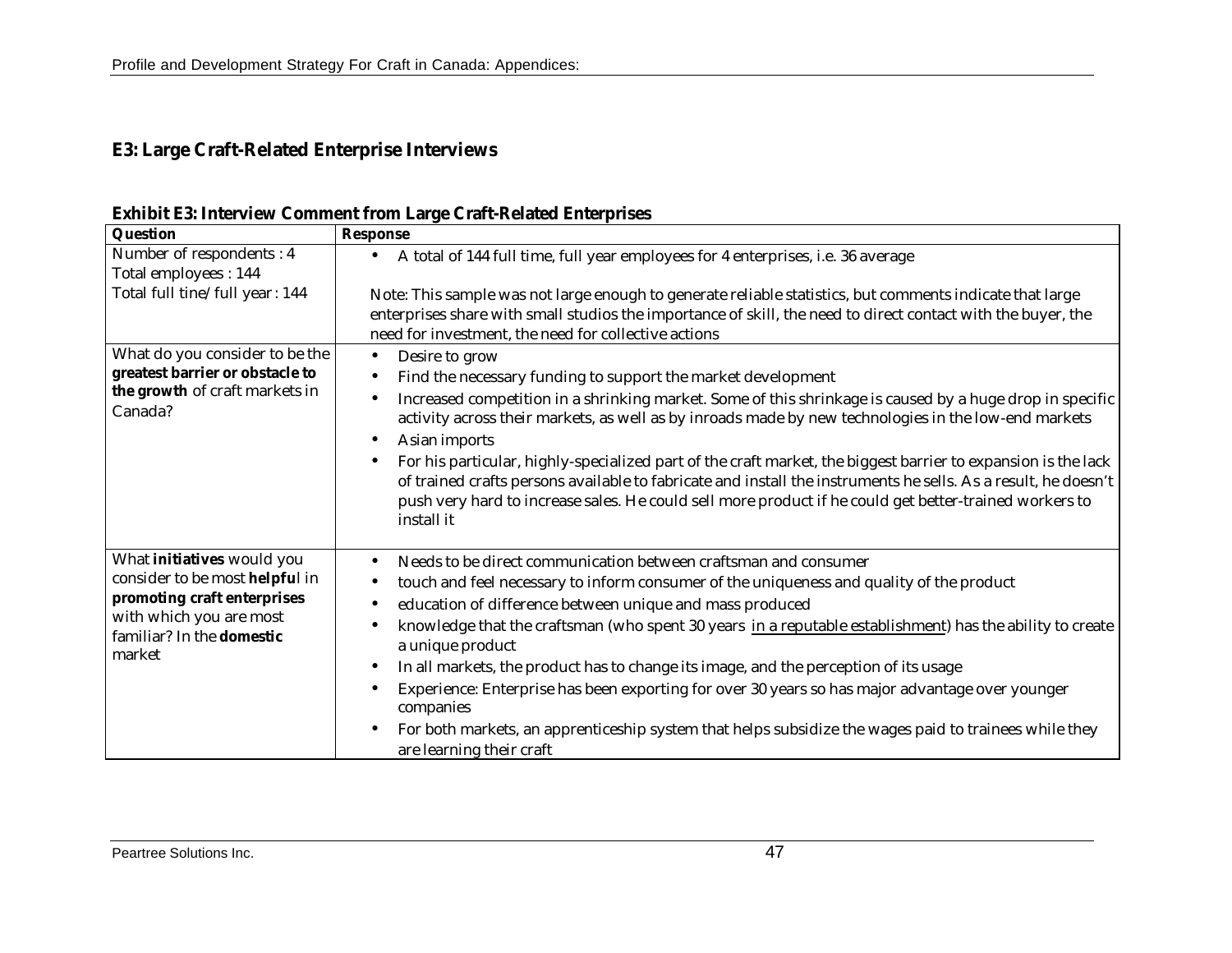| Question                                                                                         | <b>Response</b>                                                                                                                                                                                                                                                                   |  |  |  |  |
|--------------------------------------------------------------------------------------------------|-----------------------------------------------------------------------------------------------------------------------------------------------------------------------------------------------------------------------------------------------------------------------------------|--|--|--|--|
| What do you consider to be the                                                                   | Sells over the web<br>$\bullet$                                                                                                                                                                                                                                                   |  |  |  |  |
| greatest barrier or obstacle to                                                                  | Ship by air (mostly North America)<br>$\bullet$                                                                                                                                                                                                                                   |  |  |  |  |
| the growth of craft markets in                                                                   | No insurance by courier but immediate delivery                                                                                                                                                                                                                                    |  |  |  |  |
| Canada? In the international                                                                     | Learned early on how to package to ensure safe delivery of product                                                                                                                                                                                                                |  |  |  |  |
| market                                                                                           | Subsidized foreign showing (ie. Gift shows); important to get out to the buyers; very expensive to<br>$\bullet$<br>attend foreign shows (US, UK, Aus/NZ, out of province Canada)                                                                                                  |  |  |  |  |
|                                                                                                  | Only way to get recognition is the 'magic of touch'<br>$\bullet$                                                                                                                                                                                                                  |  |  |  |  |
|                                                                                                  | For both markets, an apprenticeship system that helps subsidize the wages paid to trainees while they<br>are learning their craft                                                                                                                                                 |  |  |  |  |
| What marketing opportunities                                                                     | Use research, as needed, to find ways to deal with specific issues as they arise (internet, past contacts,<br>$\bullet$                                                                                                                                                           |  |  |  |  |
| or strategies, perhaps                                                                           | use other producers' contacts, etc.);                                                                                                                                                                                                                                             |  |  |  |  |
| successfully employed in other                                                                   | Don't expect anything from anyone else                                                                                                                                                                                                                                            |  |  |  |  |
| cultural areas, industries, or<br>countries, could be employed<br>to expand the awareness of and | For all markets, there needs to be better marketing of the product, through specific activities and                                                                                                                                                                               |  |  |  |  |
|                                                                                                  | craftpersons need to look and to move beyond their isolated, hermetically-sealed world                                                                                                                                                                                            |  |  |  |  |
| demand for Canadian craft?                                                                       | Can't expose product if you don't have it                                                                                                                                                                                                                                         |  |  |  |  |
| Same for the <b>domestic</b> market<br>and the international?                                    | Must create industry to generate knowledge; one-of-a-kind pieces fine for 'mom and pop' industry, but<br>$\bullet$<br>how do you make money with one-of-a-kind?                                                                                                                   |  |  |  |  |
| What kinds of support would<br>be useful in pursuit of these                                     | Ability to finance new market strategies (loans, grants, etc.) so consumers can 'experience' the product<br>$\bullet$<br>and the producer can raise awareness of the product (for example, has hired a representative to                                                          |  |  |  |  |
| strategies?                                                                                      | coordinate a number of public awareness activities such as have tastings in the stores using products of<br>the studio);                                                                                                                                                          |  |  |  |  |
|                                                                                                  | Arrange for 'first-hand look' at process at the studio glassworks                                                                                                                                                                                                                 |  |  |  |  |
|                                                                                                  | Government support to develop new markets, perhaps through the EDC, would be useful. While the<br>Asian market is generally quiet at this time, Korea is deemed to be a fertile market for pipe organ sales.<br>They need assistance to get marketing people on the ground there. |  |  |  |  |
|                                                                                                  | Subsidization of business trips abroad (enterprise has distribution in Europe, but it's difficult to                                                                                                                                                                              |  |  |  |  |
|                                                                                                  | capitalize on human resource skills of local rep over the phone; needs face-to-face with product in hand                                                                                                                                                                          |  |  |  |  |
|                                                                                                  | Further development difficult without \$\$ investment                                                                                                                                                                                                                             |  |  |  |  |

**Exhibit E3: Interview Comment from Large Craft-Related Enterprises**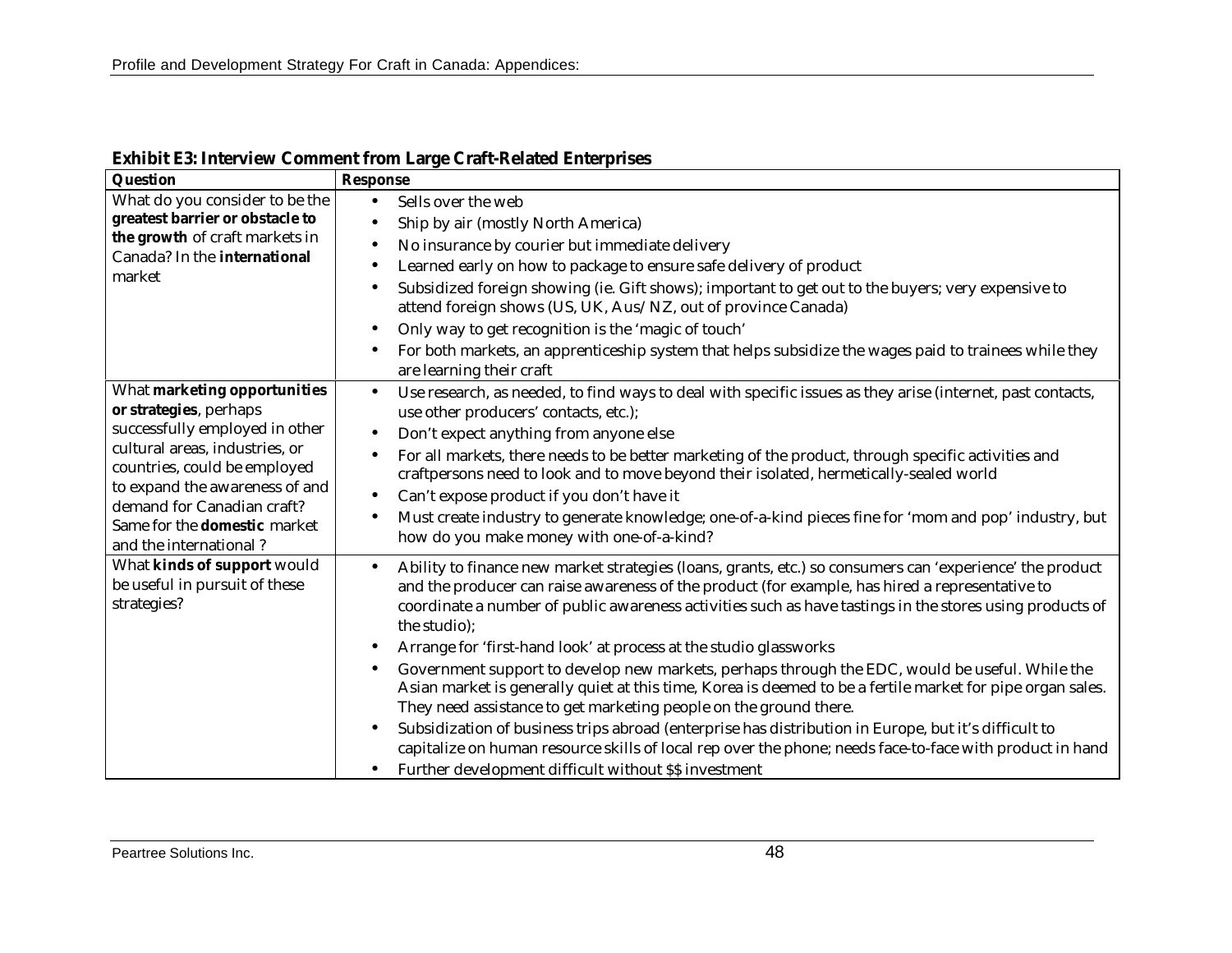| Question              | Response                                                                                                                                                                                                                                                                                                                   |
|-----------------------|----------------------------------------------------------------------------------------------------------------------------------------------------------------------------------------------------------------------------------------------------------------------------------------------------------------------------|
| <b>Other Comments</b> | Most craftsman are not business-minded and don't want/need to produce more than their 'daily bread';                                                                                                                                                                                                                       |
|                       | Studio is less than 10 years, hasn't made a profit yet but is successful; initial investment by business<br>persons.                                                                                                                                                                                                       |
|                       | He predicts that there will be a shaking out of the highly-competitive North American market, but that<br>the enterprise will maintain and perhaps even expand its market share. He also predicts that, even in a<br>\$70 million annual market, some of the current one hundred or so competitors are bound to disappear. |
|                       | cross-cultivation of thought difficult without face-to-face discussion                                                                                                                                                                                                                                                     |

**Exhibit E3: Interview Comment from Large Craft-Related Enterprises**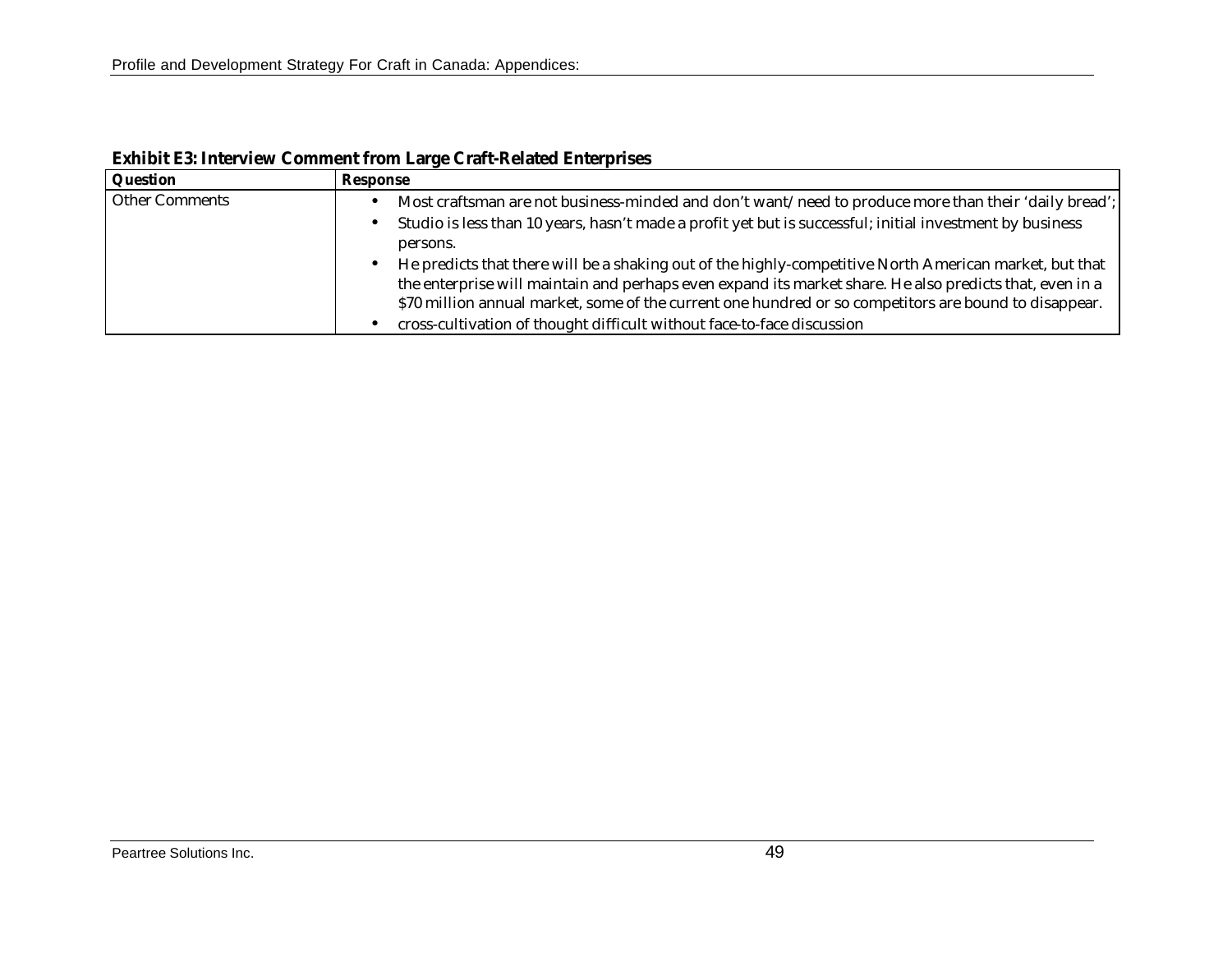# **Appendix F: Results of Issues, Opportunities and Priority-Setting Exercise**

#### **Exhibit F1.: Priority Issues In Canadian Craft**

| #                | Note: Shaded have average ratings of 4.0+ in both Importance and<br>Short or Long Term Priority  | <b>Importance of barrier</b><br>to your organization<br>members | Satisfaction with<br>existing efforts to<br>address barrier | Suggested priority of<br>issue for CCF<br>(5 High to 1 Low) |           |
|------------------|--------------------------------------------------------------------------------------------------|-----------------------------------------------------------------|-------------------------------------------------------------|-------------------------------------------------------------|-----------|
|                  |                                                                                                  | (5 High to 1 Low)                                               | (5 High to 1 Low)                                           | <b>Short Term</b>                                           | Long Term |
| $\mathbf{1}$     | Weak design standard/quality issues                                                              | 3.3                                                             | $2.2\,$                                                     | 2.8                                                         | 2.7       |
| $\sqrt{2}$       | Limited public knowledge/expertise/lack of writing                                               | 4.0                                                             | 1.7                                                         | 4.3                                                         | 4.4       |
| $\sqrt{3}$       | Limited high end clientele in Canadian market                                                    | 3.8                                                             | 1.8                                                         | 3.0                                                         | 2.8       |
| $\overline{4}$   | Limited venues for retail and display - need for gallery history                                 | 3.1                                                             | 2.0                                                         | 3.5                                                         | $3.8\,$   |
| $\bf 5$          | Weak business and entrepreneur skills within craft                                               | 3.3                                                             | 2.3                                                         | 3.0                                                         | 3.5       |
| $\bf 6$          | Weak cooperation and networking among craft persons (isolation)                                  | 2.9                                                             | 2.6                                                         | 2.7                                                         | 2.8       |
| $\overline{7}$   | Lack of skilled artisans as barrier to increased scale                                           | 3.6                                                             | 2.1                                                         | 3.0                                                         | $3.2\,$   |
| $\bf 8$          | Lack of access to capital from conventional sources (banks)                                      | 2.8                                                             | 2.3                                                         | 3.4                                                         | 3.1       |
| $\boldsymbol{9}$ | Poor knowledge of craft market and strategies                                                    | 3.3                                                             | $2.2\,$                                                     | 3.3                                                         | 3.2       |
| 10               | Competition from cheap foreign imports                                                           | 3.6                                                             | 2.3                                                         | 3.8                                                         | 3.0       |
| 11               | Need for different strategies for different markets, products, and<br>media (niche markets)      | 4.0                                                             | 3.0                                                         | 4.0                                                         | 4.7       |
| 12               | Paperwork and complexity of international trade                                                  | 3.0                                                             | 2.0                                                         | 3.3                                                         | 2.8       |
| 13               | Shipping issues including insurance and breakage (esp. from rural<br>areas)                      | 1.4                                                             | $3.0\,$                                                     | 1.5                                                         | 1.8       |
| 14               | Barriers to trade from CCRA (tax) interpretations/inconsistencies                                | 3.0                                                             | 3.0                                                         | 2.7                                                         | 2.7       |
| 15               | US Trade Rules - barriers to retail sales at US shows                                            | 4.0                                                             | 1.8                                                         | 3.7                                                         | $3.2\,$   |
| 16               | Lack of national infrastructure to promote business development and<br>export capacity for craft | 3.8                                                             | 2.8                                                         | 3.8                                                         | $3.8\,$   |
| 17               | Limited government recognition of craft, inconsistent funding                                    | 4.7                                                             | 2.3                                                         | 5.0                                                         | 4.6       |
| 18               | Inconsistent government funding for core operations of craft orgs                                | 4.5                                                             | 2.0                                                         | 4.5                                                         | 3.6       |
| 19               | Lack of funding and support for small studios                                                    | 4.0                                                             | 2.5                                                         | 2.8                                                         | $3.2\,$   |
| 20               | Lack of Canadian image/branding in int'l markets                                                 | 3.4                                                             | 2.8                                                         | 3.4                                                         | 3.5       |
| 21               | Lack of intermediaries to promote international trade                                            | 3.2                                                             | 1.5                                                         | 3.1                                                         | 3.4       |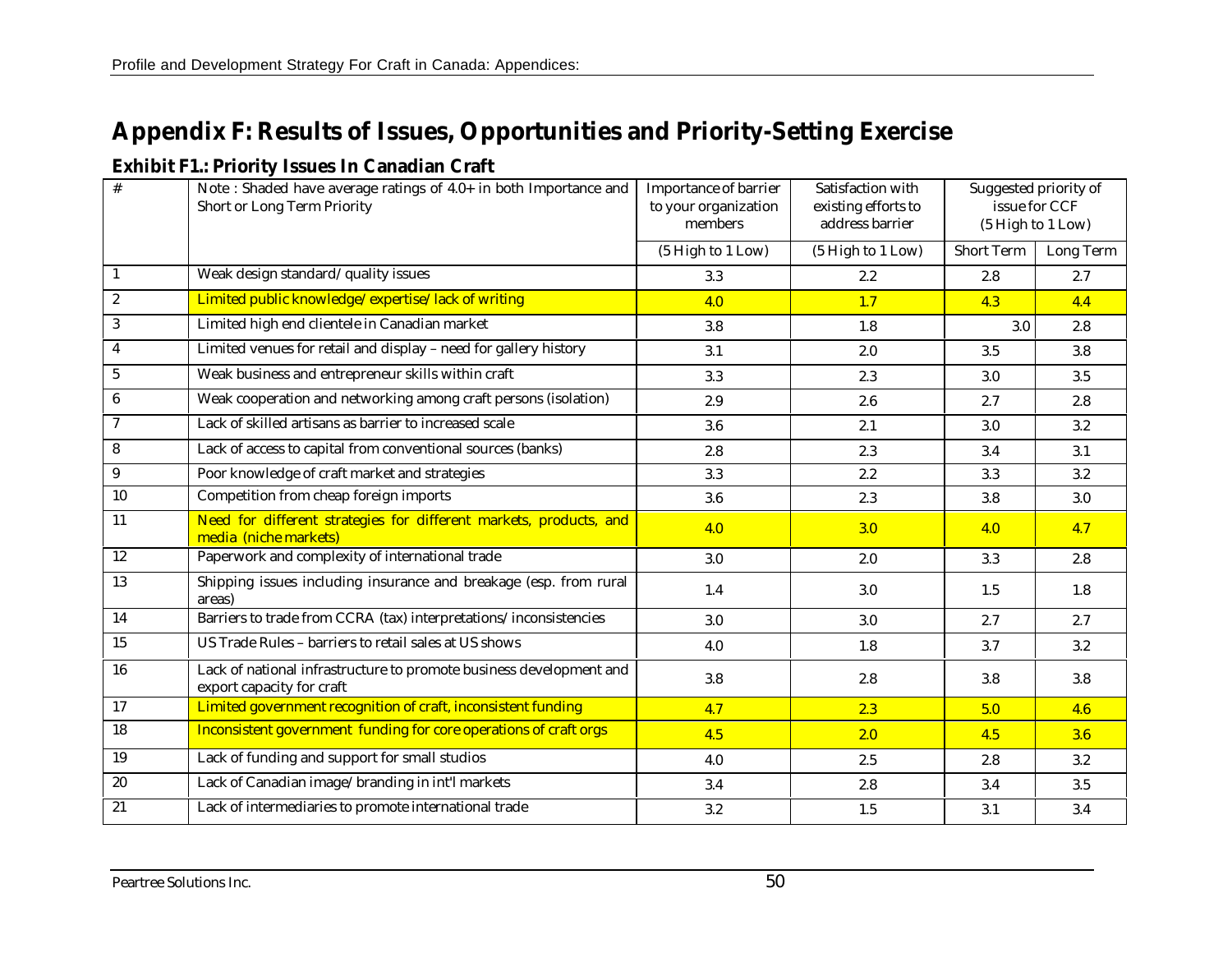| $\#$           | <b>Opportunities</b>                                                                                                                                      | Have you<br>tried to pursue<br>this or a<br>similar idea?<br>$#$ of Yes | Is it working<br>or did it<br>work? (avg<br>on 5 High<br>Success to 1<br>Low Success) | Priority<br>rating for<br>action at<br>provincial<br>level (Avg on<br>5 High to 1 | Could this<br>be rolled out<br>at national<br>level?<br>$#$ of Yes)) | Short<br>Term | Priority Rating for<br>Action by CCF<br>(5 High to 1 Low)<br>Long<br>Term |
|----------------|-----------------------------------------------------------------------------------------------------------------------------------------------------------|-------------------------------------------------------------------------|---------------------------------------------------------------------------------------|-----------------------------------------------------------------------------------|----------------------------------------------------------------------|---------------|---------------------------------------------------------------------------|
|                | Partner with media guilds in organization and strategy                                                                                                    | 4.0                                                                     | 2.8                                                                                   | Low)<br>3.6                                                                       | 3.0                                                                  | 4.0           | 2.7                                                                       |
| $\overline{2}$ | Partner with private distribution players (boutiques, galleries,<br>wholesale shows, retail shows)                                                        | 4.0                                                                     | 2.6                                                                                   | 3.4                                                                               | 3.0                                                                  | 4.3           | 3.7                                                                       |
| 3              | Expand internal craft community resources for growth<br>initiatives - increase membership dues, reserve portion of craft<br>sales, or show revenues, etc. | 2.0                                                                     | 2.8                                                                                   | 1.5                                                                               | 1.0                                                                  | 3.0           | 1.0                                                                       |
|                | Lobby relevant government agencies for consistent core<br>government funding for craft organizations                                                      | 5.0                                                                     | 2.0                                                                                   | 4.4                                                                               | 4.0                                                                  | 4.8           | 4.5                                                                       |
|                | Lobby relevant government agencies for programs or<br>improve access to programs for studio development or<br>growth (small & medium enterprises)         | 4.0                                                                     | 2.3                                                                                   | 3.8                                                                               | 4.0                                                                  | 4.0           | 4.0                                                                       |

**Exhibit F2: Opportunities for Increasing Organizational Resources and their Efficient Use**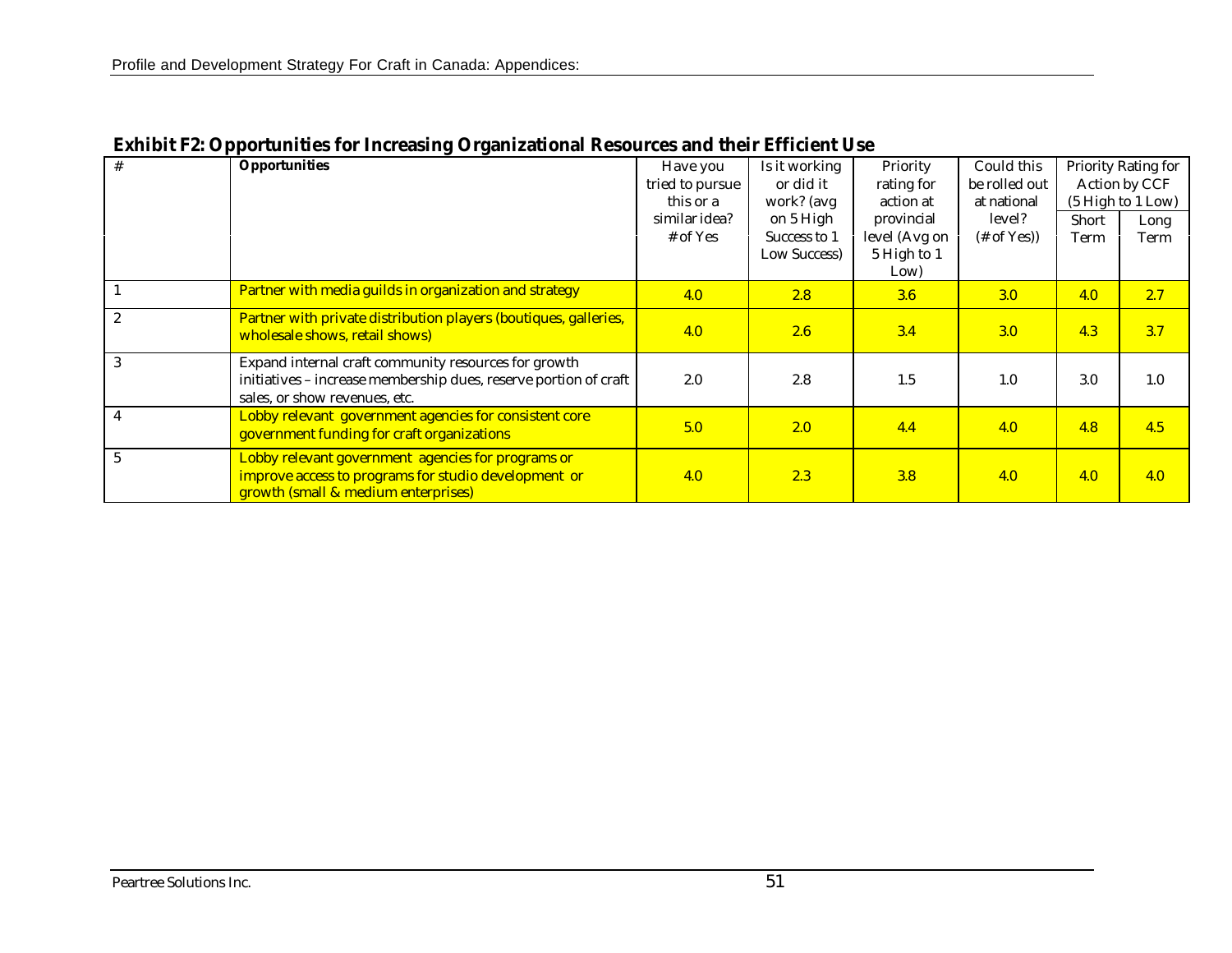| #          | <b>Opportunities for Domestic Market Development</b>                                                                                                             | Have you         | Is it working | Priority   | Could this | Priority rating for<br>action by CCF<br>(5 High to 1 Low) |      |
|------------|------------------------------------------------------------------------------------------------------------------------------------------------------------------|------------------|---------------|------------|------------|-----------------------------------------------------------|------|
|            |                                                                                                                                                                  | attempted        | or did it     | rating for | be rolled  |                                                           |      |
|            |                                                                                                                                                                  | this or a        | work? (5      | provincial | out at the |                                                           |      |
|            |                                                                                                                                                                  | similar          | High to 1     | level (5)  | national   | Short                                                     | Long |
|            |                                                                                                                                                                  | $action?$ # with | Low Success)  | High to 1  | level: $#$ | Term                                                      | Term |
|            |                                                                                                                                                                  | Yes              |               | Low)       | saying Yes |                                                           |      |
| 1          | Enhanced program for craft in government gifts at all levels, including<br>recognition/profile of artist                                                         | 5.0              | 2.8           | 3.6        | 4.0        | 2.4                                                       | 3.0  |
| $\sqrt{2}$ | Expanding promotion strategies for craft for corporate gifts (e.g. catalogues,<br>website)                                                                       | 6.0              | 1.3           | $3.2\,$    | 4.0        | 2.8                                                       | 3.0  |
| 3          | Expansion of cultural tourism, incl. crafts through brochures, maps, inclusion<br>in guides, etc                                                                 | 4.0              | 3.3           | 3.6        | 4.0        | 2.7                                                       | 2.8  |
| 4          | High end tourism/workshops to promote market opportunities via summer<br>school for wealthy amateurs                                                             | 0.0              | $---$         | 1.3        | 2.0        | 1.0                                                       | 1.0  |
| $\sqrt{5}$ | Branding and labeling of national craft                                                                                                                          | 4.0              | 2.5           | 2.0        | 3.0        | 2.7                                                       | 2.3  |
| 6          | National or provincial touring shows showcasing the best craft                                                                                                   | 4.0              | 3.8           | 3.7        | 6.0        | 3.8                                                       | 3.5  |
| $\tau$     | Expansion of the "personal touch" in marketing craft<br>-- need more<br>documentation of the craftpersons and/or demonstration of craft technique<br>and process | 4.0              | 3.8           | 3.3        | 4.0        | 2.8                                                       | 2.5  |
| 8          | Canadian magazine in craft entrepreneurship (a la Craft Report)                                                                                                  | 2.0              | 4.0           | 3.1        | 5.0        | 3.3                                                       | 2.8  |
| 9          | Develop coordinated information sources on potential markets                                                                                                     | 5.0              | 2.9           | 2.6        | 4.0        | 2.8                                                       | 3.0  |
| 10         | Expanded use of television vignettes, articles in popular print media                                                                                            | 6.0              | 2.8           | 3.8        | 6.0        | 2.7                                                       | 3.3  |
| 11         | Include Craft as rural development opportunity                                                                                                                   | 5.0              | 1.8           | 3.2        | 4.0        | 2.0                                                       | 2.3  |
| 12         | Develop national guide to galleries and shows (as DFAIT guide for US)                                                                                            | 5.0              | 3.4           | 3.6        | 6.0        | 3.4                                                       | 3.5  |
| 13         | Succinct guide to market craft domestically and internationally                                                                                                  | 2.0              | 3.0           | 2.7        | 5.0        | 3.0                                                       | 2.4  |
| 14         | Expanded network of competent marketing agents and representatives                                                                                               | 2.0              | 1.5           | 3.3        | 2.0        | 3.5                                                       | 3.0  |
| 15         | Expand retail outlet for craft in high visibility areas e.g. displays in public<br>buildings or malls                                                            | 5.0              | 3.4           | 3.4        | 3.0        | $2.5\,$                                                   | 3.0  |
| 16         | Make craft more accessible via increased marketing presence with high volume<br>or high visibility retailers                                                     | 4.0              | 3.5           | 3.8        | 3.0        | 2.5                                                       | 2.0  |

## **Exhibit F3: Domestic Market Development Opportunities**